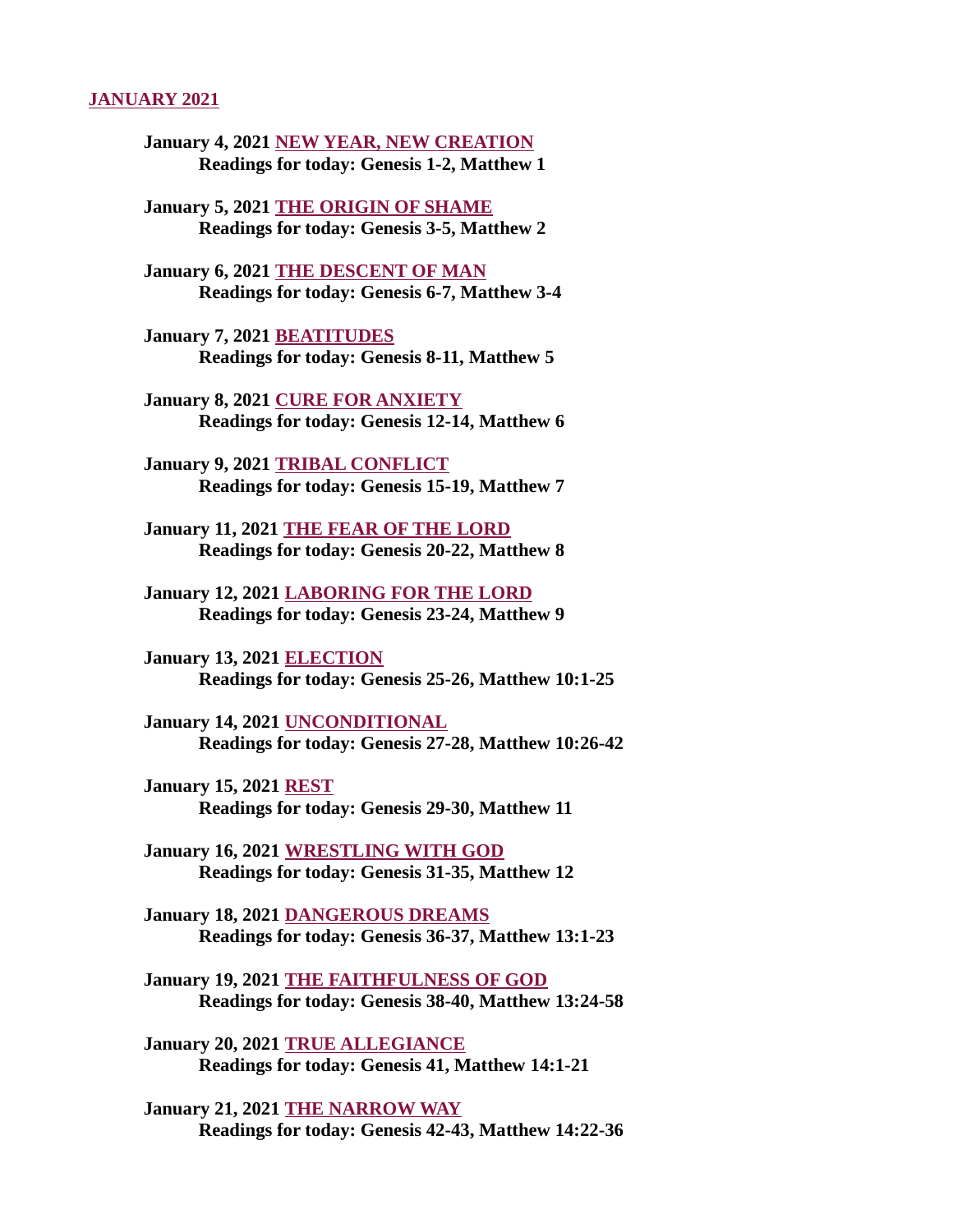January 22, 2021 **GODLY PERSPECTIVE** [Readings for today: Genesis 44-45, Matthew 15:1-20](#page-29-0)

January 23, 2021 WAS JESUS A RACIST? [Readings for today: Genesis 46-48, Matthew 15:21-39](#page-30-0)

January 25, 2021 EVERYDAY HEROISM [Readings for today: Genesis 49-50, Exodus 1, Matthew 16:1-4](#page-32-0)

January 26, 2021 IS GOD FORGETFUL? [Readings for today: Exodus 2-4, Matthew 16:5-28](#page-33-0)

January 27, 2021 MEETING THE LORD [Readings for today: Exodus 5-6, Matthew 17](#page-35-0)

January 28, 2021 GOD ISN'T FAIR [Readings for today: Exodus 7-10, Matthew 18:1-20](#page-37-0)

[January 29, 2021 THE SCANDAL OF FORGIVENESS](#page-39-0) Readings for today: Exodus 11-12, Matthew 18:21-35

January 30, 2021 GOD'S LOVE FOR CHILDREN [Readings for today: Exodus 13-15, Matthew 19:1-15](#page-41-0)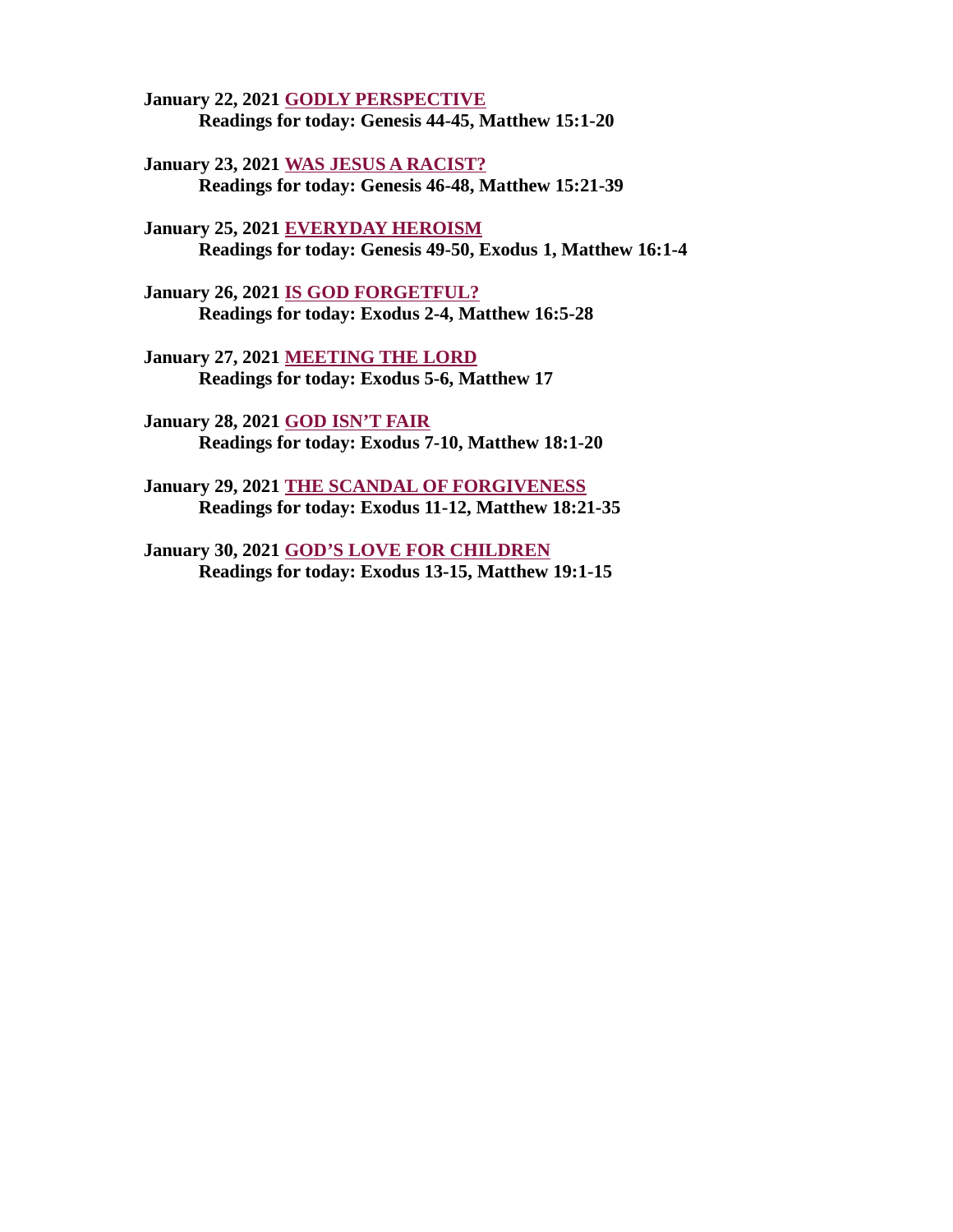## January 4, 2021 NEW YEAR, NEW CREATION

<span id="page-2-0"></span>Readings for today: [Genesis 1-2, Matthew 1](https://www.biblegateway.com/passage/?search=Genesis+1-2%2C+Matthew+1&version=ESV)

"And the Spirit of God was hovering over the face of the waters." (Genesis 1:2b)

I love this image. It strikes me almost every year. Years ago I looked up the Hebrew word for "hovers" and found the same expression used to describe what an eagle does over her young. There is a sense of tenderness about the word. A sense of comfort. Genesis 1 and 2 are parallel creation accounts. The first written in poetry, the second in prose. Both describe using different details God's heart for His creation. God's purpose for creation. God's design for creation. It is good. It is orderly. It is meant for blessing.

Before there was a "beginning", there was God. Father, Son, and Holy Spirit existing in eternal relationship. Three Persons. One God. God is all-sufficient in Himself. There was no need to create. No lack within Himself that He was seeking to fulfill. Rather, He creates out of an overflow of love. God is love and God chooses to extend His love beyond Himself to all creation in general and to a creature made in His own image in particular. That's me. That's every single human being who has ever walked the face of the earth. Man and woman. Black, white, and brown. Male and female. Gay and straight. Rich and poor. You name it. If you belong to the human race, you have dignity and worth because you are made in the image of God. You are the object of His affection and love. He desires to have a relationship with you. This is why He created in the first place. To share His love with you.

You are no accident. You are not the product of random chance. The Spirit hovered over your creation just as an eagle hovers over her young. You are fearfully and wonderfully made. Knit together by God's own hand. Every part of you a product of God's eternal design. God took great care in making you who you are. Giving you the personality and gifts and talents and abilities you have. You are no "rush job." You are not the product of some divine assembly line. You are unique and beautiful because God has declared you to be so. This is the most fundamental truth of our existence. Surely there are other truths that will be revealed along the way. Most certainly, the image of God has been defaced in all our lives due to sin. But sin is a "contingent" reality and not eternal.

As we begin the year, it's important to rest in this truth. The same Spirit who hovered over the waters at creation is the same Spirit who hovered over our conception and birth. He is the same Spirit who hovers over us even now. Protecting. Providing. We rest secure under the shadow of His wings.

Readings for tomorrow: Genesis 3-5, Matthew 2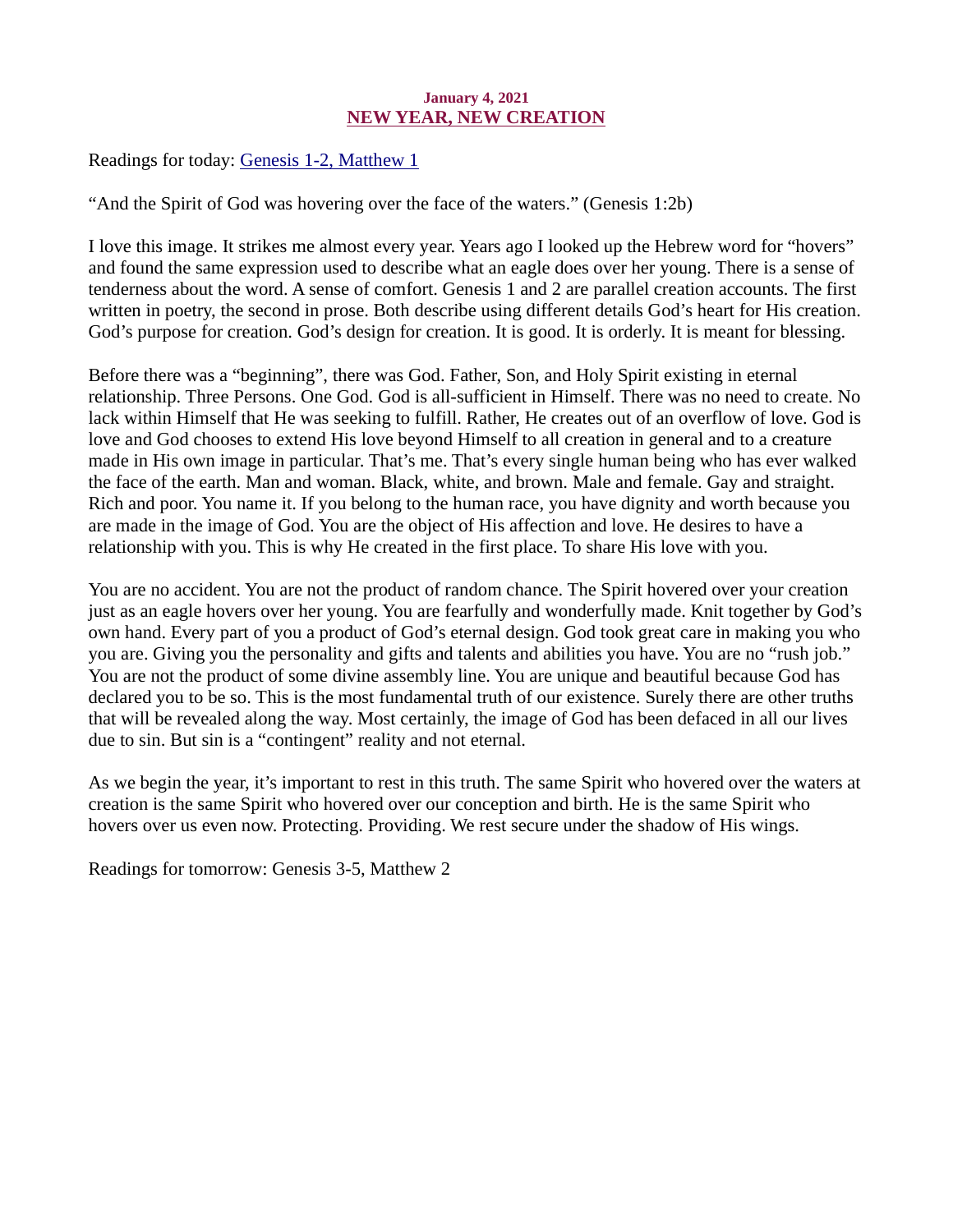## January 5, 2021 THE ORIGIN OF SHAME

<span id="page-3-0"></span>Readings for today: [Genesis 3-5, Matthew 2](https://www.biblegateway.com/passage/?search=Genesis+3-5%2C+Matthew+2&version=ESV)

Shame. It's the source of a lot of conversation today. Researchers like Brene Brown are writing bestselling books about it. Therapists across the country are spending hours and hours trying to help countless clients manage it. It's the source of a lot of addiction. A lot of divorce. A lot of depression and suicidal ideation. Historically speaking, human society has built entire communal systems around it. Honor/shame systems still make up 2/3 of the world's culture today especially in the Far East and the Global South. Within such systems, the greatest punishment is not death but exile. Shunning. Being removed from presence of those you love and those you live among. So where does this powerful emotion come from? What is it's origin? Listen again to the words from Genesis 3:6-13 and see if you can spot what I'm talking about…

"So when the woman saw that the tree was good for food, and that it was a delight to the eyes, and that the tree was to be desired to make one wise, she took of its fruit and ate, and she also gave some to her husband who was with her, and he ate. Then the eyes of both were opened, and they knew that they were naked. And they sewed fig leaves together and made themselves loincloths. And they heard the sound of the Lord God walking in the garden in the cool of the day, and the man and his wife hid themselves from the presence of the Lord God among the trees of the garden. But the Lord God called to the man and said to him, "Where are you?" And he said, "I heard the sound of you in the garden, and I was afraid, because I was naked, and I hid myself." He said, "Who told you that you were naked? Have you eaten of the tree of which I commanded you not to eat?" The man said, "The woman whom you gave to be with me, she gave me fruit of the tree, and I ate." Then the Lord God said to the woman, "What is this that you have done?" The woman said, "The serpent deceived me, and I ate."

Adam and Eve break God's command and what's the first thing they experience? Hint: it's not guilt over breaking God's law. It's shame over their nakedness. So what do they do? They literally try to "cover up." Rather than confess their sin and come clean to God, they sew fig leaves together and cover their nakedness and I guess hope God won't notice? When God shows up, He knows exactly what's taken place. But He's gracious and merciful and He gives Adam and Eve a chance to repent. "Where are you?" Not just physically but emotionally and spiritually. Where's your heart Adam? Where's your heart Eve? Why have you covered up? Why are you hiding from Me? Adam is at least honest. "I heard you. I was afraid of you. I hid from you." Fear is the chief byproduct of shame. It's what happens when we feel threatened. And it drives us to respond in all sorts of unhealthy ways. The conversation continues. God again gives them the chance to respond in repentance. "Have you eaten of the tree of which I commanded you not to eat?" Rather than confess, Adam blames Eve. Eve blames the serpent. And the Fall of humanity commences with devastating consequences for all their descendants.

Cover up. Hiding. Avoiding. Blaming. This is how human beings typically react to shame. Out of fear of being "found out" or "discovered" to be something we aren't, we resist taking any kind of responsibility for our actions. We play the victim. We claim to be powerless. We allow ourselves to be at the mercy of what we feel. Fear. Shame. Guilt. Without a doubt, these are powerful emotions. But they are not all-powerful. They only have as much power as we give them. This is where Brene Brown and others have done such great work. The key to combating these feelings is confession. Honesty. Transparency. Repentance. Owning how we might have contributed to the situation that brought these emotions on in the first place. Imagine how different the world would look today if Adam and Eve had simply gone to God as soon as they realized what they had done? Instead of them sewing fig leaves to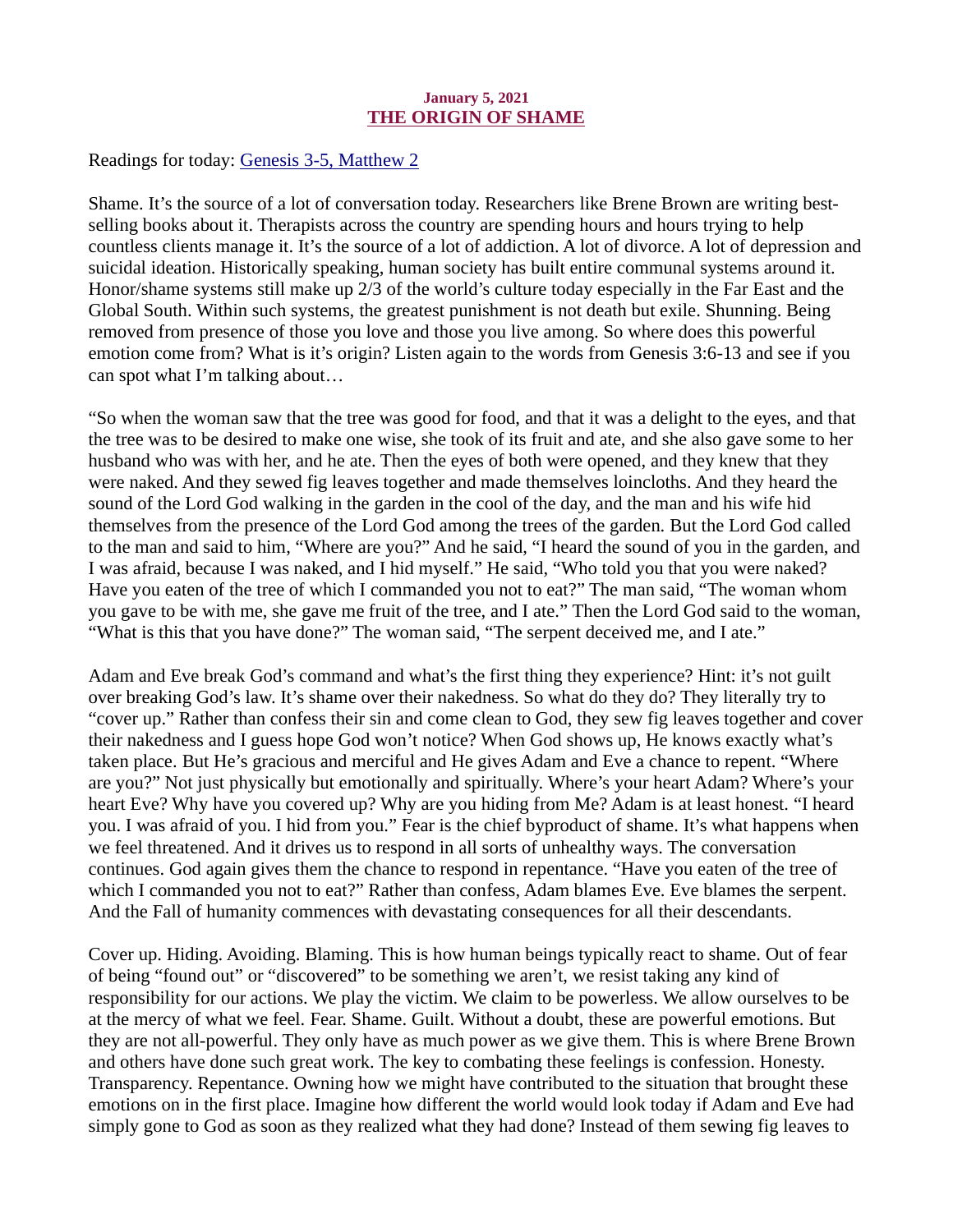cover up and then hiding when they heard God coming; imagine them standing before God naked and ashamed? Naked and afraid? Owning their sin. Confessing their transgression. Repenting for all they had done. How would have God responded? We don't have to guess. We know. God is a God of grace and mercy and I have no doubt He would have forgiven them.

Friends, here's the great news of the gospel…In Christ, God shames Himself by taking on a fully human nature. Humbling Himself to become a servant. Humiliating Himself on the cross. God enters our shame. God embraces our shame. God puts an end to our shame so that we can now stand before the throne of grace with confidence, trusting God to save to the uttermost those who draw near to Him. Stop running from God. Stop hiding from God. Stop the blame game. Stop playing the victim. In Christ, you are loved. In Christ, you are accepted. In Christ, you are saved.

Readings for tomorrow: Genesis 6-7, Matthew 3-4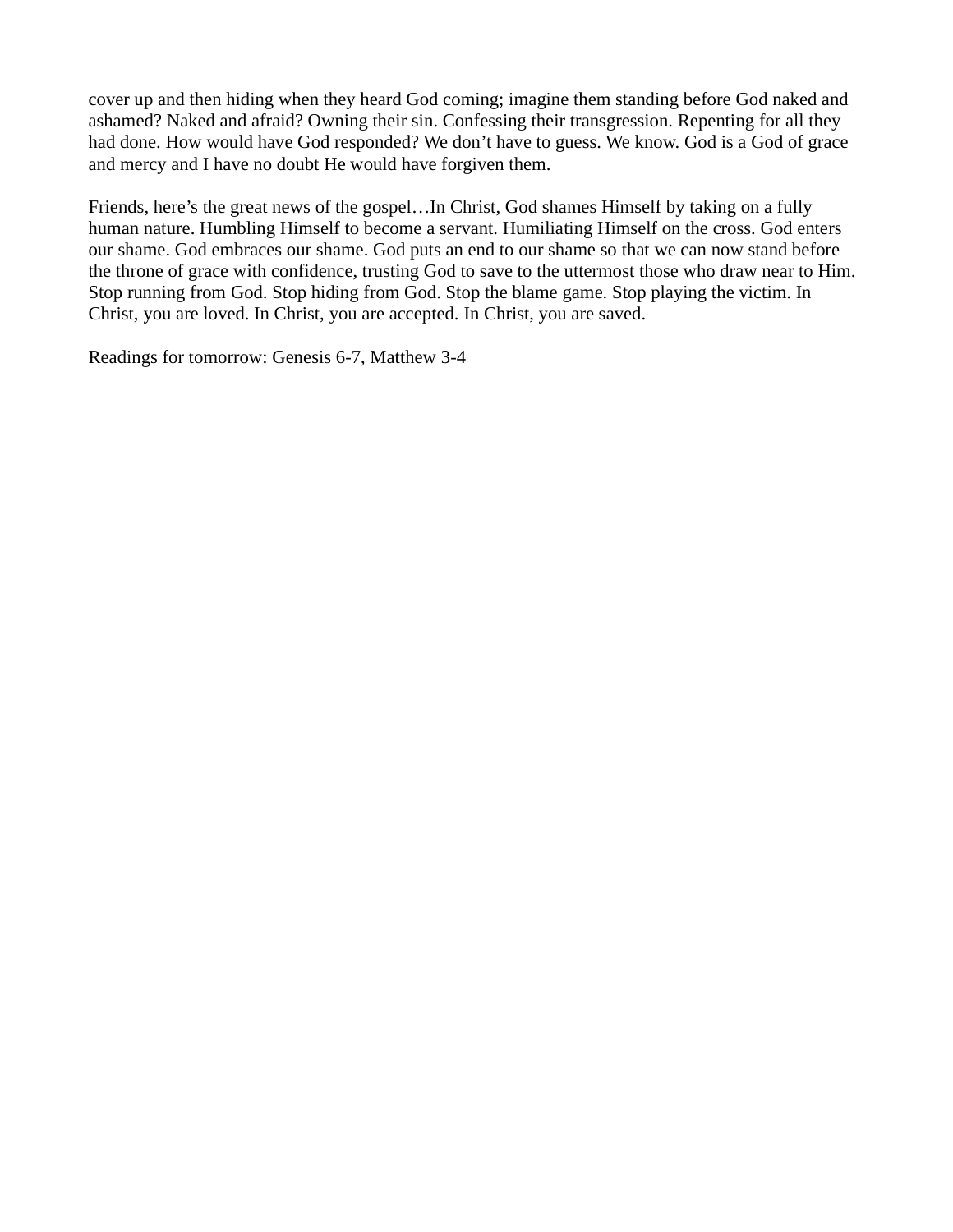#### January 6, 2021 THE DESCENT OF MAN

#### <span id="page-5-0"></span>Readings for today[: Genesis 6-7, Matthew 3-4](https://www.biblegateway.com/passage/?search=Genesis+6-7%2C+Matthew+3-4&version=ESV)

In 1871, Charles Darwin published the culmination of his life's work. Titled The Descent of Man , it applied general evolutionary theory to human beings. Human beings, Darwin argues, are "descended" from more primitive life forms and subject to natural selection much like every other life form in the world. Of course, "Descent" is somewhat of a double entendre because Darwin's theory also levels the playing field between human beings and the rest of the animal world. We are not special. We are not set apart. We certainly are not made in the image of God, have no divine mandate, and therefore no kind of ascendant status over the rest of creation. Though there is some debate about Darwin's own views, his theory has been used to justify all kinds of evil. Racism. Eugenics. Social Darwinism and the Final Solution. If humanity is not set apart by God. If humanity is not special in any way. If humanity is just another animal species than we are NOT endowed with any inalienable rights and therefore might makes right. Natural selection is just. It's survival of the fittest and only the strongest survive.

Strangely enough, the Bible also talks about the "Descent of Man." Not in terms of biological evolution but in terms of moral devolution. We will see this story set on repeat throughout the Scriptures. God makes a covenant with a human family. The descendants of that particular human family become morally compromised over time. Their corruption eventually becomes so great that God responds with righteous anger and judgment. God then starts over with a new covenant with a new human family and the cycle begins anew. Some might argue this calls God's judgment into question. Why do the same thing over and over again and expect a different result? Isn't that the definition of insanity? This is not, of course, the argument the Bible makes. The point the Bible sets out to prove is the utter futility of humanity. Humanity is, simply put - a lost cause. Sin corrupts everything it touches. Infecting every heart. Polluting every mind. Silencing every soul. There is no hope for us unless God Himself decides to intervene.

Thankfully this is exactly what God does. The Bible is a record of God's interventions in human history over time. He intervened with Adam and Eve, clothing them in an act of grace before sending them out of the Garden into a world ruined by sin. As the generations that come after them descend into further chaos, devolving to the point where God Himself grieves over what He has made, He intervenes yet again. He starts over by delivering Noah and his family from the flood. One can only imagine what it must have been like for Noah as he watched the world around him drown. I cannot fathom the pain and suffering he must have witnessed. But that is nothing compared to the pain God experienced as He watched His good creation drown in evil and sin. Grieving over what He made, He makes the terrible decision to cleanse the world by destroying it.

Fast forward thousands of years. The world is still writhing in pain. Still ravaged by sin. Still drowning in evil. God's heart continues to break. He grieves over what He has made and He makes the terrible decision to send His Beloved Son into the world to cleanse it once and for all. Jesus appears before his cousin John to be baptized. All of the Old Testament prophecies are coming to fulfillment. Jesus will be destroyed so the world can be saved. Jesus will suffer so you and I can be set free. Jesus will drown in order to rescue all of creation. This is the good news of the gospel, friends!

I know the world around us suffers. There is injustice. There is pain. There is heartache and heartbreak. Hatred, evil, and sin still seemingly run amuck. Human systems cannot stem the tide. Human beings cannot save the day. Our only hope is God. And thankfully, He is eternally faithful. Place your trust in Him and you will never be put to shame!

Readings for tomorrow: Genesis 8-11, Matthew 5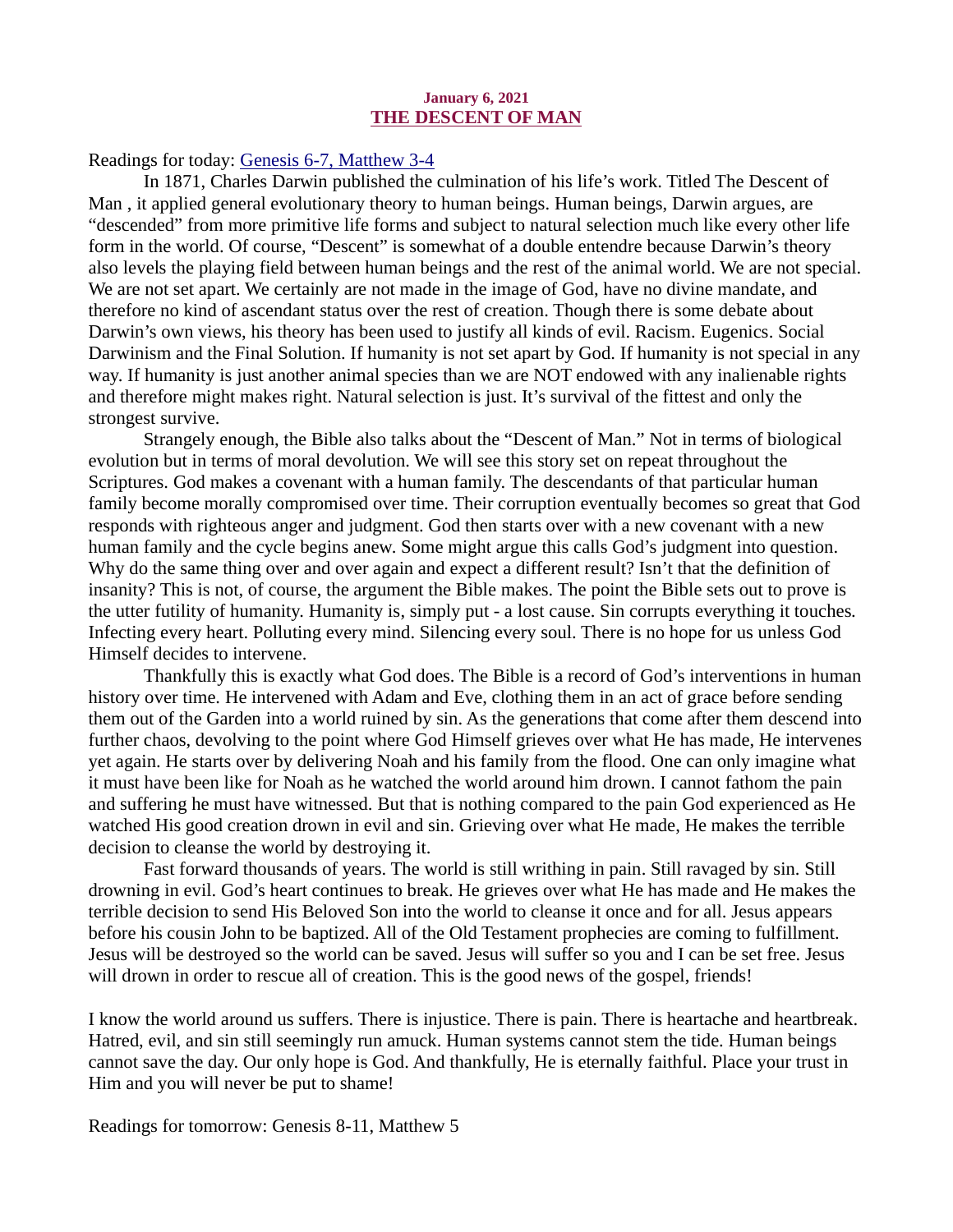## January 7, 2021 BEATITUDES

<span id="page-6-0"></span>Readings for today: [Genesis 8-11, Matthew 5](https://www.biblegateway.com/passage/?search=Genesis+8-11%2C+Matthew+5&version=ESV)

Yesterday was a truly horrifying day. We watched an insurrection take place in the heart of our nation. Domestic terrorists forced their way onto the hallowed grounds of the US Capitol building. Lives were lost. People were hurt. Elected officials forced to find safe shelter. Images of law enforcement defending the House and Senate floors. It was one of the ugliest moments in our history. Thankfully, law enforcement restored order. US Representatives and Senators went back to work and the election results were certified.

For me, the most heartbreaking thing about the whole episode was to see so many "Jesus saves" or "Jesus 2020" signs amidst the mob. So many Christians have been led astray by the heresy of Christian nationalism. They have wrapped the cross in an American flag. They believe God identifies Himself with one particular political party over another. They believe violence is justified to defend their way of life. They too easily believe the lies their leaders tell them. Too easily fall for the conspiracy theories being spun. And as our national rhetoric has become more and more heated in recent years, they act out. They lash out. And we all bore witness to the tragic results.

Thankfully, most Christians are able to differentiate between patriotism and faith. Most Christians are able to differentiate between love of country and love of Jesus. Most Christians have found a way to honor our nation and honor our God. But this majority has remained silent for far too long. We keep waiting for the radical elements to just go away. We assume things will eventually calm down once the election cycle is over. Once the pandemic ends. Once things get back to normal. But, friends, we cannot wait any longer. God is calling Christians to take a stand. God is calling His Church to take a stand. God is calling His people to show the world a different way. The way of Jesus.

"And Jesus opened his mouth and taught them, saying: Blessed are the poor in spirit, for theirs is the kingdom of heaven. Blessed are those who mourn, for they shall be comforted. Blessed are the meek, for they shall inherit the earth. Blessed are those who hunger and thirst for righteousness, for they shall be satisfied. Blessed are the merciful, for they shall receive mercy. Blessed are the pure in heart, for they shall see God. Blessed are the peacemakers, for they shall be called sons of God. Blessed are those who are persecuted for righteousness' sake, for theirs is the kingdom of heaven. Blessed are you when others revile you and persecute you and utter all kinds of evil against you falsely on my account. Rejoice and be glad, for your reward is great in heaven, for so they persecuted the

prophets who were before you…

You are the light of the world. A city set on a hill cannot be hidden…In the same way, let your light shine before others, so that they may see your good works and give glory to your Father who is in heaven…

You have heard that it was said to those of old, 'You shall not murder; and whoever murders will be liable to judgment.' But I say to you that everyone who is angry with his brother will be liable to judgment; whoever insults his brother will be liable to the council; and whoever says, 'You fool!' will be liable to the hell of fire…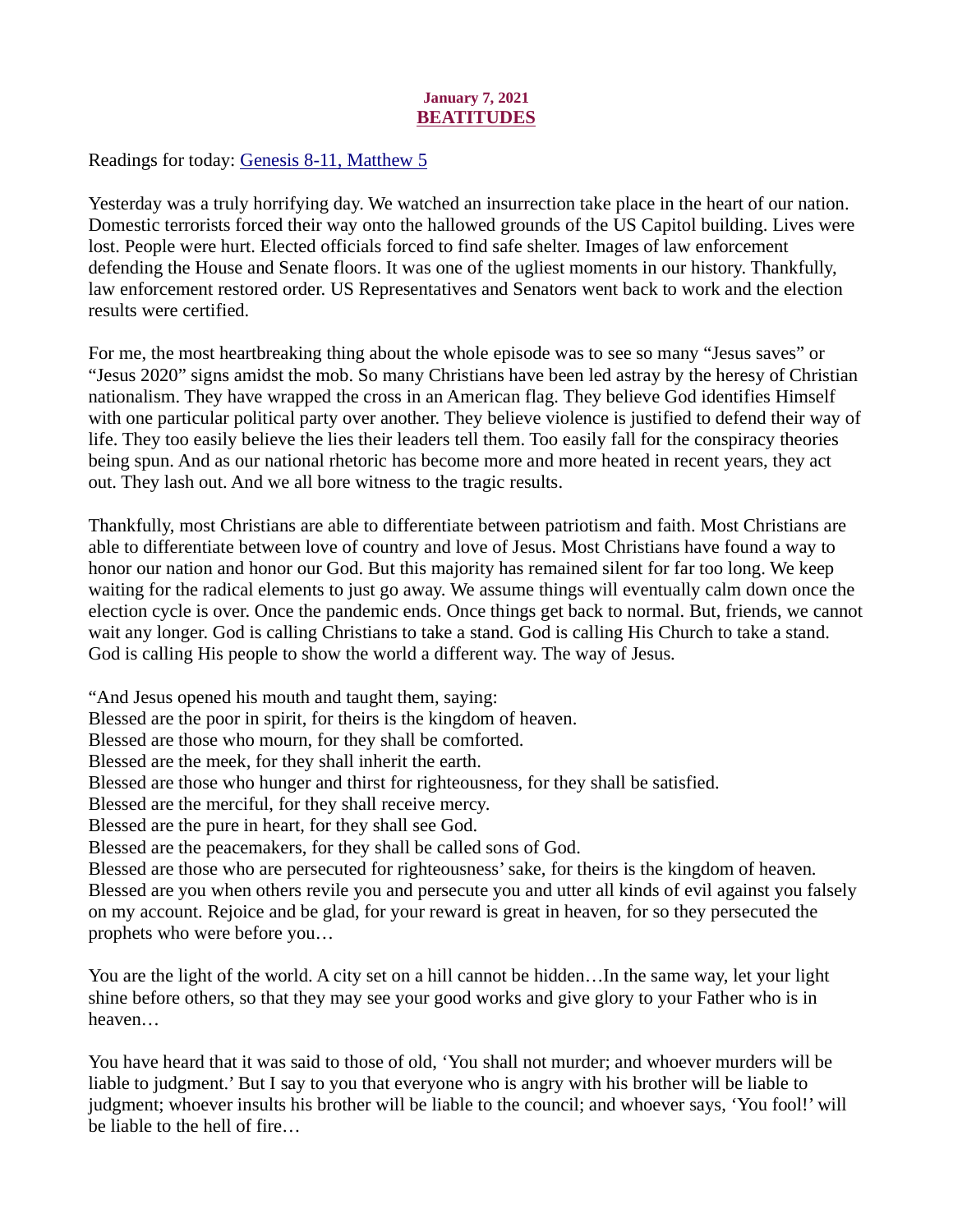You have heard that it was said, 'An eye for an eye and a tooth for a tooth.' But I say to you, Do not resist the one who is evil. But if anyone slaps you on the right cheek, turn to him the other also…

You have heard that it was said, 'You shall love your neighbor and hate your enemy.' But I say to you, Love your enemies and pray for those who persecute you, so that you may be sons of your Father who is in heaven. For he makes his sun rise on the evil and on the good, and sends rain on the just and on the unjust." (Matthew 5:2-12, 14, 16, 21-22, 38-39, 43-45)

Friends, the work of healing and rebuilding and restoring our nation begins with each one of us. It begins today with the prayers we pray. The words we say. The memes we share. The news we consume. It begins with the votes we cast. The candidates we support. The money we give. It begins with the lives we lead. The love we share. The hospitality we show. It begins with a commitment to love others the way Christ loves us. A commitment to serve others the way Christ serves us. A commitment to forgive and reconcile with others the way Christ forgives and reconciles Himself to us. There is no other way. Our nation has no other hope. The world is watching. The world is waiting. "All of creation waits with eager longing for the revealing of the sons and daughters of God." (Romans 8:19)

Readings for tomorrow: Genesis 12-14, Matthew 6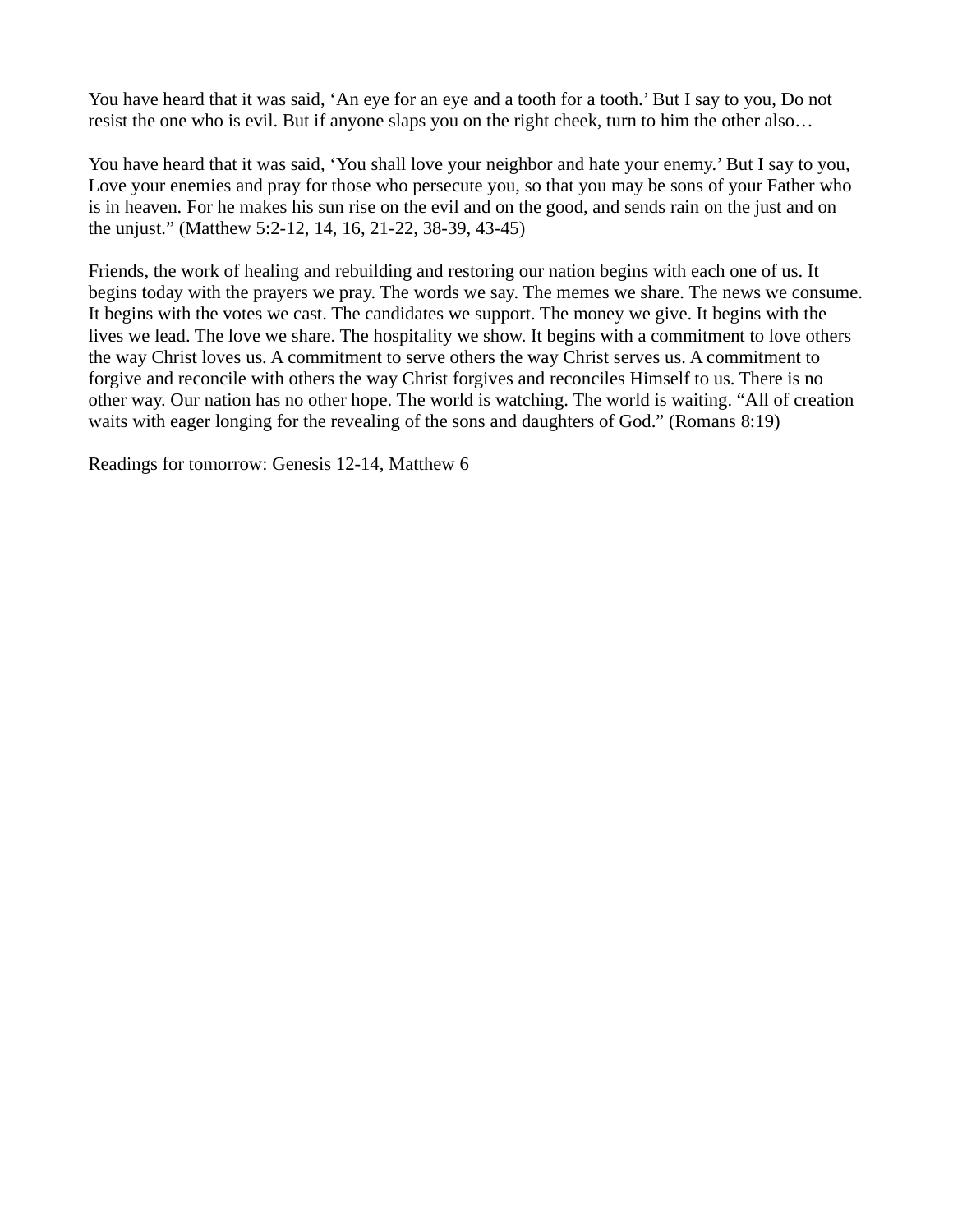## January 8, 2021 CURE FOR ANXIETY

<span id="page-8-0"></span>Readings for today[: Genesis 12-14, Matthew 6](https://www.biblegateway.com/passage/?search=Genesis+12-14%2C+Matthew+6&version=ESV)

Anxiety is on the rise. Personally. Socially. Nationally. We can sense it in the air. We can feel it in our bones. And the data bears it out. According to a recent poll from the American Psychiatric Association, nearly 1/3 of American adults say they feel more anxious than a year ago. The National Institutes of Health reports that anxiety disorders are now the most common mental health disorder in the United States, impacting nearly 1/5 of all adults each year. The CDC reports significant increases in anxiety among children as well. Some have even called the 21st century the "Age of Anxiety." No one quite knows the cause though some argue it has to do with the "constant state of threat" we live under due to a 24 hour news cycle and our perpetual connection to the world through social media. I tend to agree with them. So what are we to do?

Jesus says, "Therefore I tell you, do not be anxious about your life…" (Matthew 6:25) And He goes on to list the things people living in a first century, subsistence agricultural community would be anxious about. Food. Water. Clothing. Basic staples of life. If He were living in a 21st century suburban American context today, He might easily have listed money, safety, access to good healthcare and education, jobs. These are the things we consider to be basic staples of life. So why shouldn't we be anxious about these things according to Jesus? Because our Heavenly Father sees our needs and meets them. Just as He does the birds of the air and the lilies of the field. Furthermore, there are more important things than the American Dream. More important things than living an upper middle class suburban lifestyle. And then comes the kicker…who among us can add a single hour to our lifespans? What does all our anxiety produce at the end of the day except more anxiety?

So what do we do? After all, anxiety is real. It's not like we can pretend it doesn't exist. It's not like we can muster up the strength to just make it go away. Once again, Jesus provides the answer. Seek first the Kingdom of God and His righteousness. Seek to dwell under the shadow of the Almighty. Intentionally live your life in His presence. Stay in step with His Spirit. As you do these things, you will find all that you need will be given to you and all your anxieties will begin to fade away.

What does this look like practically? Well, in my own life, I have found the more I seek Christ and His Kingdom. The more I relinquish my treasure and talents into His hands. The more I give Him my hopes and dreams for my future. The more I let go of my needs, wants, and desires; the more I experience peace. The more I give away, the more I joy I get in return. The more I relinquish and surrender, the more fulfilled I become. I sleep better. I feel better. Anxiety has lost it's hold on me. Fear has lost it's hold on me. I am truly free. Not because of my circumstances. Not because my inner strength, health, or well-being. It's simply because I made Matthew 6:33 my life verse. May you find peace as you seek first the Kingdom of God and His righteousness in your own life today!

Readings for tomorrow: Genesis 15-19, Matthew 7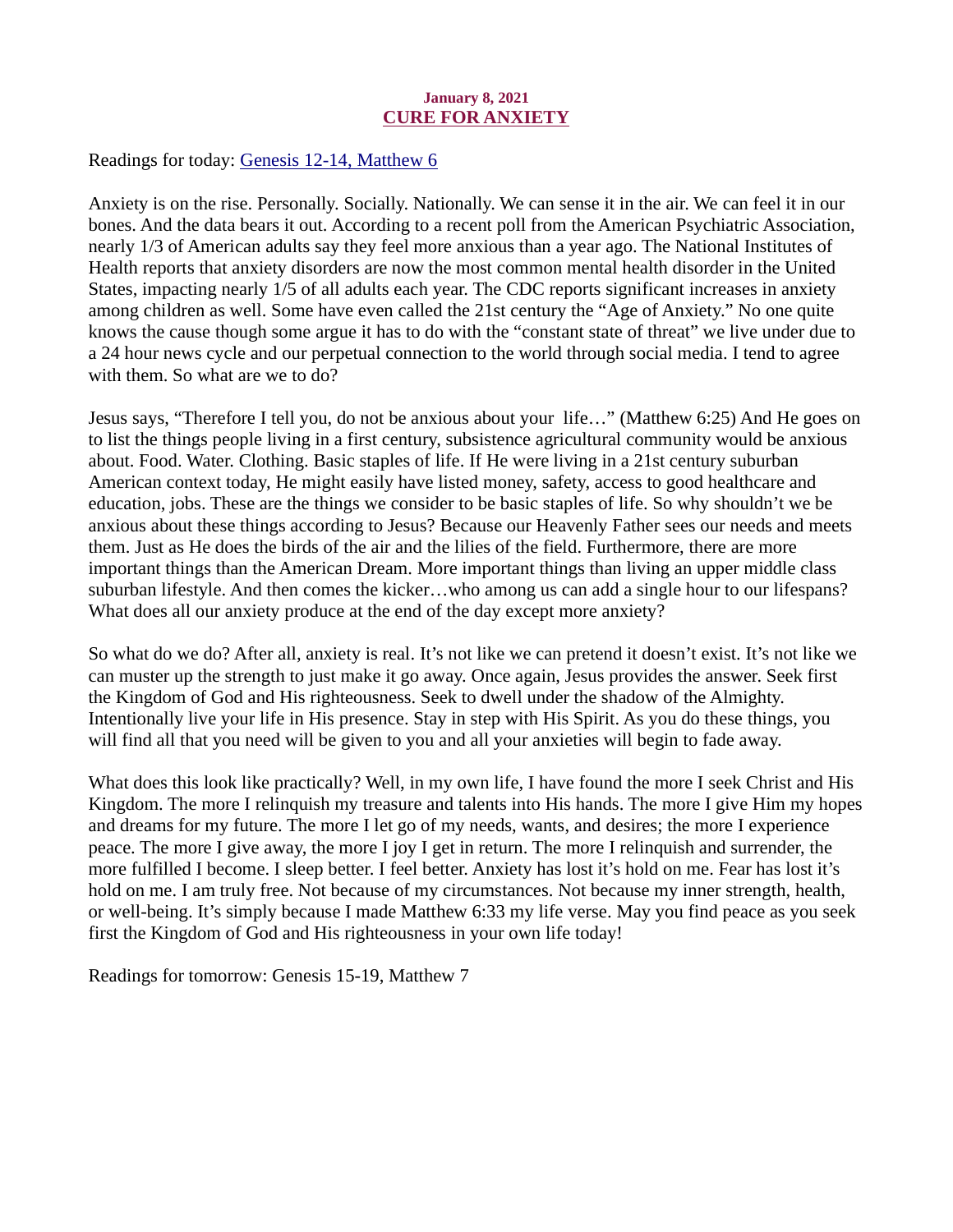## January 9, 2021 TRIBAL CONFLICT

<span id="page-9-0"></span>Readings for today[: Genesis 15-19, Matthew 7](https://www.biblegateway.com/passage/?search=Genesis+15-19%2C+Matthew+7&version=ESV)

A few years ago I was in Ethiopia. The day we arrived marked the end of several days of political unrest, conflict, and protests that grew violent just outside the capital of Addis Ababa. Our Ethiopian partners were visibly uncomfortable with the idea of taking us to Gojo where we were to conduct our church planter training and medical clinic. They wanted to make sure we stayed safe. We eventually loaded up the Land Rovers and headed out on our 4+ hour trip. As we traveled, we passed right through where the riots had been just a day or two before. Large rocks littered the road. Burned out vehicles had yet to be cleared. A large semi-truck had been set on fire and flipped over. And while we were never in any real danger, we were reminded of the political realities on the ground in this country we love so much. Sound familiar?

There is a "tribal" element to almost all human conflict. Whether the tribes are Republican or Democrat in the US or Oromo and Tigray in Ethiopia or the tribes that went to war in Abram's day. All these different tribes want the same thing. An expansion of their power and influence. And the temptation is to believe this is where the real action is taking place. The temptation is to believe that our future and the fate of God's people is somehow wrapped up in the outcomes of these power struggles. I see it in the apocalyptic language so many use to describe the outcome our electoral process. And I imagine if one lived in the days of Abram, one might be tempted to think something significant rested on the outcome of the battle between the kings of Shinar, Ellasar, Elam, and Goiim and the kings of Sodom, Gomorrah, Admah, Zeboiim, and Bela. But the Bible almost treats their conflict as an afterthought. Reading the passage, one gets the sense that the only reason this story is included at all is because Lot got caught up in it, forcing Abram into action. You see, the real action in these chapters has nothing to do with kings (even Melchizedek) and tribes and nations and their power struggles. No, the real action. The real drama. The real conflict involves an old man and his barren wife and their struggle to have children. It has to do with God and His promise to Abram and Sarai that they would have a son to carry on their family name. The real struggle is God telling Abram to look up into the heavens and number the stars of the sky, for so shall his offspring be.

And what is Abram's response? Faith. He believes. Even crazier than taking 318 men and defeating four kings as they returned victorious from battle is old, childless Abram looking up into the night sky and believing God's promise. That's why God declares him righteous. Because of his faith. The Apostle Paul will later say Abram was "fully convinced God was able to do what He had promised." (Romans 4:21) That's the definition of true faith.

But God's not done. He not only gives Abram this promise, He seals it by making a covenant with him. In the ancient near east, these ceremonies were common. Vassals would approach their kings and promise on their life to fulfill the terms of the covenant they were making. The crazy thing about Genesis 15 is it flips the whole ceremony on its head! Instead of Abram approaching God, it is God who puts Abram to sleep and approaches him! God is the one who makes His way through the halves of the animals, essentially declaring to Abram that He will fulfill the conditions of this covenant or cease to exist! It never ceases to amaze me every time I read it.

Furthermore, as we have already seen, God's faithfulness is unconditional. Even when Abram and Sarai take matters into their own hands - as in the case of Hagar and Ishmael - God is there to turn it for His good purpose. Because God has committed Himself to Abram and his family, He will never let go. No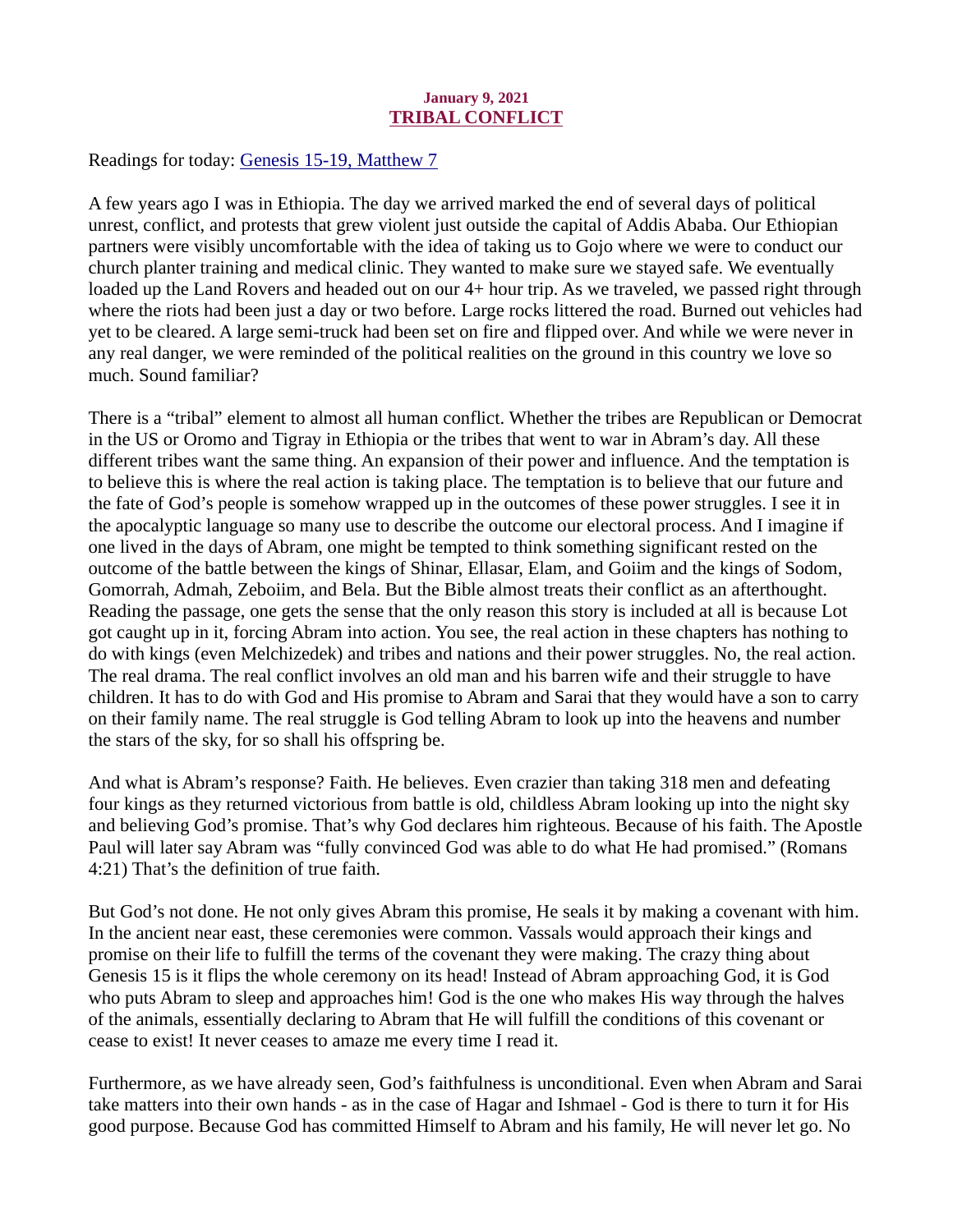matter what they say. No matter what they do. God will remain faithful to the end. He must because He has pledged His own life to this covenant.

Can you begin to fathom the fact that in Christ, we see the fulfillment of Genesis 15? God sacrificing His own life for the sake of Abram and his descendants? God sealing a new covenant by giving His body and shedding His blood? Do you understand the great faithfulness of God to His people? The lengths to which He is willing to go for the sake of those He loves? Abram. Sarai. Hagar. Ishmael. You and me. With all the chaos that is swirling around us these days as our "tribes" go to war, my prayer is you believe as Abram once did. May you look to Him and receive full assurance that He is able to do what He has promised!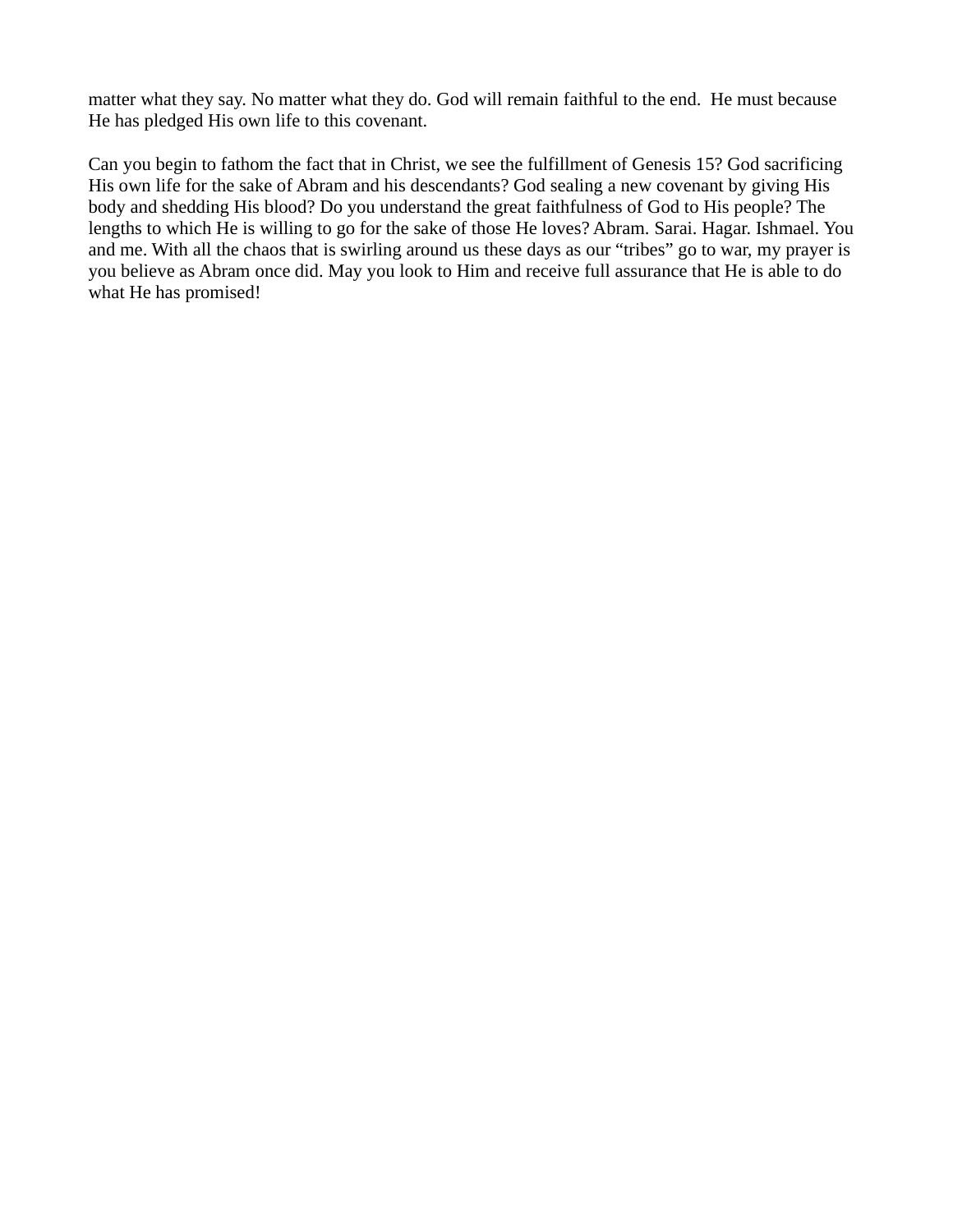## January 11, 2021 THE FEAR OF THE LORD

<span id="page-11-0"></span>Readings for today[: Genesis 20-22, Matthew 8](https://www.biblegateway.com/passage/?search=Genesis+20-22%2C+Matthew+8&version=ESV)

Fear is a powerful motivator. Often driving us to do things we wouldn't otherwise do. Make choices out of desperation rather than faith. Lot's daughters, for example, from yesterday's reading were afraid they would never find a husband which during that time period would have meant a death sentence. So they got their father drunk and slept with him. Abraham is afraid someone might kill him and try to steal his wife so he tells Sarah to lie about their relationship. (By the way, does it seem strange to anyone else that Abimelech would want a ninety year old woman in his harem?) After Isaac is born, Abraham is afraid of the budding conflict between Sarah and Hagar and the potential of a divided household so he lets Sarah throw Hagar and Ishmael out. I imagine if we sat and reflected for a moment, we can all think back to choices we've made that we regret that were driven by similar fears.

The most common command in the Bible by far is "Do not be afraid." God doesn't want us to walk in fear. He tells us 1 John 4:18, "Perfect love casts out fear." He tells us 2 Timothy 1:7 that He has "not given us a spirit of fear but of power, love, and discipline." At the same time, there is one fear we are called to embrace. The fear of the Lord. I love what the prophet Isaiah says, "But the Lord of hosts, him you shall honor as holy. Let him be your fear, and let him be your dread." (Is. 8:13) Now I know we don't like to think of God in these categories. We are deeply unsettled at the idea that we would "fear God." At the same time, what I've learned in my own life is when I fear God, I fear nothing else. And this is what Abraham learned as well.

One of the most famous stories in all of Scripture is the sacrifice of Isaac. It has been the subject of some of the most incredible artwork throughout the centuries. It has influenced the plot lines of famous works of literature. There is just something deeply compelling about this story for believers and nonbelievers alike. An old man taking his son. His only son. The son whom he loves and offering him as a sacrifice. In our minds eye, we can see them climbing the mountain together. Abraham with the fire and knife. Isaac carrying the wood. As we picture the scene, we can almost hear Isaac poignantly question his father - such a tender scene -"My father!" And Abraham said, "Here I am, my son." He said, "Behold, the fire and the wood, but where is the lamb for a burnt offering?" Abraham said, "God will provide for himself the lamb for a burnt offering, my son." You can almost imagine Abraham answering Isaac with tears in his eyes. They get to the top of the mountain. Abraham builds an altar. Binds his own son. Lays him down. Raises the knife. And that's when God steps in. "Do not lay your hand on the boy or do anything to him, for now I know that you fear God, seeing you have not withheld your son, your only son, from me."

I've often wondered what kind of impact this experience had on Abraham and Isaac? What this would do to their relationship? And yet, even the father/son relationship is not as important as Abraham's relationship with God. He must fear God above all else. He must trust God above all else. He must honor God above all else. He must have faith in God above all else. The writer of Hebrews, as he looked back on this story and reflected on Abraham's faith, says Abraham "considered that God was able even to raise Isaac from the dead, from which, figuratively speaking, he did receive him back." (Heb. 11:19) No matter what, Abraham knew God had promised him a son. He knew Isaac was that son. He knew the future rested on this son. And he trusted God even when it seemed like His commands put all that at risk.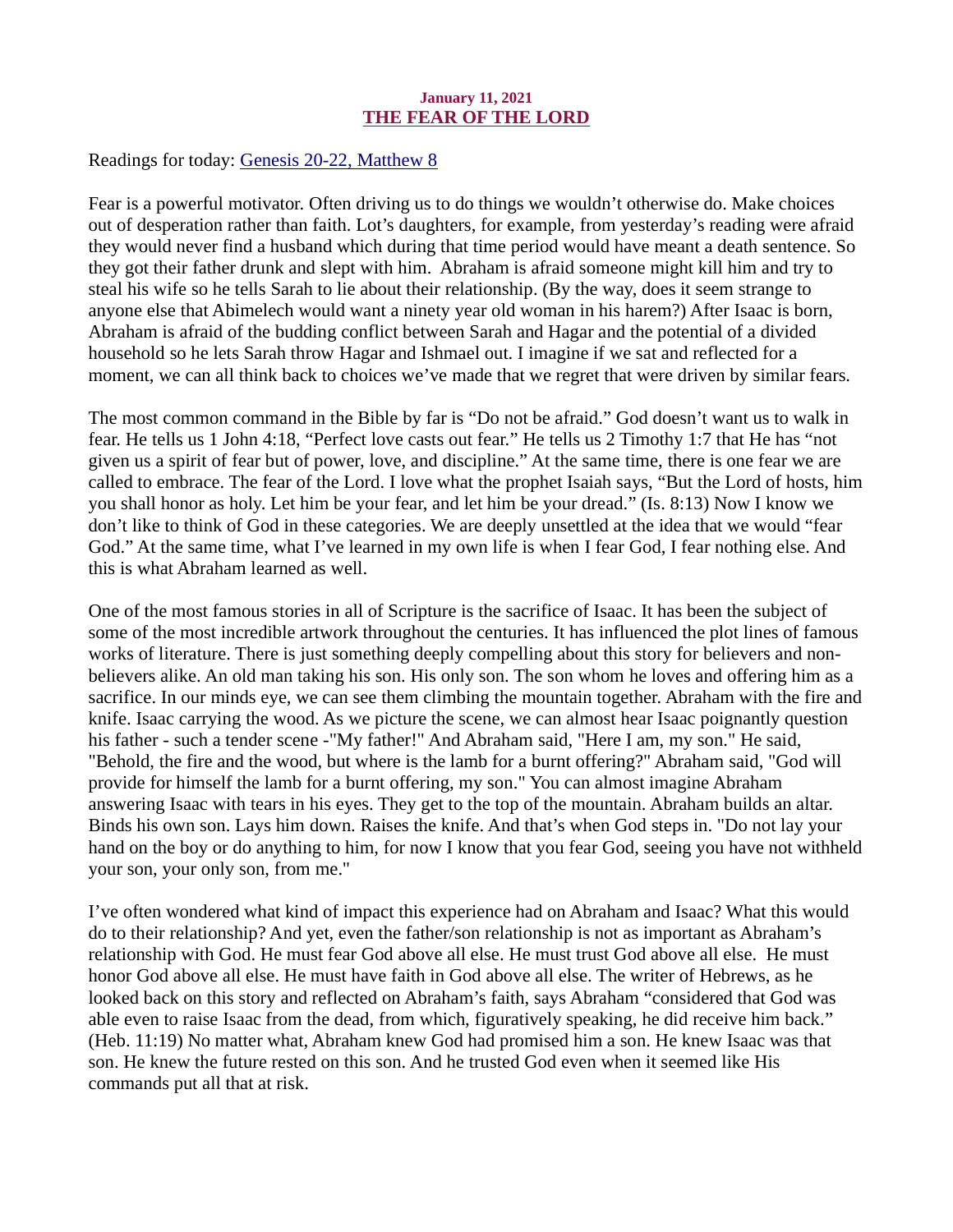Some might argue this whole scene makes God into a monster. What kind of God demands human sacrifice? Christians know it's foreshadowing. Fast forward a few thousand years and we have another Father and Son having this same conversation in the Garden of Gethsemane. The Son asking the Father if this is truly what the Father commands. If there can't be another way. One can almost see the Father answer His Son. His only Son. The Son whom He loves with tears in His eyes. So Jesus takes up the cross. Climbs the SAME exact mountain Abraham and Isaac did so many centuries before. Lays down on the altar. The Father raises His Hand - there is no ram to take Jesus' place - and takes His Son's life. All to save humanity from our fear, from our sin.

What are you afraid of today? What's driving the choices you make? Is it fear of what others might say? Fear of facing the consequences of your actions? Fear of losing something you love? Fear God, friends! Honor Him as holy! Look to the Cross and consider the great love He has for you! As you fix your eyes on Jesus, you will feel the fears that so often drive us loosening their grip. Fear God and you will fear nothing else!

Readings for tomorrow: Genesis 23-24, Matthew 9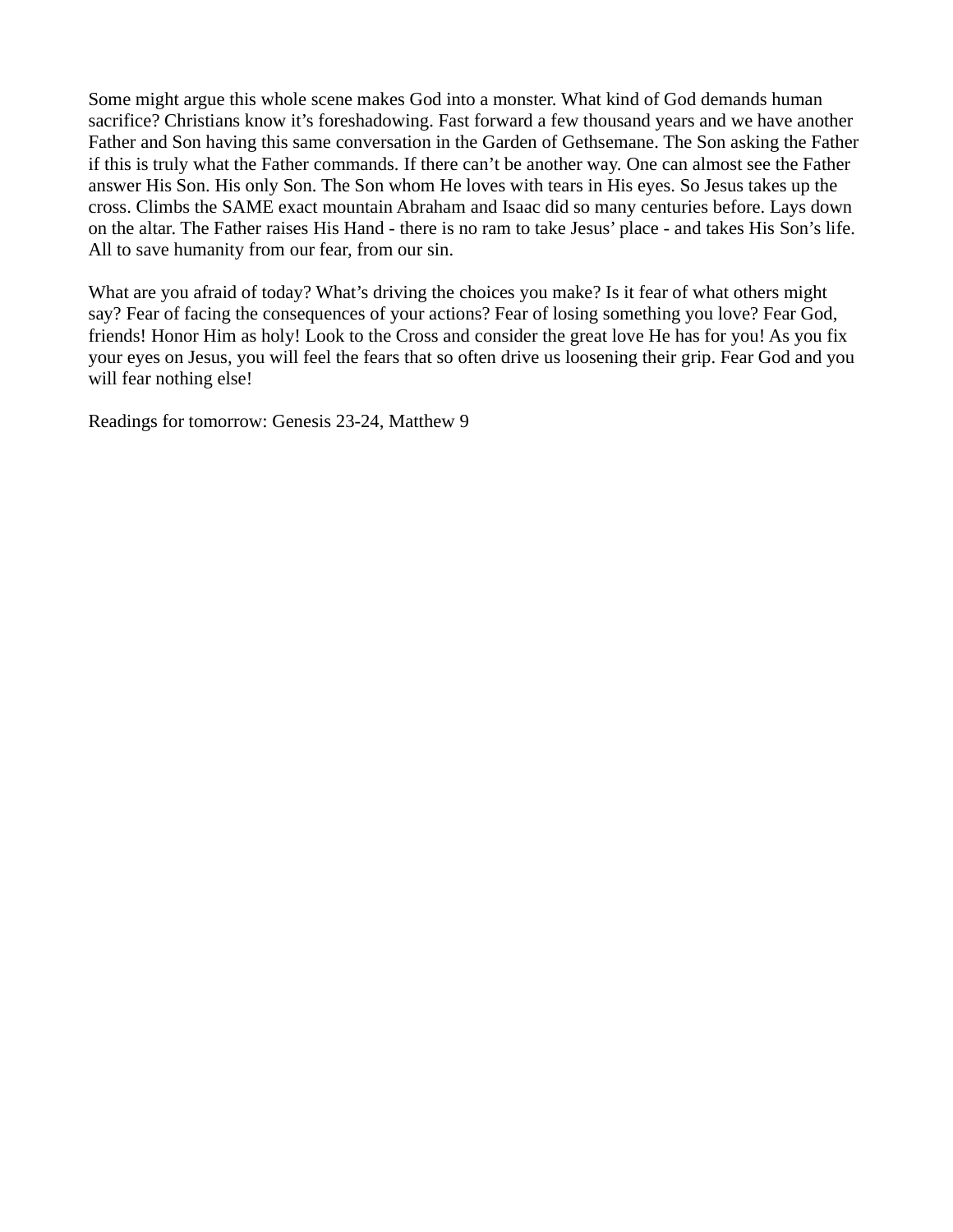## January 12, 2021 LABORING FOR THE LORD

<span id="page-13-0"></span>Readings for today[: Genesis 23-24, Matthew 9](https://www.biblegateway.com/passage/?search=Genesis+23-24%2C+Matthew+9&version=ESV)

Many years ago a mentor taught me this prayer - "Lord, help me to see the world as you see it. Break my heart with the things that break your heart. And when you call me to act, help me not to duck." ;-) I've been praying that prayer in some form or another ever since. It's the first thing that came to mind this morning as we read through Matthew 9.

Paralytics. Tax collectors. Sinners. Religious elite. The blind, mute, and demon-possessed. The chronically ill, marginalized, those who have suffered tragedy. Seeing the world through Jesus' eyes means truly "seeing" those around us. Not just passing by on the other side. Not just ignoring or dismissing those in need. Not just focusing all my attention on my own wants, needs, and desires. I must lift up my eyes above my navel and look around me. There are so many in need. So many who are struggling. So many who are lost. So many who are lonely. So many who need help. So many who need someone simply to acknowledge them. Simply to "see" them and treat them with dignity and honor and respect as fellow image-bearers of God.

"And Jesus went throughout all the cities and villages, teaching in their synagogues and proclaiming the gospel of the kingdom and healing every disease and every affliction. When he saw the crowds, he had compassion for them, because they were harassed and helpless, like sheep without a shepherd." (Matthew 9:35-36) Once I see them, how do I feel about them? Is my heart broken for them? Do I have compassion for them? Or do I react in anger, defensiveness, frustration, fear? I think of the crowds who gathered in the streets after George Floyd was killed. I think of all the turmoil and upheaval of the last several days. It's easy to judge. Easy to condemn. Easy to cast blame or make snarky comments or use these events as cover to accumulate more political power. But if my heart breaks for the things that break God's heart, I will find myself tearing up over the injustices so my friends of color still face. I will find myself moved to work for greater opportunity and access for those who feel marginalized and forgotten by society. I will listen to those who feel threatened by all the changes taking place in our culture. I will see the hurting and the helpless and harassed and seek to come alongside them to shepherd them rather than view them as enemies to be destroyed.

"The harvest is plentiful, but the laborers are few; therefore pray earnestly to the Lord of the harvest to send out laborers into his harvest." (Matthew 9:37-38) The harvest is plentiful. The world is crying out for the gospel. So many are sick and tired of being sick and tired. They are tired of being helpless and hopeless. Tired of working so hard only to watch all their efforts turn to dust in the grand scheme of things. They are tired of trying to legislate change that can only happen in the human heart. But the laborers are too few. There are too few Christians willing to walk the walk and talk the talk. Too few Christians who truly understand their calling in this world. We are here to be salt and light. All that we have and all that we are is given to us by God for the express purpose of expanding His Kingdom in the world. We do not own the fields into which we've been sent. We have no claim on them nor should our aim be to profit in any from our work. We are simply day laborers for the Lord, here to do His will. Nothing more. Nothing less. Nothing else.

Many years ago, I suffered a tremendous professional failure. I was a church planter in a small town outside of Madison, WI. For months I worked to gather a group of people who would help us launch the new church as we sought to reach the community in the name of Jesus. But all my efforts failed. I was at odds with the board. I was at odds with some of the people in the group. All my fears and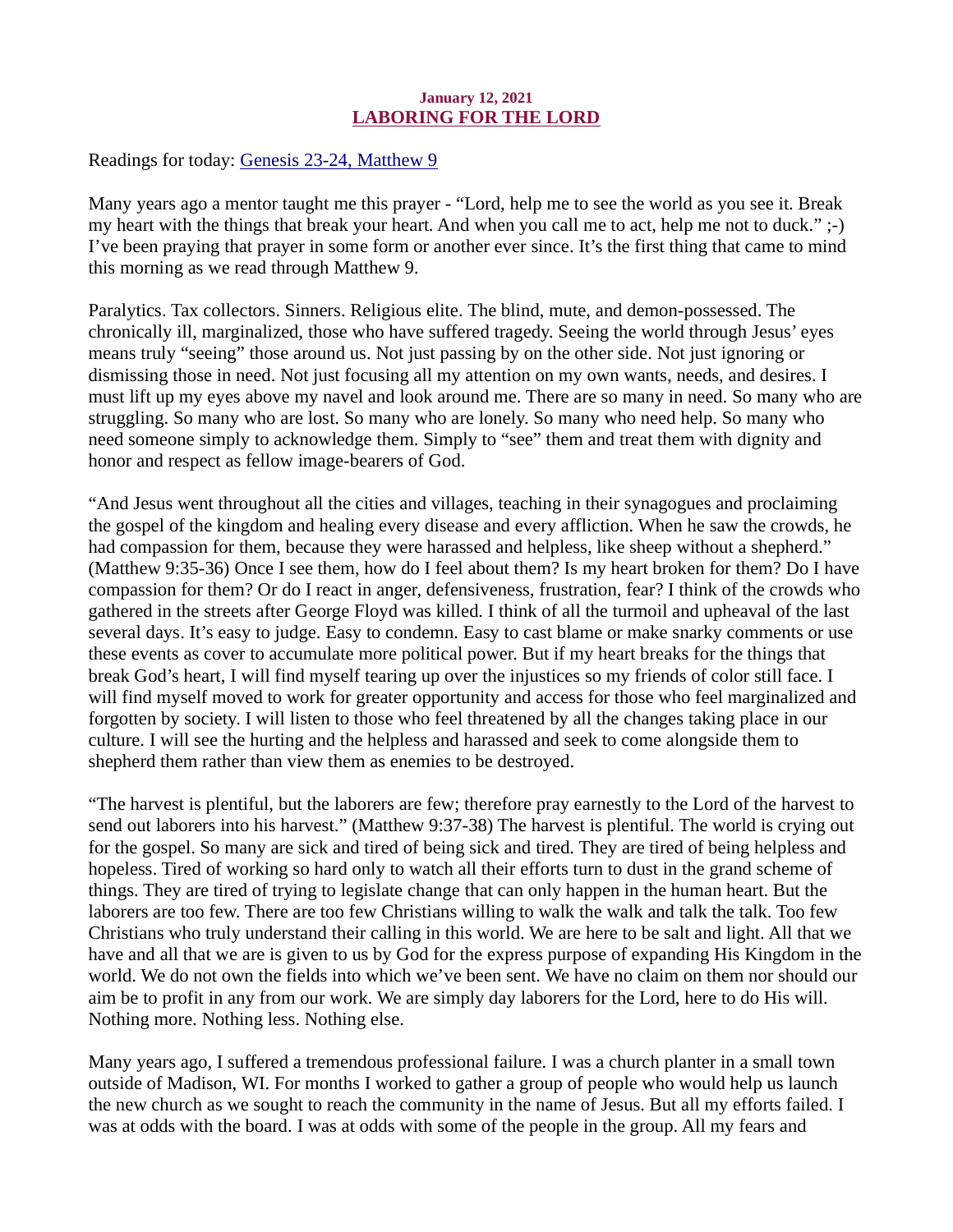insecurities came to the fore. I was struggling. I was depressed. And once it imploded, I had no idea what I was going to do. Yes, I could justify myself. Yes, I could point to all the reasons it wasn't my fault. Yes, I could blame-shift and throw up my hands and leave the ministry. But God would not let me go. He forced me into several months of prayer. Several months where I literally would pace the floor all night long crying out to Him. I got so little sleep. I was so anxious over how I was going to provide for my family. I felt helpless and hopeless and lost and afraid. But it was there in the darkness that I met God again. He stripped my life down to the studs. All I had built, He took away in order to teach me an all-important truth. My life is not my own. My life is His to do with as He wills. He is the Potter. I am the clay. All I can do is surrender. Submit my life to Him. Offer myself as a living sacrifice, holy and pleasing to Him.

Friends, I truly believe I became a "laborer" through that experience. Though I had been in ministry for years, I had never truly surrendered my life, my future, my professional hopes and dreams to God. I was still holding onto the lie that I co-owned the fields I worked in with God. Nothing could be farther from the truth. Now I find myself in a different place. Yes, I am still tempted to believe I have a share in what God has built but thankfully God is quick to remind me of my "day laborer" status. ;-) And I will tell you there is no greater freedom in this life than surrendering all you have to the Lord. No greater joy in this life than answering His call to serve. Friends, wherever God has you right now, know He has put you there for a purpose! His desire is for you to "labor" in that particular field for His glory. Labor with compassion. Labor with grace. Labor with love.

Readings for tomorrow: Genesis 25-26, Matthew 10:1-25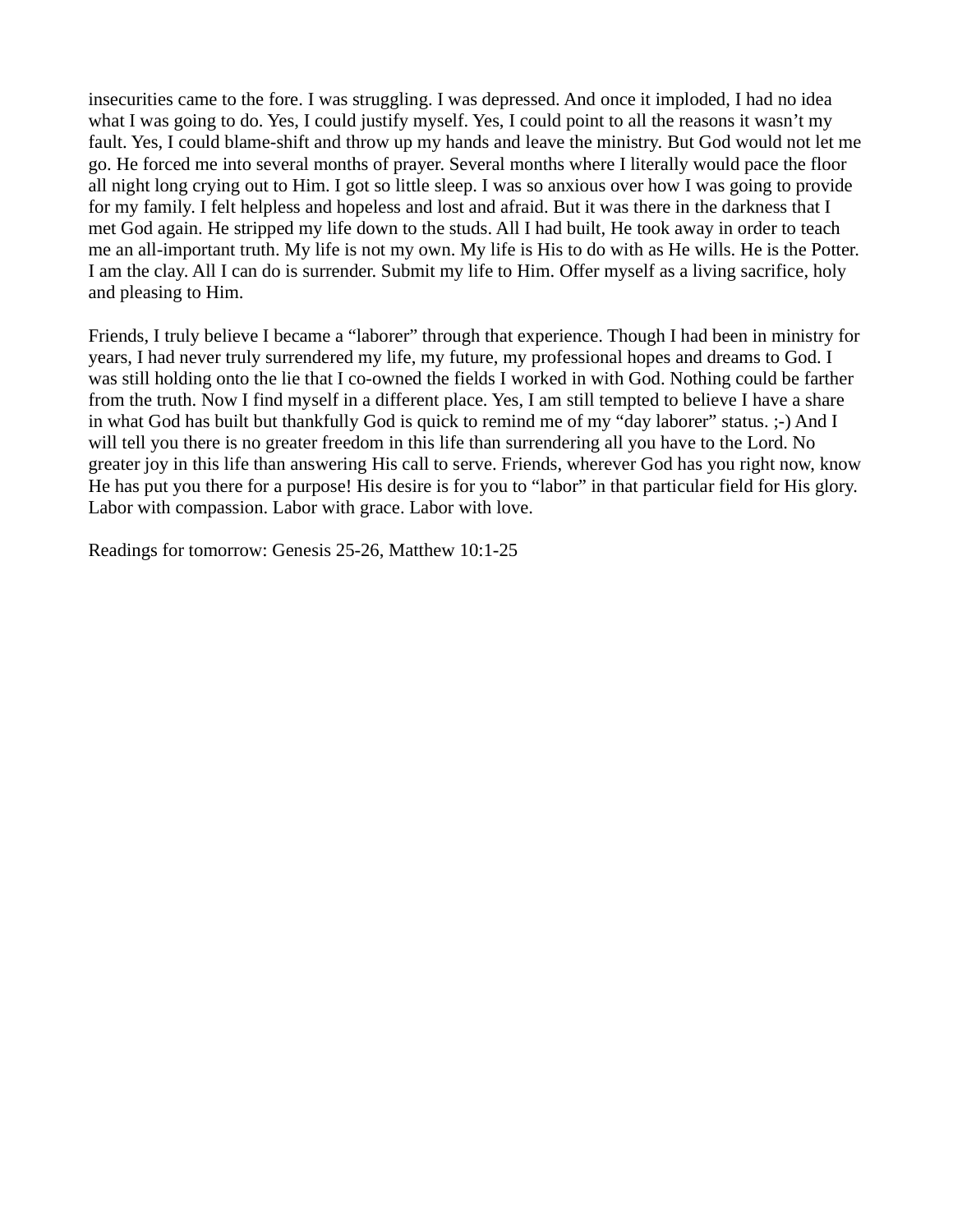## January 13, 2021 **ELECTION**

<span id="page-15-0"></span>Readings for today: [Genesis 25-26, Matthew 10:1-25](https://www.biblegateway.com/passage/?search=Genesis+25-26%2C+Matthew+10%3A1-25&version=ESV)

The title of today's entry probably caught your attention. Especially with our nation in turmoil over our current transition of power. However, the election I'm talking about has nothing to do with ballots or voting machines or accusations of voter suppression and/or voter fraud. It has to do with God's decision from eternity to elect a people for Himself. One of the things that happens when we begin reading the Bible is we come face to face with the character and nature of our God. He reveals Himself to us and confronts us on the idols we have made. The ways we have tried to make Him in our image rather than accept Him for who He is. We start to grapple with truly difficult questions like can God be trusted? Is He a good God? A righteous God? A holy God? If one concludes the answer to these questions is "Yes", then these narratives begin to make sense. If one concludes the answer to these questions is "No" or "Not sure", then these narratives get really difficult to understand. Why does God allow Noah to curse his grandson for something his father did? Why does God seem to overlook Abraham's lying? Why does God turn Lot's wife into a pillar of salt simply for a glance backwards and yet seemingly do nothing to Lot's daughters when they rape their father to get pregnant? How could God allow Hagar and Ishmael to be treated so terribly by Sarah? And what are we to make of the conflict between Esau and Jacob which began before they were even born?

These are all honest, real questions that should be raised by any thoughtful, engaged readers of the Bible. And they press us to the primary question which will undergird our entire journey this year...will we let God be God? Can we agree His ways are higher than our ways and His thoughts higher than our thoughts? Can we agree that in standing outside of time and space, He has a perspective we can never grasp? Can we agree that God is infinite in wisdom and understanding Omniscient and omnipotent? Will we trust His sovereign decision to choose Israel and not the other nations? Will we trust His sovereign plan to use Israel for the sake of the other nations? Will we trust His sovereign decision to use this particular family, the family of Abraham, with all of its baggage and dysfunction? Will we let God be God?

All of this provides the backdrop to our readings. When we let God be God, the narrative begins to make sense. We see the guidance of God as He leads the servant of Abraham miraculously to Rebekah. (Reminds me of that great line from Casablanca where Bogart says, "Of all the gin joints in all the towns in all the world, she walks into mine.") We see the hand of God present as Abraham settles his estate and dies peacefully among his people. His funeral attended by his two boys, Ishmael and Isaac, who reunite to bury their father in what must have been a tender scene. We see both Ishmael and Isaac receive the blessing of God as their families grow. We see God heal Rebekah's barren womb in what will become a pattern throughout the Old Testament. We witness the sovereign choice of God to elect Jacob to carry on the promise even though Esau is the firstborn. We see Esau confirm that decision as he despises his birthright, selling it to Jacob for a bowl of stew. Finally, we see God renew His covenant with Isaac, almost immediately followed by Isaac's repetition of the same mistake his father made.

Time and again we are reminded that unless God acts to preserve His promise, we are doomed. The human race is just too dysfunctional. Our thoughts too prone to evil. Our hearts so easily seduced by sin. This should challenge us as well as comfort us. God calls us into relationship with Himself because He wants to use us as His instruments to fill the earth with His glory. And this demands something of us. Actually, it demands everything from us! At the same time, the successful completion of God's plan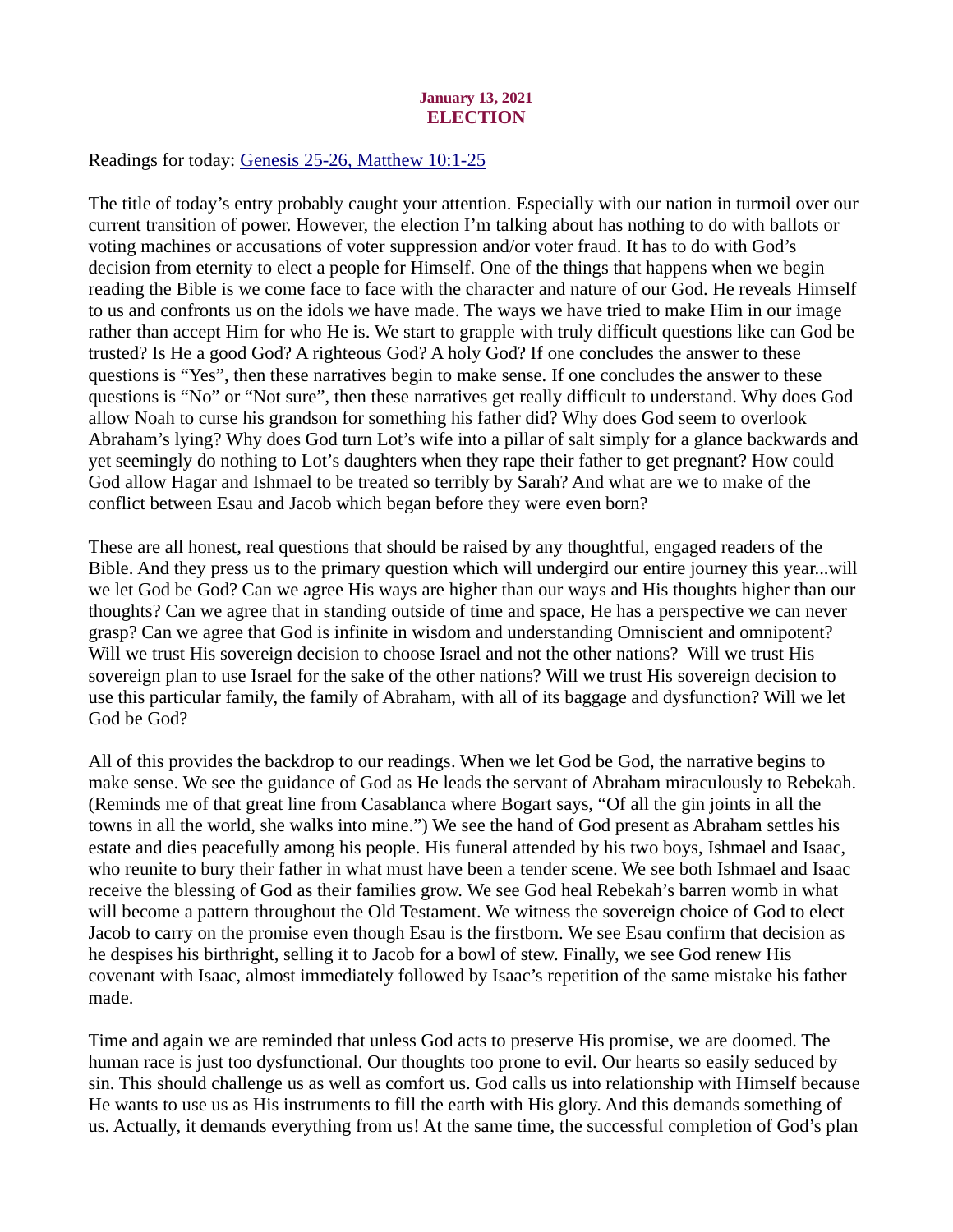doesn't depend on human effort. Again, I love what Paul says in Romans 9:16, "So then it depends not on human will or exertion, but on God, who has mercy." Where is God challenging you today to follow His will? How is God comforting you in those areas where you fall short?

Readings for tomorrow: Genesis 27-28, Matthew 10:26-42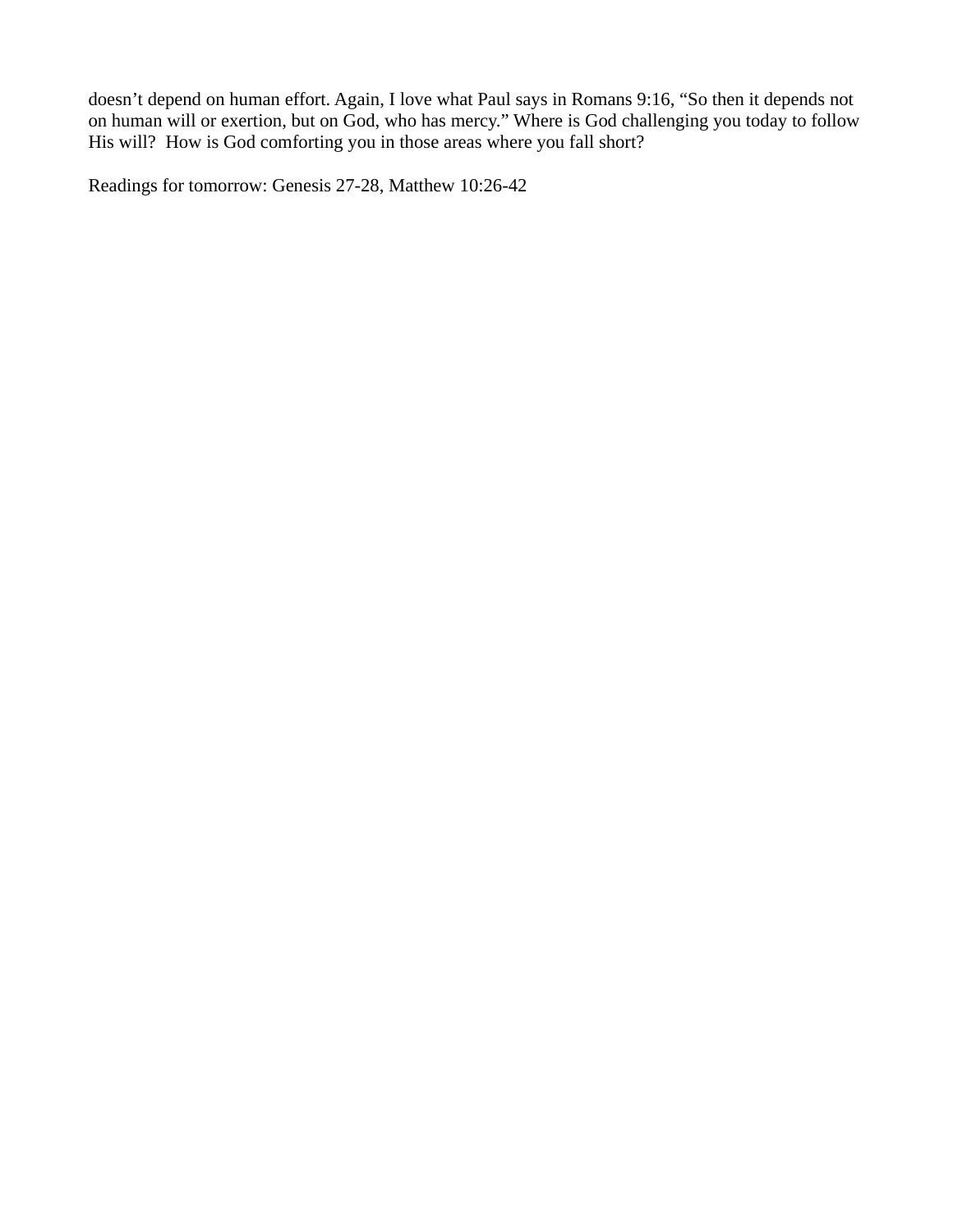## January 14, 2021 UNCONDITIONAL

<span id="page-17-0"></span>Readings for today[: Genesis 27-28, Matthew 10:26-42](https://www.biblegateway.com/passage/?search=Genesis+27-28%2C+Matthew+10%3A26-42&version=ESV)

One of the most difficult concepts for me to grasp is the unconditional nature of God's love. It is foreign to me. Alien. Strange. I cannot comprehend it because I cannot manufacture it in my own life. Even with those closest to me, unconditional love is difficult. What happens when they disappoint me? Let me down? Hurt my feelings? Sin against me? What happens when they are inconsiderate? Ignore my needs? Push me away? When these things happen, I find myself layering all kinds of "conditions" on my forgiveness and reconciliation. There are hoops the other person must now jump through in order for me to love them again. We use all kinds of buzz words and phrases to describe these conditions. We talk about boundaries. We ask questions like "are they a safe person?" We demand to see remorse before we forgive. And I'm actually not saying these things are unimportant. Too many people use the "unconditional" love of God to justify all kinds of abuse but the point still holds. Unconditional love is impossible for us to grasp.

Simply consider the events in today's reading. Having stolen Esau's birthright, Jacob now steals his blessing. He conspires with his mother to take advantage of his disabled father in order to become the paterfamilias of the family. This means Jacob will now hold the power of life and death over his household. He will inherit all the wealth. His word will be law for those who serve him. Esau, of course, flies into a murderous rage and plots to kill his brother. So Rebekah sends Jacob away for safety. On his journey, God visits Jacob in a dream. One might expect God to confront Jacob on his sin. One might expect God to make some demands of Jacob before He blesses him. One might expect God to require obedience to His will in order for Jacob to secure the promises of the covenant. In short, one might expect God to righteously lay down some conditions or "boundaries" here to force Jacob to reform his behavior. But God shocks our sensibilities by offering Jacob nothing but unconditional love.

"I am the Lord, the God of Abraham your father and the God of Isaac. The land on which you lie I will give to you and to your offspring. Your offspring shall be like the dust of the earth, and you shall spread abroad to the west and to the east and to the north and to the south, and in you and your offspring shall all the families of the earth be blessed. Behold, I am with you and will keep you wherever you go, and will bring you back to this land. For I will not leave you until I have done what I have promised you." (Genesis 28:13-15) No conditions. No boundaries. It doesn't seem to matter that Jacob is not a "safe" person and cannot be trusted. God simply chooses unconditionally to set His love on this corrupt and sinful man. I love how Jacob responds. He's so uncomfortable with God's lack of conditions that he decides to put some on himself. "Then Jacob made a vow, saying, "If God will be with me and will keep me in this way that I go, and will give me bread to eat and clothing to wear, so that I come again to my father's house in peace, then the Lord shall be my God, and this stone, which I have set up for a pillar, shall be God's house. And of all that you give me I will give a full tenth to you." (Genesis 28:20- 22)

I don't know about you but I identify with Jacob. I have been the manipulator. The schemer. I have sought to get ahead by shading the truth or exaggerating my accomplishments or spinning things in my favor. I am often driven by selfish motives. I am often tempted by greed. I often put conditions on my love for others and my love for God. I am a broken and sinful man in so many ways. But God is faithful. His love for me is unconditional. He loves me for who I am, warts and all. His blessings flow into my life not because I am more obedient than the next person but simply because God has chosen to lavish His grace on me. And the more I surrender. The more I submit. The more I listen to Jesus and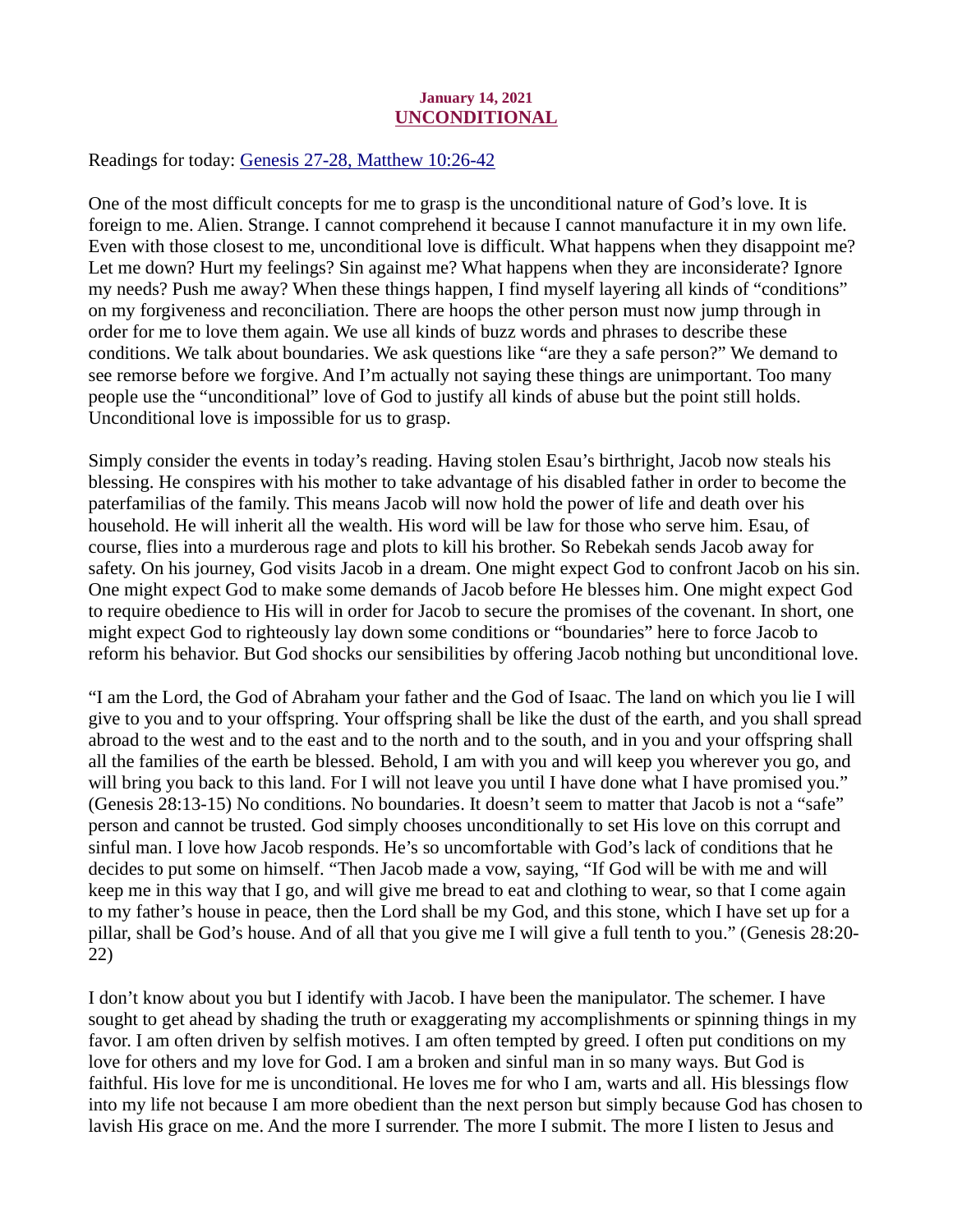trust Him when He says, "whoever loses his life for my sake will find it" (Matthew 10:39), the more my eyes are open to everything God has done for me. Once the reality of God's unconditional love settles into my heart, I find myself not only able but willing to extend that same love out to others.

Readings for tomorrow: Genesis 29-30, Matthew 11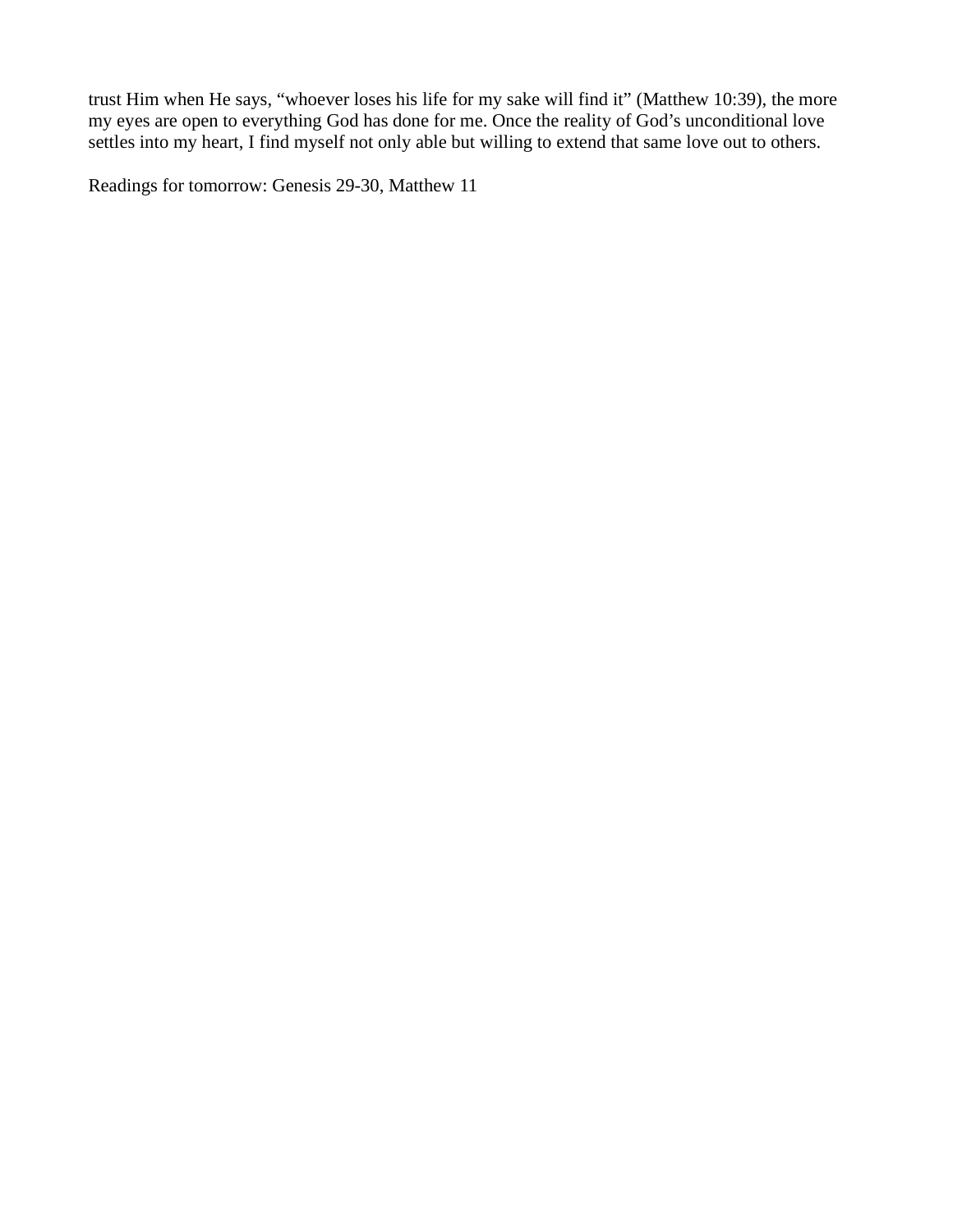## January 15, 2021 REST

<span id="page-19-0"></span>Readings for today: [Genesis 29-30, Matthew 11](https://www.biblegateway.com/passage/?search=Genesis+29-30%2C+Matthew+11&version=ESV)

Medical professionals all agree that healthy adults need around 7-8 hours of sleep a night. Rest is an essential part of our overall health and well-being not just physically but mentally and emotionally as well. Sadly, we live in a society where rest seems to be in short supply. According to recent studies by the Centers for Disease Control and the National Institutes of Health, 70% of Americans reported insufficient sleep at least one night a month. 11% report insufficient sleep every night. Sleep-related problems impact some 50-70 million Americans of all ages and socio-economic classes and seem largely due to technology, anxiety, lifestyle demands, and the lack of education around the impact of sleep loss. As the "sleep debt" piles up, so do the consequences. It is estimated that our collective lack of sleep is costing us over 100 billion a year in lost productivity, medical expenses, sick leave, etc. Throw in the chronic anxiety fostered by our culture and you have a recipe for disaster. Is it any wonder we are seeing the rise in extremism? The rise in hate and outrage as sleep-deprived, chronically anxious people begin acting out in all sorts of ways?

Now listen to the words of Jesus. "All things have been handed over to me by my Father, and no one knows the Son except the Father, and no one knows the Father except the Son and anyone to whom the Son chooses to reveal him. Come to me, all who labor and are heavy laden, and I will give you rest. Take my yoke upon you, and learn from me, for I am gentle and lowly in heart, and you will find rest for your souls. For my yoke is easy, and my burden is light." (Matthew 11:27-30)

What a difference! What a contrast! All things have been given to Jesus by His Heavenly Father. All authority in heaven and on earth has been entrusted into His hands. All things were made through Him and without Him nothing was made that has been made. Jesus reigns. He rules. He sits on heaven's throne. As such, He is the only one with the authority to set us free from our anxiety and restlessness. He is the only one with the power to grant us a peaceful sleep. Furthermore, this is His great desire! To grant us rest! He is no tyrant! No dictator! No abusive strongman! He is a gentle and humble King who loves His people dearly. His yoke is therefore easy. His burden is therefore light. He doesn't seek to "pile on." He is not like human rulers who seek to accumulate as much control over our lives as possible. His goal for us is "soul-rest." The kind of rest that sinks deep into your bones. The kind of rest you can only get when you truly believe someone benevolent and good and righteous and faithful sits on the throne of eternity and is watching over your life.

Human beings were made to rest. Rest one day out of every seven. It's what we call a Sabbath. We were made to rest one-third out of every day. It's what we call sleep. We were made to rest in an intimate relationship with God that would relieve all the pressure that comes from life in this world. It's why Jesus tells us not to be anxious. God is in control. It's why Jesus tells us not to worry. God is in control. It's why Jesus tells us not to be afraid when we see all the upheaval and turmoil in the world around us. God is in control. Rest in this great truth, friends! Come to Jesus and find the rest your heart longs for! The rest you were made for!

Readings for tomorrow: Genesis 31-35, Matthew 12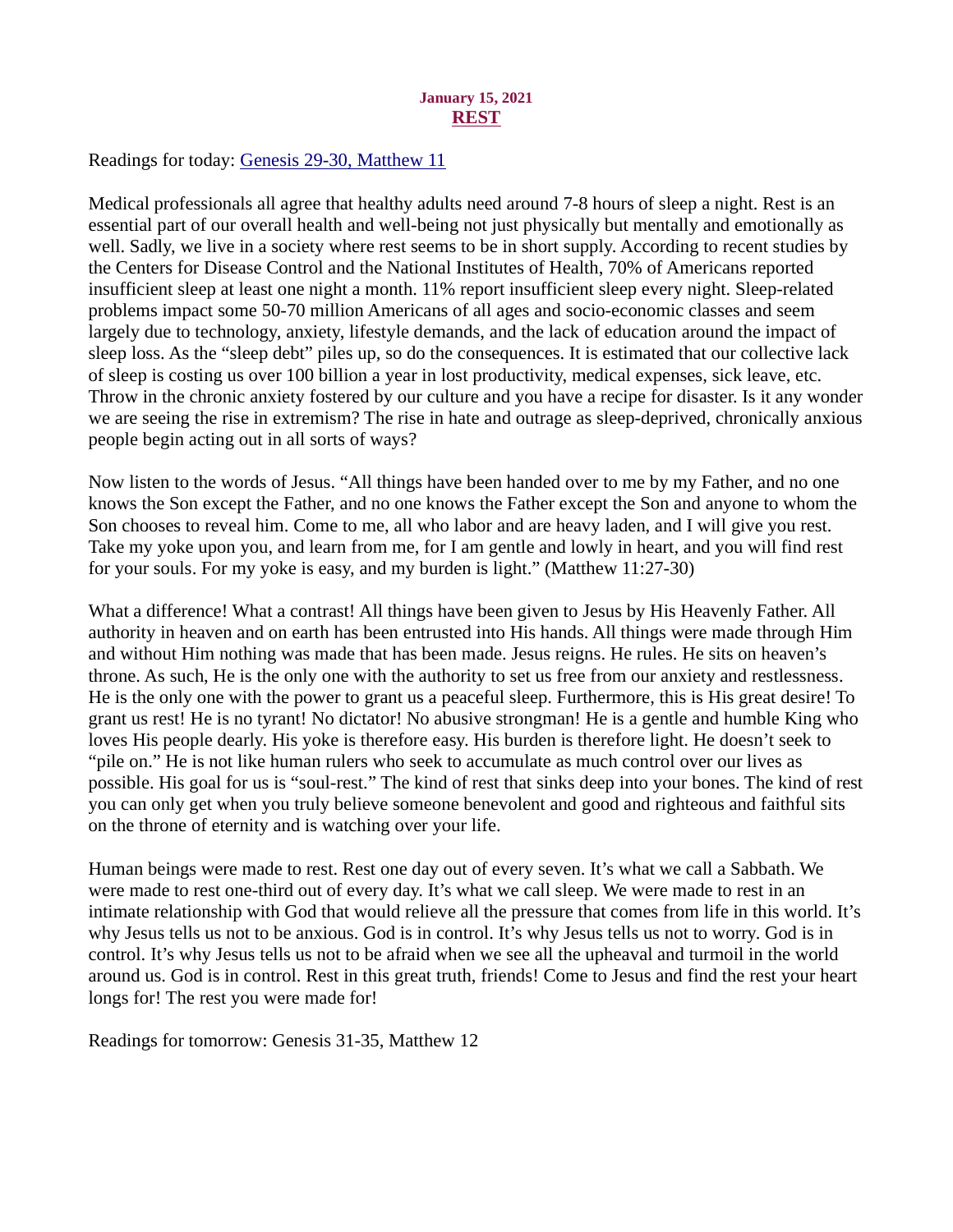## January 16, 2021 WRESTLING WITH GOD

<span id="page-20-0"></span>Readings for today: [Genesis 31-35, Matthew 12](https://www.biblegateway.com/passage/?search=Genesis+31-35%2C+Matthew+12&version=ESV)

One of the things I love most about God is His willingness to wrestle with us. His willingness to get down in the mud with us. He is not afraid to get his hands dirty. Not afraid to engage us in the deepest, darkest places of our hearts. Not afraid of our outbursts of anger. Not afraid of our doubts and questions. We can bring all this to God. Meet Him unafraid and unashamed and struggle with Him over His sovereign will for our lives. God is not after robots. He is not after automatons. He doesn't want uncritical, unthinking obedience. He wants our hearts. He wants our souls. He wants our bodies. He wants our minds. He wants all of us. Every part of us must eventually surrender to Him. And that's a fight because our sinful nature pushes back.

My mother would tell you I've always been independent. Even as a child. I didn't like to cuddle. Didn't like to be held. I would push back against her when she would try to wrap me up in her arms. When I got older and headed off for my first day of school, I shed no tears. Just got out of the car and walked towards the school, no looking back. Recently, she and I had breakfast together. We talked about how I am still pretty independent. She loves me. She's proud of me. She'd love for me to need her for something. Anything. I do the same thing with God if I am honest. I push back. I don't like to be wrapped up in His arms. I want to be independent. Do my own thing. I don't want to need Him. I like to pretend like I have it all together. Like I'm good on my own. It's all a lie of course. I do need God. I do need my mom. I am not an independent creature. It is not good for me to be alone.

It's taken some hard experiences for me to learn this about myself. Experiences much like Jacob had. Jacob's entire life is a house of cards. He steals his brother's birthright. Steals his brother's blessing. Steals from his uncle. He is constantly manipulating and scheming in order to get ahead. Frankly, he even tries to "scheme" God. But now he's got to face the consequences. Now all the chickens have come home to roost. His brother is on his way to meet him. When last they say each other, Esau was in a murderous rage. Now Jacob's afraid. Is his brother coming to exact vengeance? Is his brother coming to kill him and his family? This is what drives Jacob down to the Jabbok to wrestle all night with God. Have you ever done the same?

Like Jacob, I know what it's like to wrestle with God all night. I've been there and done that. I've battled Him. I've fought with Him. I've watched the sun rise and set only to do it all over again. This was my life in the fall of 2009. I averaged 2-3 hours of sleep a night for a few months. God and I went to war over my life. My family. My ministry. My future. Everything I have and everything I hold dear was in play. Finally, there came a point where He simply broke me. He broke my heart. He broke my spirit. He broke my pride. And while the pain was intense and real, there was relief as well. A profound sense of freedom flooded my being. I've been walking with a limp ever since.

Where have you wrestled like Jacob? Where are you wrestling like Jacob? Where are you mad at God? Frustrated with God? Upset with God? What questions do you have for Him? Doubts? Fears that need to be expressed? Where are you resisting Him? Pushing back against His will? Struggling to accept His sovereign plan? Today's passage invites you into the ring! To grapple with God honestly! God's a big boy! He can handle everything you throw at Him and more! Let your guard down and lay it all out before your Lord. Fight Him until you break before His relentless love and grace.

Readings for tomorrow: None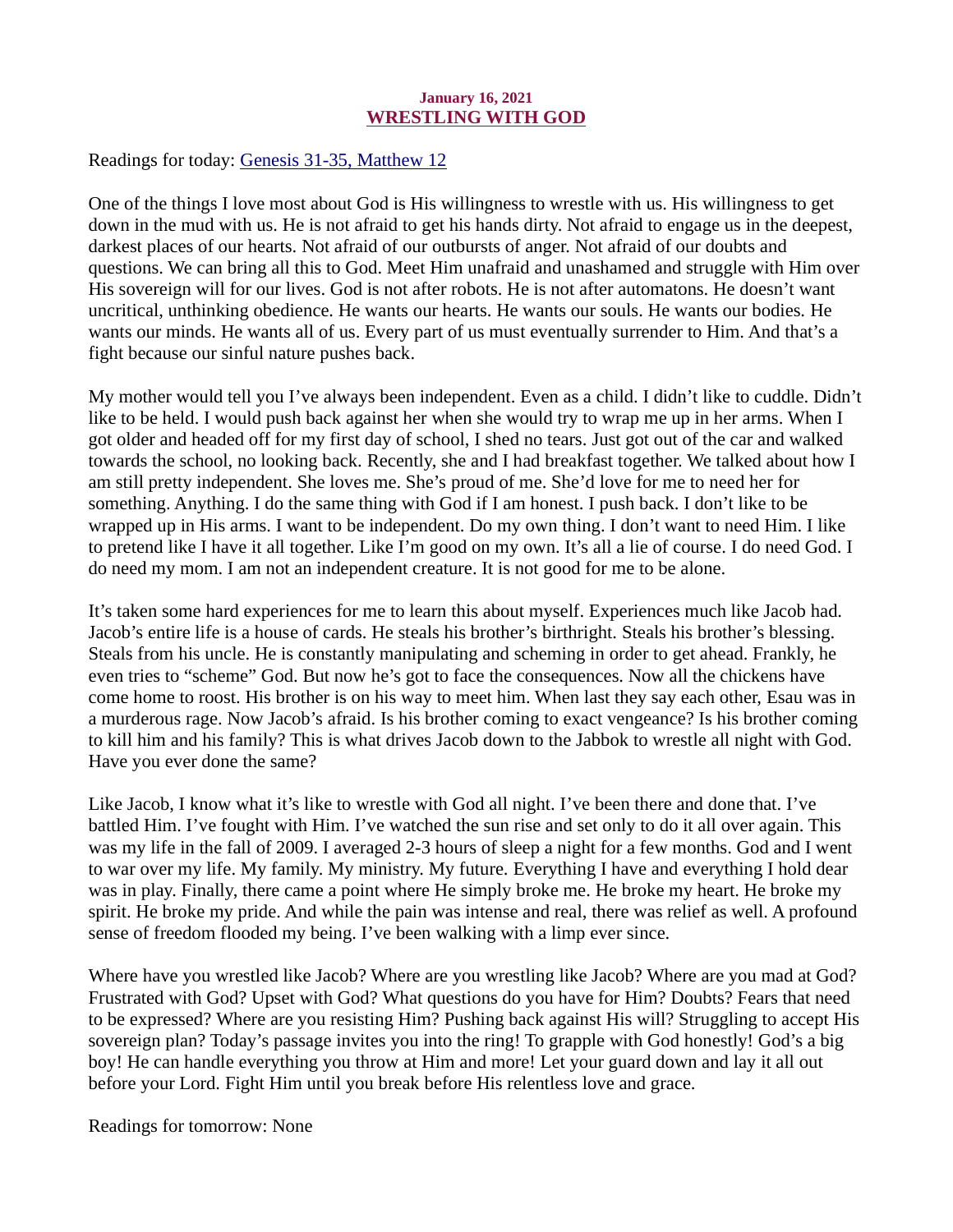#### January 18, 2021 DANGEROUS DREAMS

<span id="page-21-0"></span>Readings for today[: Genesis 36-37, Matthew 13:1-23](https://www.biblegateway.com/passage/?search=Genesis+36-37%2C+Matthew+13%3A1-23&version=ESV)

Today is Martin Luther King Jr. Day. A day we set aside in our nation to honor one of our heroes. A man who fought against racism and poverty and war. He dedicated his life to following the way of Jesus. Like Jesus, MLK displayed a fierce commitment to the truth. He refused to let injustice stand. He took great personal risks that put his life in danger on many occasions but never resorted to violence even in self-defense. One would think such a man would have been celebrated in his own time. Hailed as a hero especially in a nation that claimed a strong Christian heritage. Tragically, this was not the case. He was hated and violently opposed for his beliefs. Public opinion polls taken at the time of his death showed a 75% "disapproval" rating. What was it about MLK's dream that was so dangerous? His radical commitment to peace posed a threat to a growing military industrial complex. His radical commitment to care for the poor posed a threat to runaway capitalism and corporate greed. His radical commitment to equality posed a threat to a nation who refused to repent for the sins of her racist past. And though our nation has made progress since those dark days in 1968, we still have so far to go before we see Dr. King's dream realized.

I couldn't help but think of Dr. King's famous "I Have a Dream" speech as I read our passage today. Joseph's dreams were similarly dangerous. They posed a threat to a family system governed by the strict rules of an ancient near east culture. Younger sons did not rule over older sons nor did parents ever bow down to their children. Such a notion was deeply shameful and dishonoring which is why Joseph's brothers respond so violently. They are well within their rights to cast him out of the family. Punish him for his transgressions even if their father will not. They know he is the favored son and perhaps they worried that Jacob may indeed upend the "system" to elevate Joseph and make all his dreams come true. Little did they know how their actions were serving the larger purposes of God. Indeed, decades will pass before Joseph will see his dreams realized. In that time, he would suffer tremendous hardship and pain. He would face disappointment time and time again. He would rise only to fall and he must have had his moments of despair. But eventually he came to a point where he could see what his brothers intended for evil, God intended for good.

I have to believe God is up to something similar in our day. As I reflect back on the events of the past year, I find myself wondering if what we are seeing are the birth pangs of a new age. I think of the words of Jesus to His disciples in Matthew 24:4-14, "See that no one leads you astray. For many will come in my name, saying, 'I am the Christ,' and they will lead many astray. And you will hear of wars and rumors of wars. See that you are not alarmed, for this must take place, but the end is not yet. For nation will rise against nation, and kingdom against kingdom, and there will be famines and earthquakes in various places. All these are but the beginning of the birth pains. "Then they will deliver you up to tribulation and put you to death, and you will be hated by all nations for my name's sake. And then many will fall away and betray one another and hate one another. And many false prophets will arise and lead many astray. And because lawlessness will be increased, the love of many will grow cold. But the one who endures to the end will be saved. And this gospel of the kingdom will be proclaimed throughout the whole world as a testimony to all nations, and then the end will come." You see, Jesus too has a dream. He dreams of a world where peace and justice reign. A world where wars will cease and hatred is replaced by love. A world where every injustice is made right and every wrong redressed. A world where truth and righteousness are lifted up and lies, deceit, and conspiracy theories laid low. He dreams of a world where the poor and needy and outcast are treated with compassion. He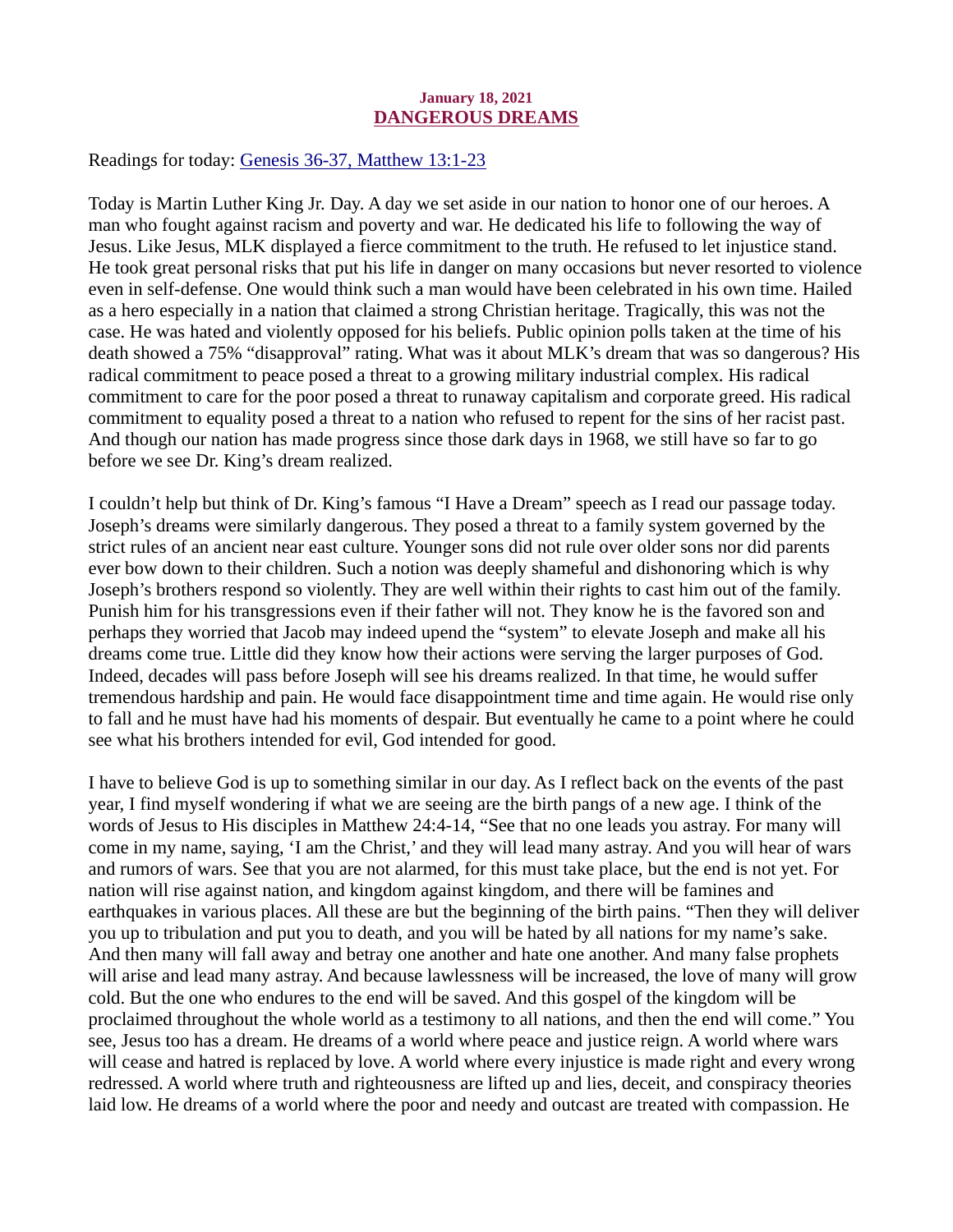dreams of a world where sinners repent and every human being takes responsibility to steward the gifts and resources they've been given for glory of God and in service to His Kingdom.

Friends, our world is not friendly to dreamers. Especially those who dream God's dreams. It will take courage to hold fast to God's dreams in a world where violence and hatred and outrage and injustice are on the rise. It will take courage to follow in the footsteps of Jesus. Turning the other cheek. Repaying evil with good. Offering a gentle answer in response to wrath. Fighting for justice in non-violent ways. And so I challenge you on this Martin Luther King Jr. Day to not just post a quote on social media but to actually take the pledge MLK offered to his followers during the Birmingham campaign in 1963…

Meditate daily on the teachings and life of Jesus.

Remember always that the nonviolent movement seeks justice and reconciliation — not victory.

Walk and talk in the manner of love, for God is love.

Pray daily to be used by God in order that all men might be free.

Sacrifice personal wishes in order that all men might be free.

Observe with both friend and foe the ordinary rules of courtesy.

Seek to perform regular service for others and for the world.

Refrain from the violence of fist, tongue or heart.

Strive to be in good spiritual and bodily health.

Follow the directions of the movement and of the captain of a demonstration. (Our Captain being Jesus and our Movement being the Kingdom of God.)

Readings for tomorrow: Genesis 38-40, Matthew 13:24-58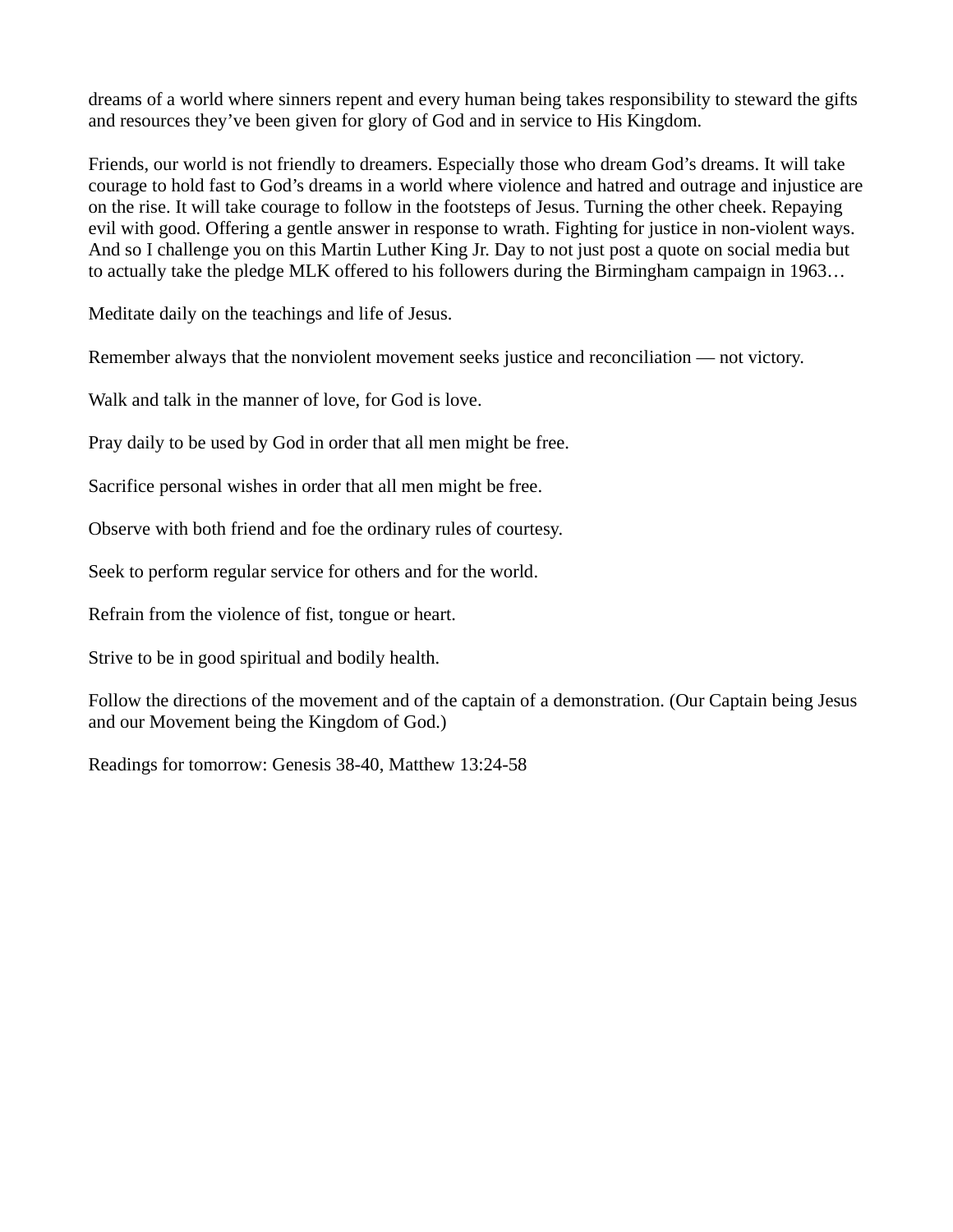### January 19, 2021 THE FAITHFULNESS OF GOD

<span id="page-23-0"></span>Readings for today[: Genesis 38-40, Matthew 13:24-58](https://www.biblegateway.com/passage/?search=Genesis+38-40%2C+Matthew+13%3A24-58&version=ESV)

The story of Judah and Tamar seemingly comes out of nowhere. It's almost an interruption in the much larger story of Joseph. And yet, it is critical for our understanding of the saving purposes of God. In the first chapter of Matthew's Gospel, Judah and Tamar are both mentioned and Matthew knows his audience will immediately call to mind this story from Genesis. Women, by the way, are almost never included in any ancient near east genealogy but Matthew makes sure we know the names of Tamar, Rahab, Ruth, and Bathsheba. That's prostitute, prostitute, Moabite, and adulteress for those scoring at home. The point Matthew is making is that even the family tree of Jesus is not free from scandal and sin!

All kinds of important questions are raised by this text. Why does God kill Er and Onan for seemingly minor offenses? Why is Judah engaging the services of cult prostitutes? Is this his regular practice after his wife dies? And why is the penalty for adultery so harsh for Tamar? Burning at the stake? What is God up to here?

After the incident with Joseph where Judah sells his own brother into slavery, he leaves his family. Perhaps out of guilt over what he has done. Perhaps just to get away from the family dysfunction. We aren't given a reason. He marries outside his clan and his wife bears him three sons. Er, his oldest, is so wicked that the Lord puts him to death. Again, no reason is given. It is simply something we have to accept. In the ancient near east, brothers were required to take their widowed sister-in-laws into their home with the hope they could get them pregnant and thereby continue the family line. Onan is fully aware of this custom but apparently only uses Tamar for his own personal sexual gratification while refusing to fulfill his filial responsibility. And the Lord puts him to death for his offense. This rightfully frightens Judah. He's not about to lose his third son as this will put his own family's future at risk so he sends Tamar home to her own family and asks her to wait until Shelah comes of age.

Then the subject of the passage shifts. Tamar is now the primary actor. She also is frightened for her future. She's been married twice. Her reputation is in tatters as both men have died. She's been sexually abused by at least one husband. And she knows by now that Judah has no intention of fulfilling his promise. So she dresses herself as a cult prostitute, complete with a veil so he won't recognize her. She knows his wife has died. Perhaps she even knows Judah visits prostitutes with regularity although the text doesn't indicate as such. And she places herself in prime position to meet him along the way. Judah takes the bait and Tamar is crafty enough to ask for his signet, cord, and staff, all of which clearly identify him to the community. Then she returns home. Three months later, she starts showing. And even though she's living in her father's home, she is technically Judah's responsibility. He brings her out to be burned at the stake and that's when the other shoe drops.

So what is God up to here? Over and over again, it seems like the salvation plan of God teeters on the brink of collapse. There is the barrenness of Sarah, Rebekah, and Rachel. All women who desire children but cannot seem to conceive through natural means. Then there is the sinful scheming of the men. The lies of Abraham, Isaac, and Jacob constantly threaten God's promise. And now we read about Judah's failings as a father-in-law. One would think God might be tempted to give up on this family! But God is faithful and the central message of Genesis is that God uses even the frail, sinful people in Abraham's family to bring about His sovereign purposes.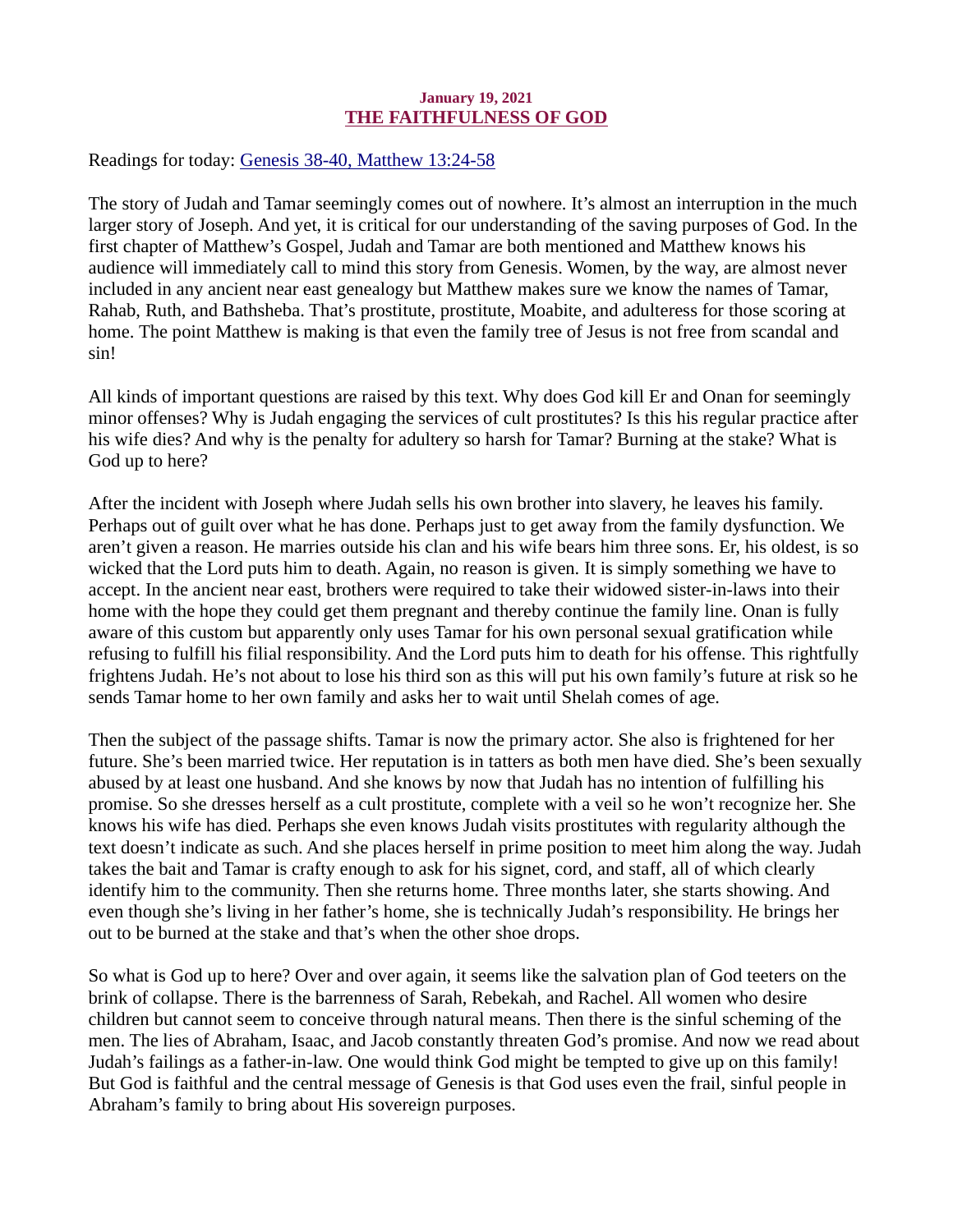What about your life? Where has nature itself seemingly conspired against you? Where have time and chance not gone your way? Where have you failed and lost sight of God's promises? Friends, do not be afraid! The same God who opened the wombs of the barren women and saved the men from their sin is the same God who is active in your life today! He is using all things for the good of those who love Him and are called according to His purpose! He is sanctifying you through His Spirit, granting you a faith that is strong enough to endure every trial.

Readings for tomorrow: Genesis 41, Matthew 14:1-21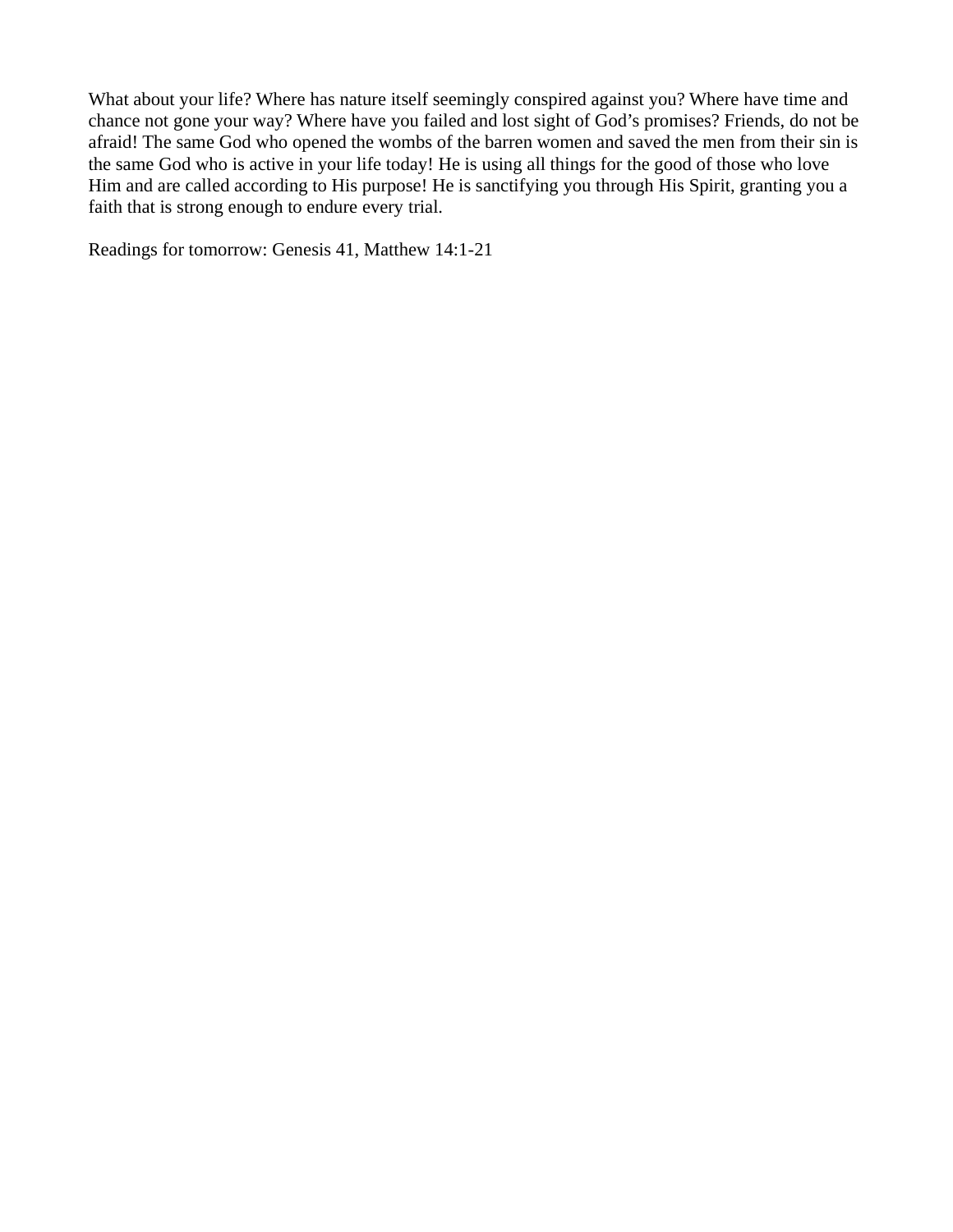## January 20, 2021 TRUE ALLEGIANCE

<span id="page-25-0"></span>Readings for today: [Genesis 41, Matthew 14:1-21](https://www.biblegateway.com/passage/?search=Genesis+41%2C+Matthew+14%3A1-21&version=ESV)

Over and over again we read how the Lord was with Joseph. He was with him at the heights of his success. He was with him in the depths of his failures. With him when he was rapidly climbing in favor. With him when he was falsely accused and imprisoned. No matter where Joseph went, God was at his side. How do we know? Because of the fruit his life produced. Joseph was a humble man. He submitted his life to God's will. He walked in God's ways. He refused to let bitterness or anger or fear get the best of him. Whatever others may intend for evil, Joseph knew God could turn to good if he would trust Him. Joseph's life is a model of faithfulness. A model of humility. A model of walking with open hands and an open heart to however the Lord would choose to work. Joseph's steps were determined for him. He did not choose to go to Egypt. Did not choose to be part of Potipher's house. Did not choose to be thrown in prison. Did not choose to serve Pharaoh. Joseph, like Daniel after him, simply chose to grow where he was planted. Like the seed that fell on good soil, his life bore thirty-fold, sixty-fold, a hundred-fold for the Lord. And the result was the blessing of a pagan nation.

I am sure Joseph had his moments. Perhaps he cried out like the Psalmist to God for vindication. Cried out for justice. Cried out for peace. I am sure Joseph spent many a dark night in the prison cell asking God why this had happened. Reflecting what God wanted to teach him. I am sure Joseph's faith was put to the test by his experiences and yet through it all, Joseph chooses the path of faithfulness. The path of trust. Come hell or high water, Joseph throws his lot in with God. It's a powerful testimony, one Joseph himself confirms in the naming of his sons. "Joseph called the name of the firstborn Manasseh. "For," he said, "God has made me forget all my hardship and all my father's house. The name of the second he called Ephraim, "For God has made me fruitful in the land of my affliction." (Gen. 41:51-52)

What about us? Today is a good day to reflect the life of Joseph and the faithfulness of God. Today we inaugurate a new president. Depending on where you fall on the political spectrum, you might view the next four years as a time of plenty or of want. You might look back at the last four years in a similar vein. What we need to remember is to never place our hope in Pharaoh. We should never become too comfortable in Egypt. God has not designed us to live comfortably in this world and we should never cozy up to the political ideologies of one particular party or another. No, our hope is in God. Our home is His country. Our allegiance to His Kingdom. This was something Joseph never forgot. Even as he lay on his deathbed, as we will see in a few chapters, he secures a promise from his children to take his body one day back to the Promised Land.

What does your life look like when you experience the ups and downs? When you are attacked and falsely accused? When the people around you...the very people who are supposed to love you... actually intend evil and seek to harm you? What happens then? How do you respond? So often, I find myself reacting in one of two ways. I lash out. I go on the attack. I violently defend myself if necessary. Or I run. I curl up in the fetal position. I let my fears get the best of me and I try to hide. Neither approach is gospel-centered. Neither approach is faithful. God calls us to place our trust in Him. To seek our approval in Him. To place our faith in His will and His way and ultimately, His vindication. To walk with the Lord means blooming where He plants us. Blessing the people He has placed around us be they Christian or pagan. Praying for our political leaders be they Republican or Democrat. We walk in His ways on the mountaintop when things are going great and in the valley when things are hard. We accept both good and evil from his hands like Job. As we do so, God produces in us a great harvest of righteousness.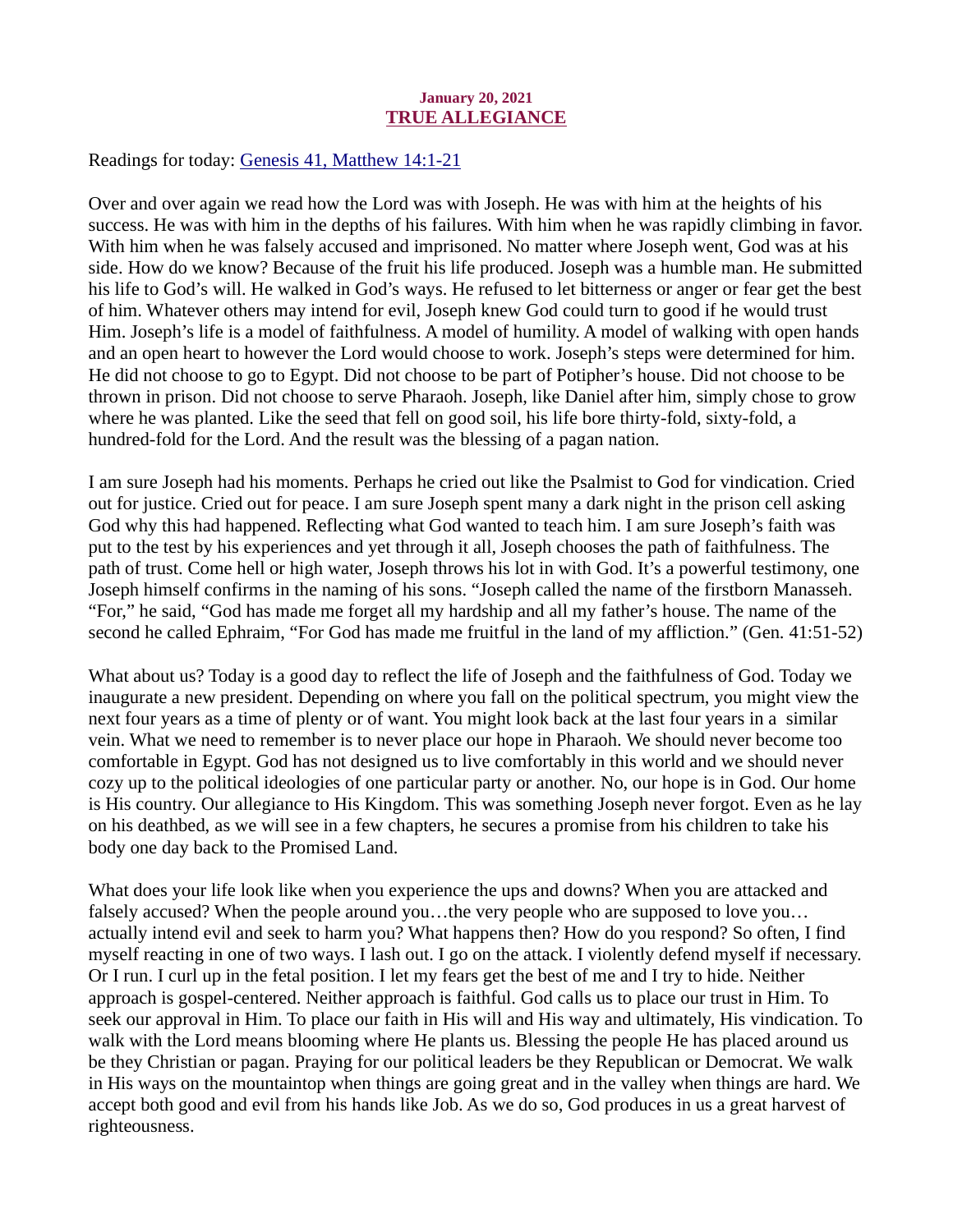So where does life find you today? As our nation undergoes a transition of power, where are you placing your trust? Is it in your circumstances? Is it in a new administration? Is it in the people around you and their opinions of you? Or is your hope in God?

Readings for tomorrow: Genesis 42-43, Matthew 14:22-36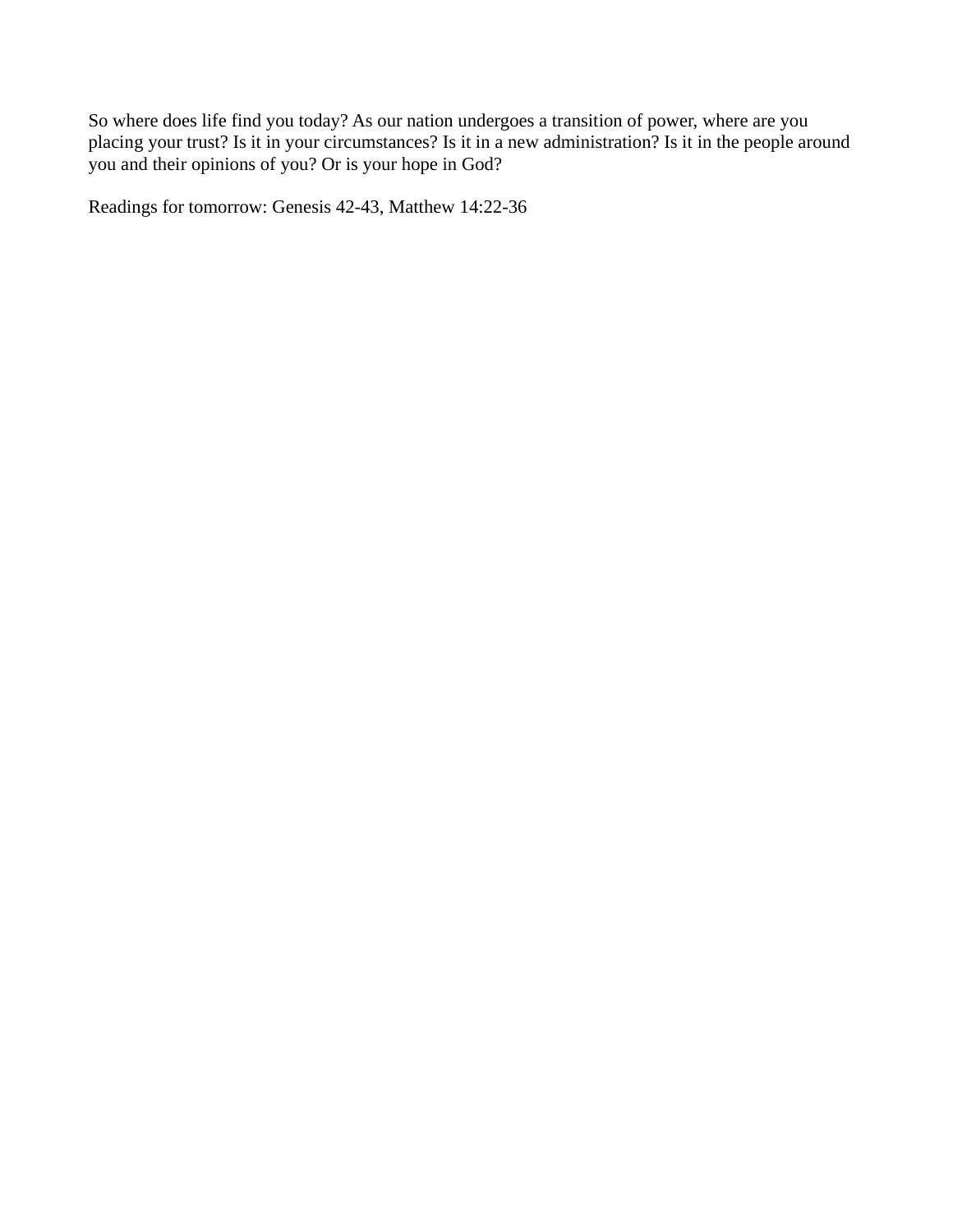## January 21, 2021 THE NARROW WAY

<span id="page-27-0"></span>Readings for today: [Genesis 42-43, Matthew 14:22-36](https://www.biblegateway.com/passage/?search=Genesis+42-43%2C+Matthew+14%3A22-36&version=NIV)

Ultimately, there are two ways to live. You can live honestly. Openly. Transparently. Vulnerably. Daily practicing unconditional love and forgiveness and reconciliation. The result being a life of peace. A life of deep joy. A life of gracious self-acceptance because you have nothing to hide. Nothing to fear. Nothing to protect. No false self to prop up. Jesus calls this the narrow way. It's a hard way. Those who find it and are willing to submit to it are few. Or you can choose the wide way. The easy way. The way the world recommends. Always hiding your true self. Always living deceptively on some level, not letting anyone in. Guarding your heart against any pain and suffering. Refusing to look in the mirror. You can love conditionally. Forgive selectively. Refuse to reconcile. The result is a life of guilt. A life of fear. A life of fleeting joy. A life of self-regret. A life of self-destruction.

Sadly, I meet too far many people who choose the latter of the two scenarios. Just like Jesus said I would. Rather than take an honest inventory of their own failings and mistakes, they become hypercritical of others. Rather than take responsibility for how they may have contributed to another person's pain, they lash out defensively, always protesting their innocence. Rather than do the hard work of navigating broken trust in relationships, they simply ghost the person and move on. Recently, I read an editorial from a major news outlet extolling the virtues of cutting people out of one's life. The premise from the author was that her life was better without her mother. DNA doesn't matter. Biological connections simply aren't worth it. We should discard anyone in our lives who we deem to be "toxic." Now are there scenarios where estrangement needs to happen? Of course. Some people are so abusive verbally, emotionally, physically, spiritually - that we need to cut them off. But such tragedies are never to be celebrated. They are to be grieved. Friends, the brokenness of our world is legion. It is breathtaking in scope and heartbreaking in depth. And it leads in a direct line to the rise of suicide, depression, anxiety-disorders, opioid and other drug abuse, alcoholism, sexual addiction, etc. that so many are struggling with today. We all know it. We must come to grips with it. We have to face it. And we have to ask God for the courage to choose the narrow way.

The Joseph narrative reveals a similar dynamic. As a young man, Joseph was an insufferable fool. The favored son of an aging father from his beloved wife, he was given all kinds of privilege and power in the family. Resentment grew to the point where his own brothers wanted to kill him. After throwing him in a pit, they made the fateful decision to sell him into slavery instead so they could turn a profit. It seemed like such an easy solution to all their problems but this tragic act will haunt them for the rest of their lives. Fast forward a few decades. Joseph has risen to power in Egypt. He has saved the nation from a devastating famine and now the whole world comes to humble itself before him. His own brothers make the journey and he immediately recognizes them. But he is suspicious. Why are they here? What do they want? Most importantly, do they regret the decision they made all those years ago? So he puts them to the test. They believe they're being punished for the sins of their past. The pain is real. It extends back to Jacob, their father, who has to undergo the pain of letting his youngest son - the only son he has left from the wife he loved - go to Egypt with no guarantee he'll return. Reuben attempts to assuage his father's concern. "Kill my two sons if I don't return with Benjamin." What kind of monster would Jacob have to be to kill his own grandchildren? The dysfunction here is real. The consequences of the sinful choices of this family over the years are now being realized. The weight of their guilt and shame lies heavy upon them. They are once again at a crossroads. Which path will they choose?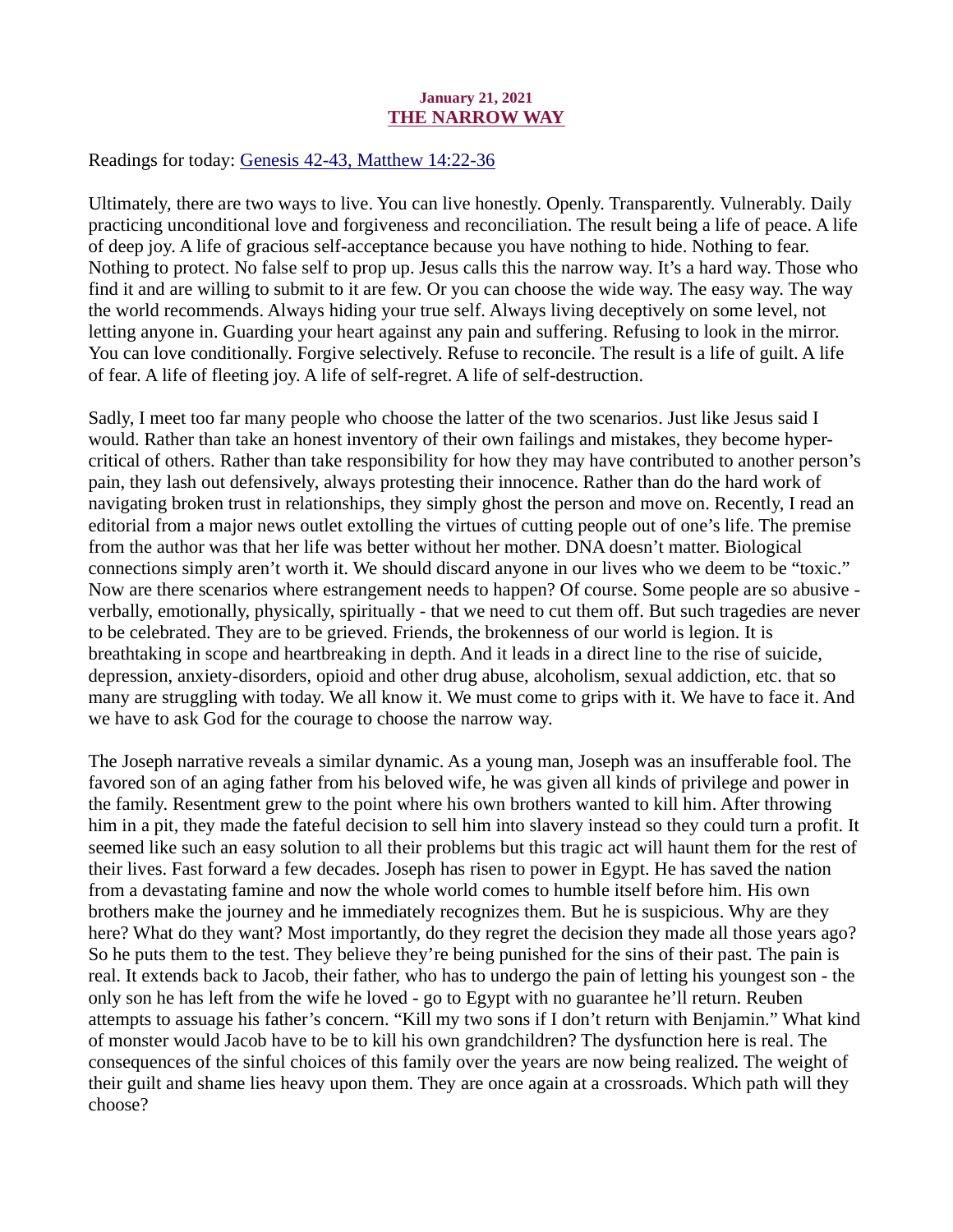We all live dysfunctional lives to some extent. We all find ourselves straddling on some level the two paths I outlined above. I imagine most of us have days when we are honest and open and transparent and real. I imagine we also have days when we are guarded, dishonest, and secretive. I imagine most of us have days when we are able to love unconditionally. Forgive generously. Reconcile freely. And I imagine we all have days when love is difficult. Forgiveness a pipe dream. Reconciliation beyond us. I know I do. Friends, the goal of the Christian life is to surrender more and more each day to the Holy Spirit. To let Him draw us close into the presence of our Heavenly Father where there is grace and peace and life in abundance. It is a life of openness and honesty and transparency because, after all, who can hide anything from God? It's costly because it forces us out of our comfort zones, out of the protective cocoons we've created for ourselves, out of the self-centered life we tend to naturally choose. And it's not easy. Our bodies, minds, and emotions often rebel. The act of submission is a courageous choice we all have to make in a world that will never celebrate following Christ. That's why Jesus says, "Enter by the narrow gate. For the gate is wide and the way is easy that leads to destruction, and those who enter by it are many. For the gate is narrow and the way is hard that leads to life, and those who find it are few." (Matthew 7:13-14) May we choose the narrow way today.

Readings for tomorrow: Genesis 44-45, Matthew 15:1-20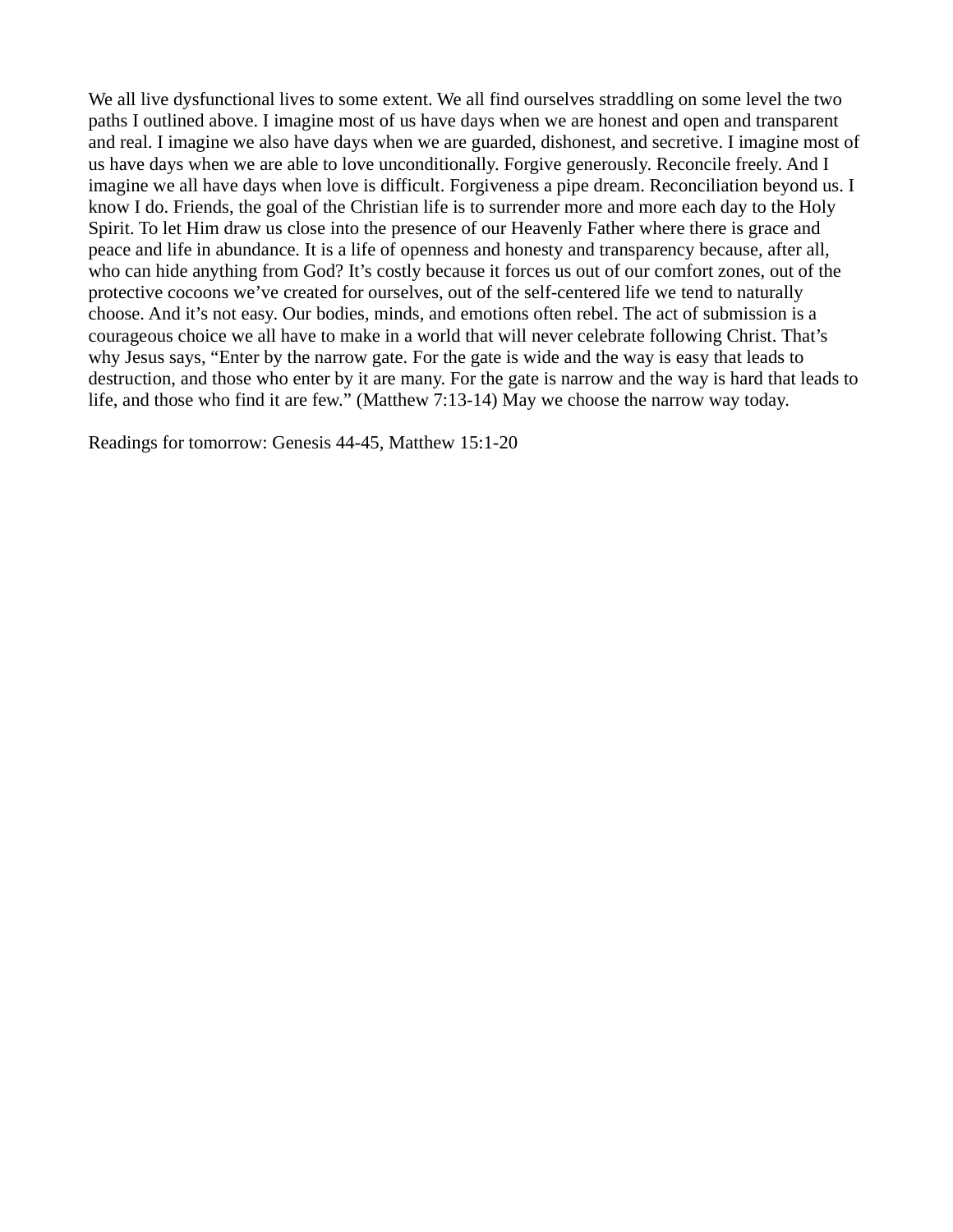## January 22, 2021 GODLY PERSPECTIVE

<span id="page-29-0"></span>Readings for today: [Genesis 44-45, Matthew 15:1-20](https://www.biblegateway.com/passage/?search=Genesis+44-45%2C+Matthew+15%3A1-20&version=ESV)

"So Joseph said to his brothers, "Come near to me, please." And they came near. And he said, "I am your brother, Joseph, whom you sold into Egypt. And now do not be distressed or angry with yourselves because you sold me here, for God sent me before you to preserve life. For the famine has been in the land these two years, and there are yet five years in which there will be neither plowing nor harvest. And God sent me before you to preserve for you a remnant on earth, and to keep alive for you many survivors. So it was not you who sent me here, but God. He has made me a father to Pharaoh, and lord of all his house and ruler over all the land of Egypt." (Genesis 45:4-8)

What does it look like to have God's perspective? To look at life with all its ups and downs and see the hand of God at work? Consider all that Joseph had gone through. Assaulted by his own brothers. Sold into slavery. Falsely imprisoned. He could easily have adopted a victim mindset. He could easily have become bitter and angry. He could easily have sought revenge. But Joseph - perhaps more than anyone else save Abraham in the Book of Genesis - walks with God. He cultivates a close relationship with God. Interestingly enough, we have these accounts of God coming to Abraham, Isaac, and Jacob. Visiting them over and over again throughout their lives. Speaking to them. Making promises. Not so with Joseph. Yes, he does receive visions and dreams but it's not the same. And yet, his relationship with God seems to be the closest!

The Joseph cycle is a tender one filled with special moments. Joseph reuniting with his brothers. Judah, the one who sold Joseph into slavery in the first place, now offering his life for Benjamin's. Jacob hearing the news that his beloved son is alive. God visiting Jacob one last time to assure him he would see his son before he dies. When one stops to think about it, one can probably see many parallels in our own lives and families. What an encouragement to know God is at work! What an encouragement to know God uses all things for the good of those who love Him and are called according to His purpose! What an encouragement to know God is sovereignly orchestrating the events of our lives according to His good and perfect will!

Where do you need God's perspective today? Can you take a step back and see His hand at work in your life? In your home? In your neighborhood? In your school? At work? In our nation? Even if you are in the middle of great trial and struggle or you've experienced significant loss or suffering pain, do you have confidence God is with you? Trust in God's promises! Lean on Him for strength! Cling to Him for hope! He will carry you through!

Readings for tomorrow: Genesis 46-48, Matthew 15:21-39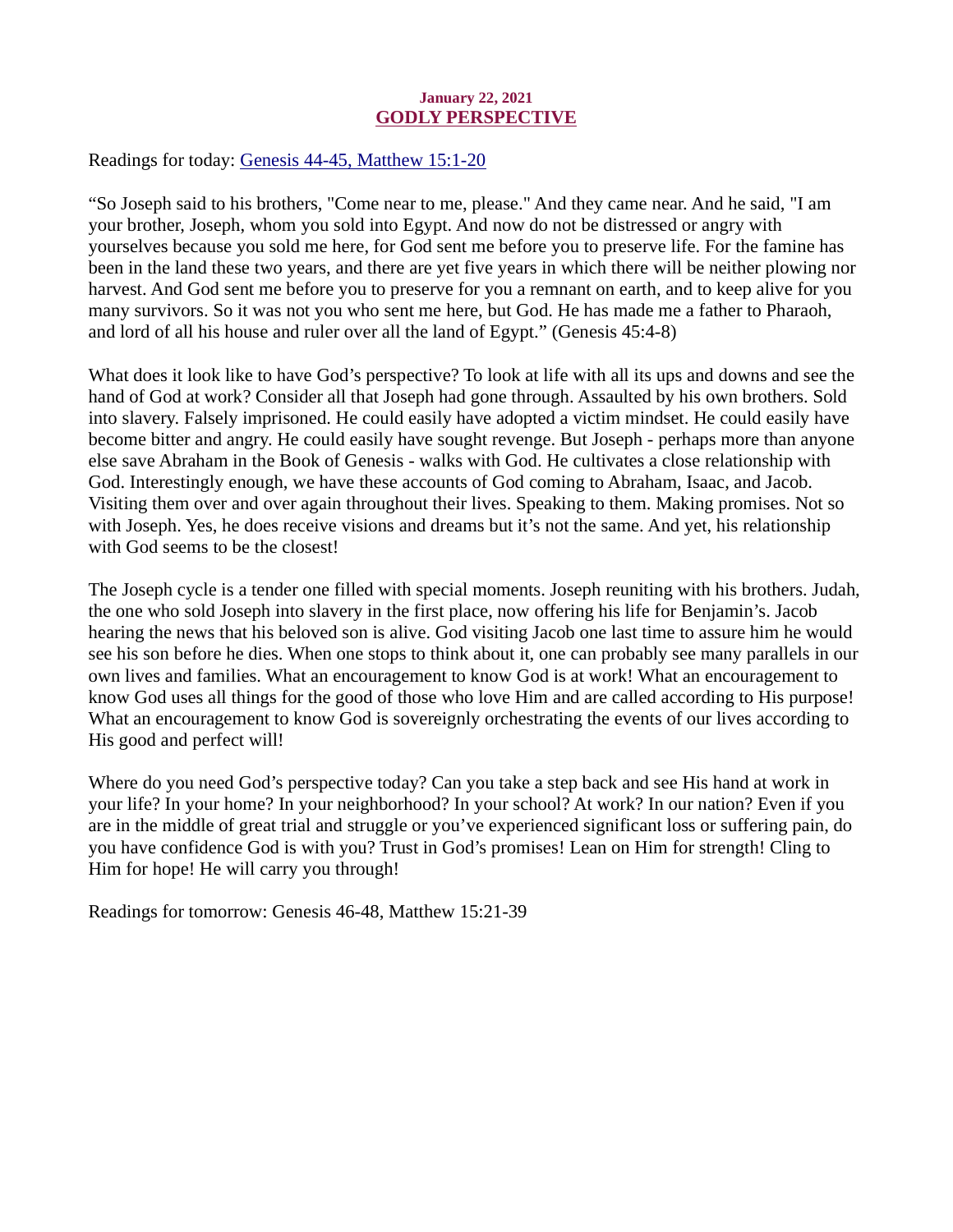## January 23, 2021 WAS JESUS A RACIST?

<span id="page-30-0"></span>Readings for today[: Genesis 46-48, Matthew 15:21-39](https://www.biblegateway.com/passage/?search=Genesis+46-48%2C+Matthew+15%3A21-39&version=ESV)

"And Jesus went away from there and withdrew to the district of Tyre and Sidon. And behold, a Canaanite woman from that region came out and was crying, "Have mercy on me, O Lord, Son of David; my daughter is severely oppressed by a demon." But he did not answer her a word. And his disciples came and begged him, saying, "Send her away, for she is crying out after us." He answered, "I was sent only to the lost sheep of the house of Israel." But she came and knelt before him, saying, "Lord, help me." And he answered, "It is not right to take the children's bread and throw it to the dogs." She said, "Yes, Lord, yet even the dogs eat the crumbs that fall from their masters' table." Then Jesus answered her, "O woman, great is your faith! Be it done for you as you desire." And her daughter was healed instantly." (Matthew 15:21-28)

\*Much of today's writing comes from Kenneth Bailey's work in Jesus Through Middle Eastern Eyes: Cultural Studies in the Gospels. I highly recommend it.\*

Today we come to one of the most difficult passages in the gospels. Many commentators have wrestled over this interaction. On the face of it - read through 21st century eyes - it seems like Jesus is a racist. Shaped and formed by the same supremacist attitudes that most of the Jews held towards those who were not part of God's chosen people. Furthermore, this woman is a Canaanite. She belonged to a particular tribe of people who were ancient enemies of the Jews. Then you layer in all the honor/shame components of an ancient near east society. The fact that women did not approach men they were not related to much less speak to them. The fact that the woman's daughter was demon-possessed which would have made her ritually unclean. All of these factors come into play as we seek to understand what's happening in this story. And a huge part of the challenge is setting aside our own cultural understandings to let the text speak for itself.

So why doesn't Jesus initially respond to the woman? Why does He initially dismiss her request? This doesn't seem to fit His character. After all, we've seen Him break all kinds of barriers and social taboos. We've seen Him reach out in compassion to those who are lost and hurting and marginalized. Why would He shift gears so suddenly? What's really going on here? Bailey suggests this is a typical "honor/shame" interaction in first century Palestinian society that was meant to both test and educate at the same time. He is testing the woman's faith and He is educating His disciples who still haven't grasped the inclusiveness of God's Kingdom.

So let's walk through the text. The interaction begins with the heart cry of this woman whose daughter lies in desperate need. This is where the testing begins. Jesus initially seems to ignore her cry but doesn't send her away as His disciples suggest. Instead, He makes a statement that is more directed at them than the woman. He's sees their hearts. He knows their prejudices. He is going to challenge them with this interaction. One can imagine Jesus turning from His disciples back to the woman with a smile on His face to see what she will do. The woman rightfully sees this as an invitation to press further which she does. As Ken Bailey explains, the woman "did not move because she believed Jesus did not mean it." She cries out for help. Once again, we are confused by Jesus' response which would have been typical for his day. Dogs were unclean animals. They were not pets. They were not part of the family. At best, they were used to guard property and at worst were mangy scavengers. To be called one was a great insult and yet Jesus intentionally softens the language by using a word best translated as "little dog." Certainly not a term of endearment but also not as threatening. It both signaled to the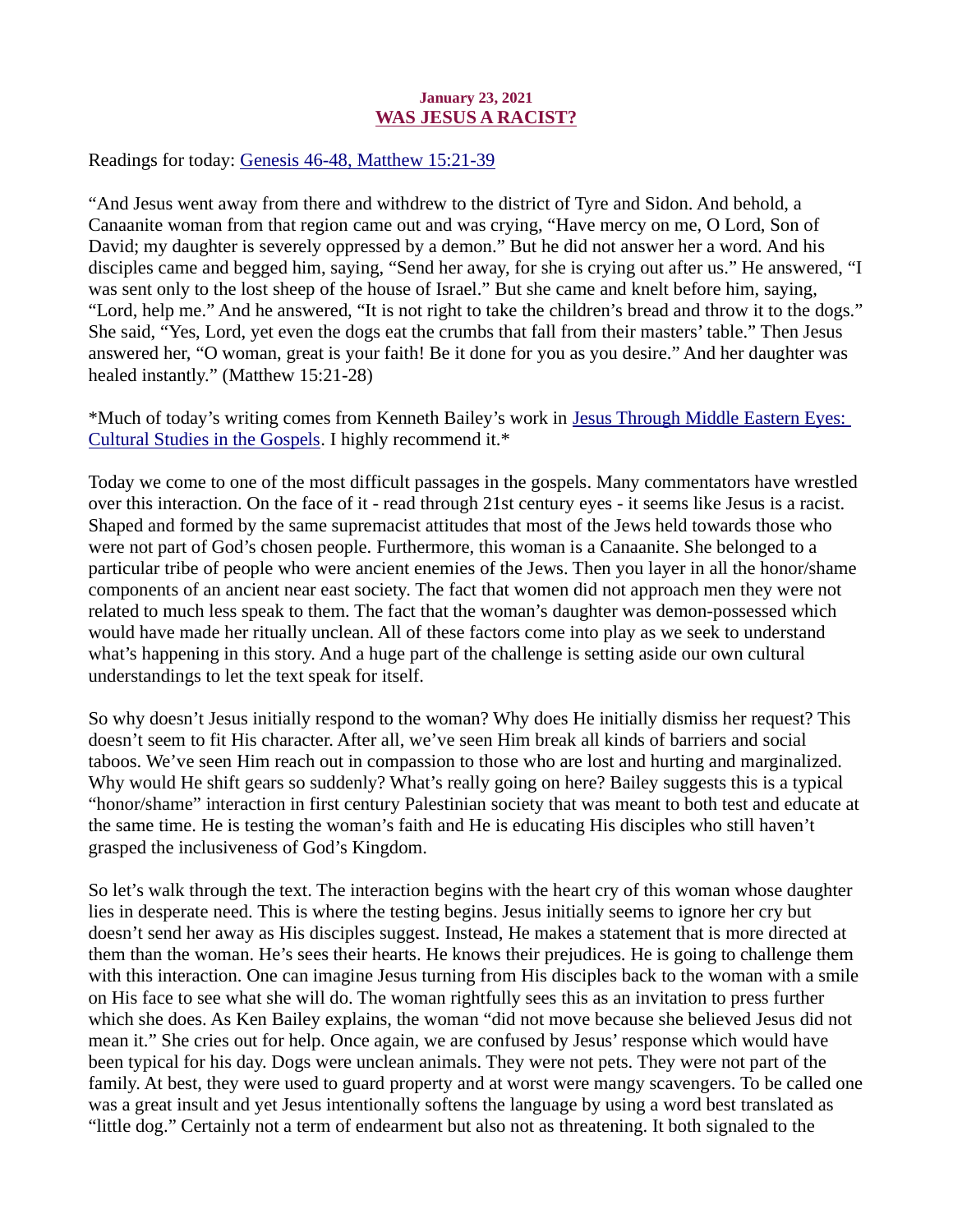woman that the exchange should continue while at the same time signaling to the disciples that their cultural bias was rooted in sin. Once again, the woman is invited to respond. Will she get angry? Leave in frustration? Rage at the injustice of her treatment? Remarkably, Bailey points out, she responds with wisdom. She passes the test. And one can almost see the twinkle in Jesus' eye. The utter delight on His face. "Woman, great is your faith! Let it be done for you as you wish.' And her daughter was healed instantly."

I find Bailey's interpretation deeply compelling. Partly because I've seen similar interactions in North Africa where I spend a great deal of time each year. There are certain cultural exchanges in honor/shame societies that seem strange to Western eyes. We are so used to direct forms of communication that we often miss what is taking place in cultures where indirect communication is more of the rule. When I'm able to lay aside my own cultural biases and let the text speak for itself. From it's own cultural milieu. My eyes are opened much like the disciple's must have been to the many ways Jesus challenges the prevailing attitudes of His day and our day.

Readings for tomorrow: Genesis 49-50, Exodus 1, Matthew 16:1-4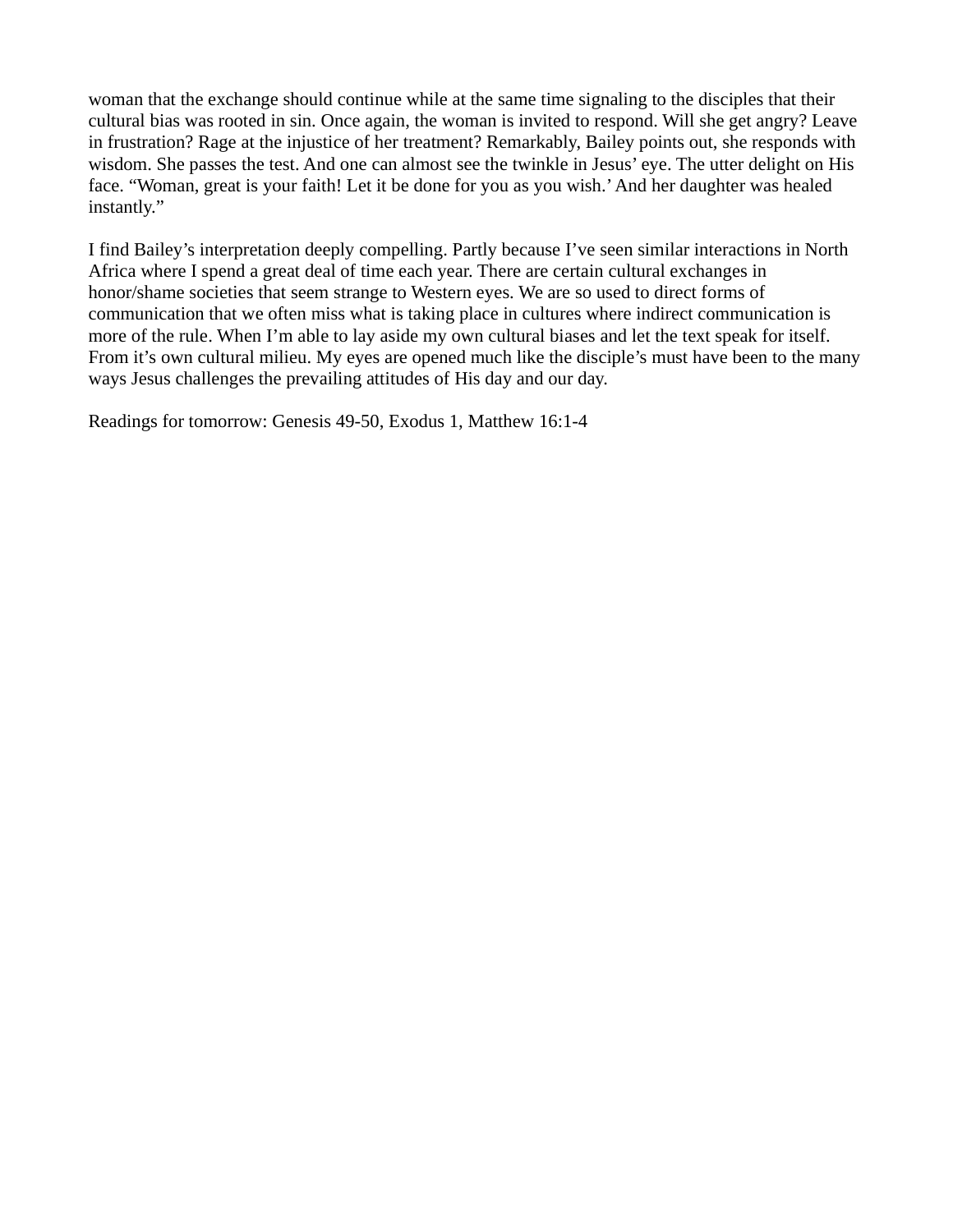## January 25, 2021 EVERYDAY HEROISM

<span id="page-32-0"></span>Readings for today: [Genesis 49-50, Exodus 1, Matthew 16:1-4](https://www.biblegateway.com/passage/?search=Genesis+49-50%2C+Exodus+1%2C+Matthew+16%3A1-4&version=ESV)

"Now there arose a new king over Egypt, who did not know Joseph." (Exodus 1:8) One of the darkest chapters in Israel's history begins with these ominous words. A new Pharaoh has risen. One who did not know Joseph. One who had forgotten what God had done for Egypt through Joseph. One who saw Joseph's descendants as a threat to his power. One can understand his trepidation. A foreign people living on the eastern edge of the Nile delta who have multiplied exceedingly over the generations and grown strong. They worship a strange god you do not know. They have strange customs you do not follow. They speak a foreign language you do not understand. It is easy to understand the source of this new Pharaoh's fear.

So he takes action. He enslaves them. Subjects them to abuse, harsh treatment, and a lifetime of hard labor. But the more they oppressed the Israelites, the more numerous and powerful they became. Anxious about the potential of an uprising, Pharaoh calls for draconian population control. He orders the midwives to kill every male child that is born. In this way, he hopes to reduce their numbers to a more manageable size. But the midwives courageously defy the king. Denying themselves, they save the male children from death. It's an incredible act of faith.

Shiprah and Puah. Their names are important. Two ordinary women engaged in an ordinary profession. There is nothing remarkable about them. Nothing special or unique. They have no biblical training. No seminary degree. They come from no special lineage and carry no family name. We do not know their tribe or their background. We simply know their names. Their occupation. And the one thing that does set them apart...their fear of God. These two women pave the way for Israel's deliverer, Moses, to be born. They make it possible for God's salvation to come. Through their act of selfless obedience, they create the conditions for what will become the seminal event in Judaism. The Exodus. Without them, there is no Charleton Heston. :-) No Ten Commandments. No Moses. Without them, there is no parting of the Red Sea or journey to the Promised Land. Without them, the Hebrews eventually die out. Cease to exist. The covenant God made with Abraham would be broken and all of salvation history go defunct. All because two women decided to obey God and perform their professional duties faithfully under threat of death.

Do you think about your profession in this way? Do you connect what you do with what you believe? Is God on your radar screen as you go about your day to day activities? It's amazing how often God uses the ordinary and mundane to accomplish His purposes. In my experience, it is not the pastors and church leaders who move the dial of the Kingdom but the faithful man or woman who often goes unnoticed. They spend their days working at their job. Caring for their families. Praying and studying the Bible. And eternity moves at the sound of their voice. The wheel of God's salvation history turns by their hand. It's truly amazing. What could God do with an accountant? A truck driver? A fast food worker? A sanitation engineer? What could God do with a doctor? A lawyer? A university professor? What could God do with a teacher? A mother? A father? A friend? The answer is...everything. Anything. God uses those who are available and humble and willing. Does that describe you?

Readings for tomorrow: Exodus 2-4, Matthew 16:5-28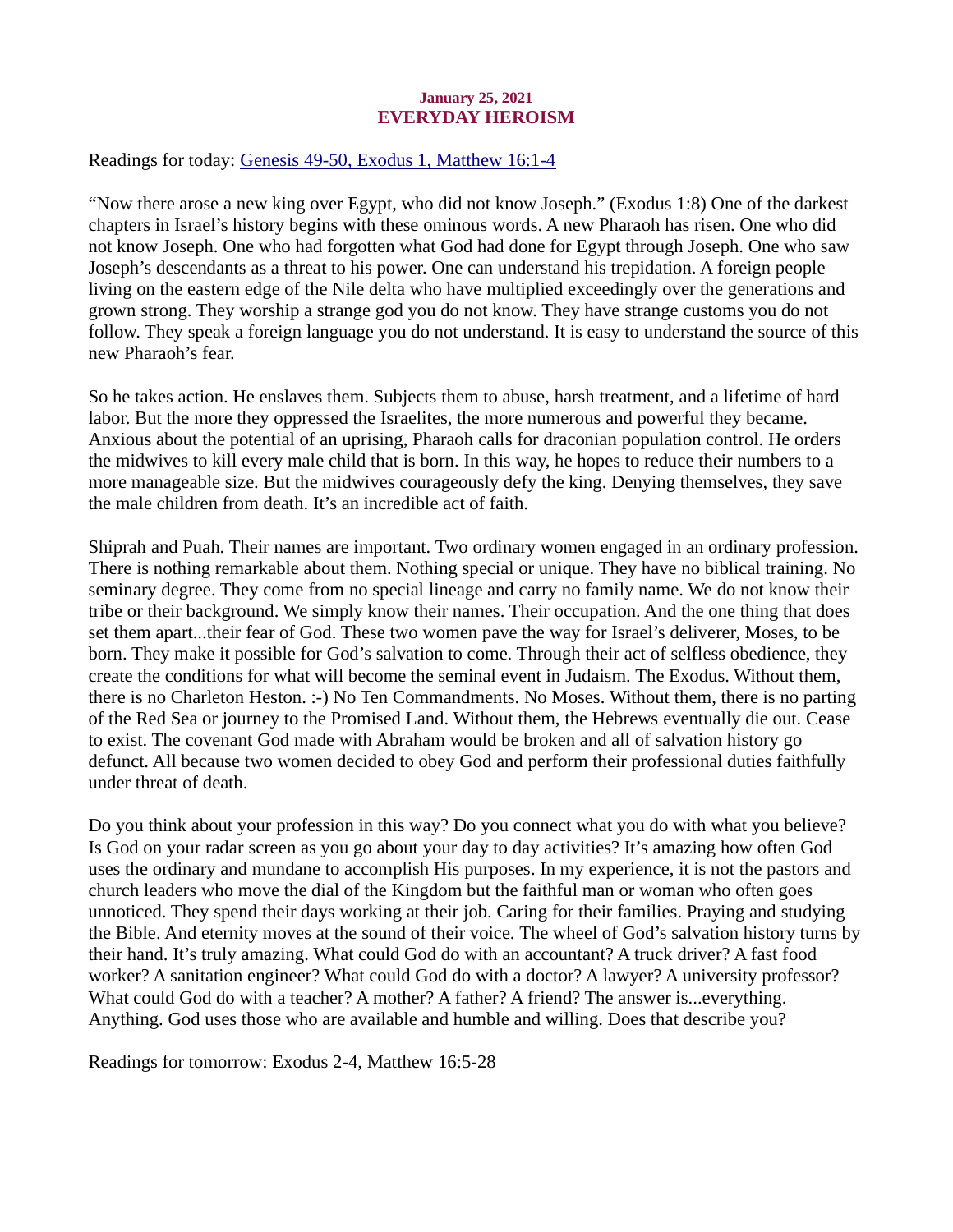## January 26, 2021 IS GOD FORGETFUL?

<span id="page-33-0"></span>Readings for today: [Exodus 2-4, Matthew 16:5-28](https://www.biblegateway.com/passage/?search=Exodus+2-4%2C+Matthew+16%3A5-28&version=ESV)

"And God heard their groaning, and God remembered his covenant with Abraham, with Isaac, and with Jacob. God saw the people of Israel—and God knew." (Exodus 2:24-25)

My family has a history of dementia. Early onset Alzheimer's. Diseases that rob us of our precious memories and make strangers of those we love. My grandfather died in his middle thirties due to this disease. My aunt when she was in her early sixties. My grandmother on my mother's side spent the last few years of her life in an almost catatonic state. So I know the journey. I know the pain of watching someone you love slip away from you while they are still living.

I'm also a pastor. As such, I've spent countless hours with people who wonder if they've been forgotten by God. They go through incredible hardship and pain. They face great tragedy in their lives. They wrestle with deep depression and demonic powers. And they feel all alone. They cry out to God in their suffering and they wonder if He hears their cries. I often take them back to these verses from Exodus.

Surely the people of Israel must have wondered if God had forgotten them. Remember, God has not yet revealed Himself on Sinai. He has not yet given them the Law nor the plans for the Tabernacle. They have not seen His presence. They have not witnessed His miracles. The Red Sea. The wilderness wandering. The journey to the Promised Land. All of that is still in the future. All they have to go on is a few stories that have been handed generation after generation about a God who chose the family of Abraham to be His people. That's it. And now they've lived in Egypt for many years. They've multiplied greatly. They've been enslaved. They've been abused. They've even suffered genocide as Pharaoh attempted to kill all their male children. Such is life when one serves a man who sets himself up as a god-king.

Thankfully, the Bible says, God "remembers" His covenant promises. God "hears" the groaning of His people. God "sees" their suffering and pain. God "knows" what's happening. These words are what's known as "anthropomorphisms." They are human attempts to describe God. Due to our limited, finite understanding, we human beings often project onto God our own human attributes. It's our way of trying to make sense of things. In the fullness of time, God calls Moses to deliver His people. In the fullness of time, God sends Moses and Aaron to confront Pharaoh. In the fullness of time, God will make Himself known not only to His own people but to all people everywhere. He will clearly demonstrate for the world who is God and who is not. He will do this by bringing the world's mightiest empire and the world's mightiest ruler to their knees. He will harden Pharaoh's heart. Not allowing him to escape until God has had His way. He will rain down plague after plague until all the magicians in Egypt are exhausted and spent. He will defend and protect His people from any and all harm. In this way, they will know and come to understand their special place His chosen, set apart ones.

Friends, God still remembers His covenant promises. It's why He sent His one and only Son. Jesus Christ is the fulfillment of all God has promised. He is the Second Adam. The Faithful Israelite. He lives a life of perfect obedience. He is the perfect Passover lamb who is sacrificed on our behalf. He delivers us from the powers of sin and death and evil by dying on the cross. He parts the Temple curtain so that we might gain access to God. He clearly demonstrates His authority over Satan and all his demonic forces by rising from the dead. All this He does for us. All this He does to deliver us. All this He does to save us. Yes, in this world we will face suffering. In this world, we will face trials and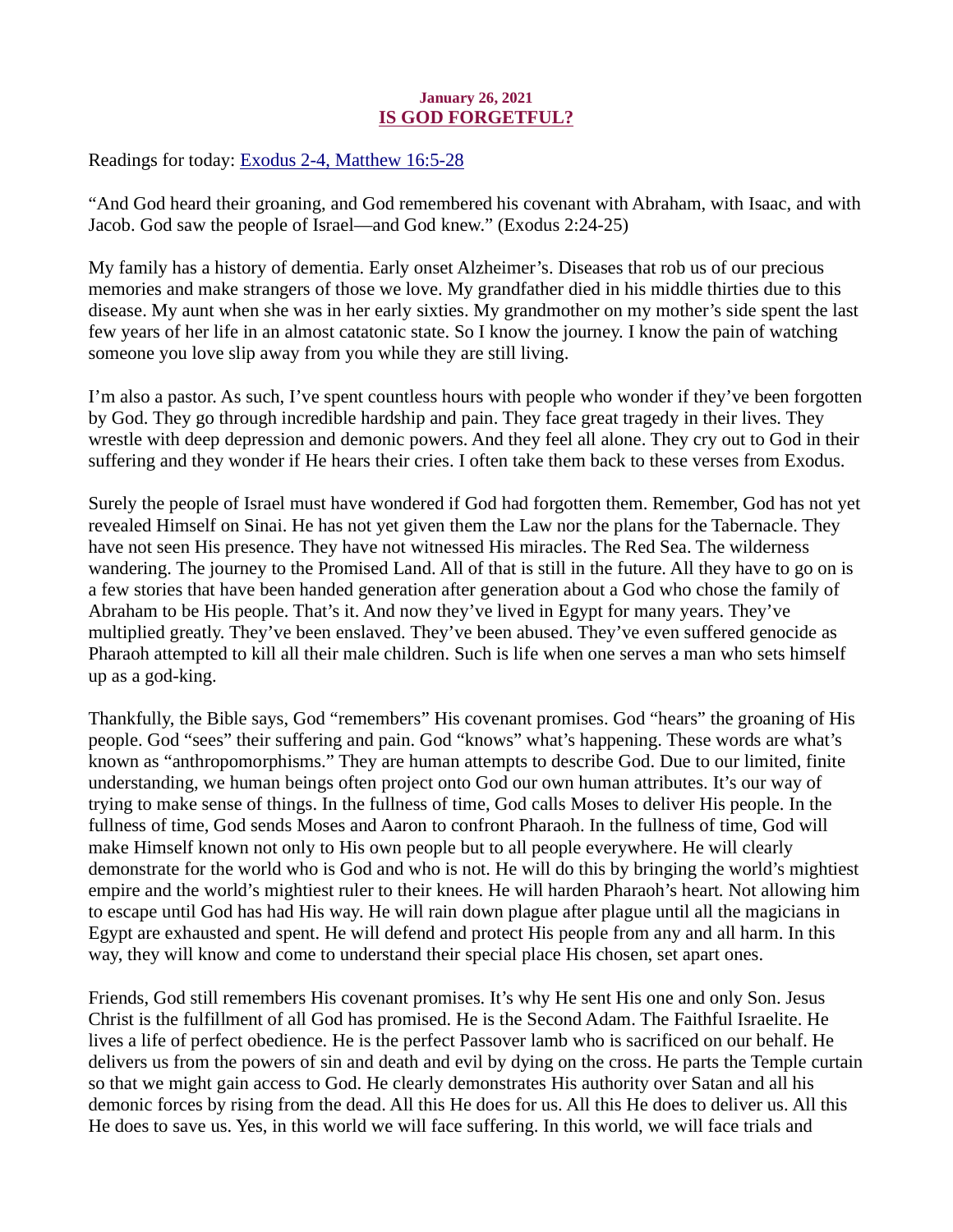temptations. In this world, we will experience pain but we look to Jesus and take heart. In Christ, we know God sees us. God hears us. God remembers us. And God answers us.

Readings for tomorrow: Exodus 5-6, Matthew 17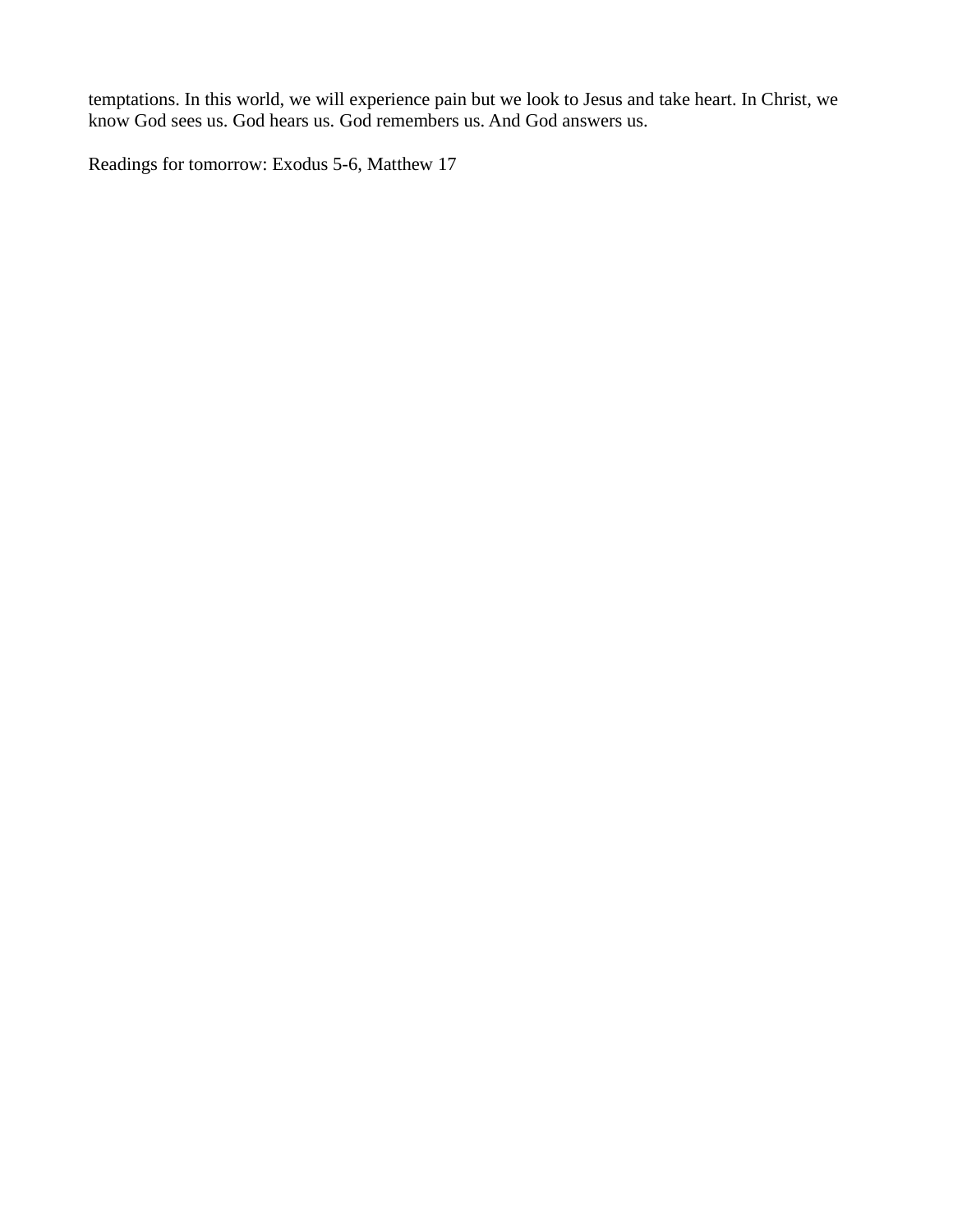### January 27, 2021 MEETING THE LORD

<span id="page-35-0"></span>Readings for today[: Exodus 5-6, Matthew 17](https://www.biblegateway.com/passage/?search=Exodus+5-6%2C+Matthew+17&version=ESV)

Too often we make the mistake of reading Scripture through 21st century eyes. We subconsciously assume the people we read about think like we do. But there is a massive cultural gap between 21st century America with our ideals of freedom and liberty and justice for all and ancient Egypt where Pharaoh was worshiped as a god. Pharaoh did not consider himself to be a man like any other man. He ruled the greatest empire at the time. His domain stretched for thousands of miles in every direction. He was wealthy beyond belief. His armies were feared. His power unquestioned. He truly believed he was divine. He truly believed his people existed to serve his needs and his purposes. So it comes as no surprise when Moses approaches him with a demand from Yahweh to let the Hebrews go that Pharaoh would have laughed. "Who is the Lord, that I should obey his voice and let Israel go? I do not know the Lord, and moreover, I will not let Israel go." (Exodus 5:2) For all Pharaoh knew, this Yahweh was just another small-time, tribal god who had no power. After all, this Yahweh had allowed His people to become slaves for hundreds of years. Clearly, He was not a god to be respected, much less feared.

The Exodus story has so many layers and we make much of the drama between Pharaoh and Moses. But the real story is the conflict between Pharaoh and Yahweh. Yahweh is using Pharaoh as an instrument to reveal His true glory to the world. He will say as much in Exodus 9:13-16, "Then the Lord said to Moses, "Rise up early in the morning and present yourself before Pharaoh and say to him, 'Thus says the Lord, the God of the Hebrews, "Let my people go, that they may serve me. For this time I will send all my plagues on you yourself, and on your servants and your people, so that you may know that there is none like me in all the earth. For by now I could have put out my hand and struck you and your people with pestilence, and you would have been cut off from the earth. But for this purpose I have raised you up, to show you my power, so that my name may be proclaimed in all the earth." The Apostle Paul underscores this same idea in Romans 9:14-18, "What shall we say then? Is there injustice on God's part? By no means! For he says to Moses, "I will have mercy on whom I have mercy, and I will have compassion on whom I have compassion." So then it depends not on human will or exertion, but on God, who has mercy. For the Scripture says to Pharaoh, "For this very purpose I have raised you up, that I might show my power in you, and that my name might be proclaimed in all the earth." So then he has mercy on whomever he wills, and he hardens whomever he wills." The reality is God is not going to relent with Pharaoh until he reaches a place of complete and total submission. God will not stop with the plagues until Pharaoh is completely broken and grasps the difference between himself and Yahweh, the Lord of the Universe. So plague after plague after plague rains down. The people of Egypt suffer. Their lands and livestock are largely destroyed. Fear begins to permeate the land as the Egyptians realize that the god they've come face to face with is no tribal deity! He is Yahweh! He is the Lord! He is God!

And God isn't just revealing Himself to the Egyptians, He is re-introducing Himself to His people. "Say therefore to the people of Israel, 'I am the Lord, and I will bring you out from under the burdens of the Egyptians, and I will deliver you from slavery to them, and I will redeem you with an outstretched arm and with great acts of judgment. I will take you to be my people, and I will be your God, and you shall know that I am the Lord your God, who has brought you out from under the burdens of the Egyptians. I will bring you into the land that I swore to give to Abraham, to Isaac, and to Jacob. I will give it to you for a possession. I am the Lord." (Exodus 6:6-8) After four hundred years of silence, God is once again on the move. He is fulfilling His promises in His time. Now some may ask why God waited so long? What about the people who don't get to experience the miracle of the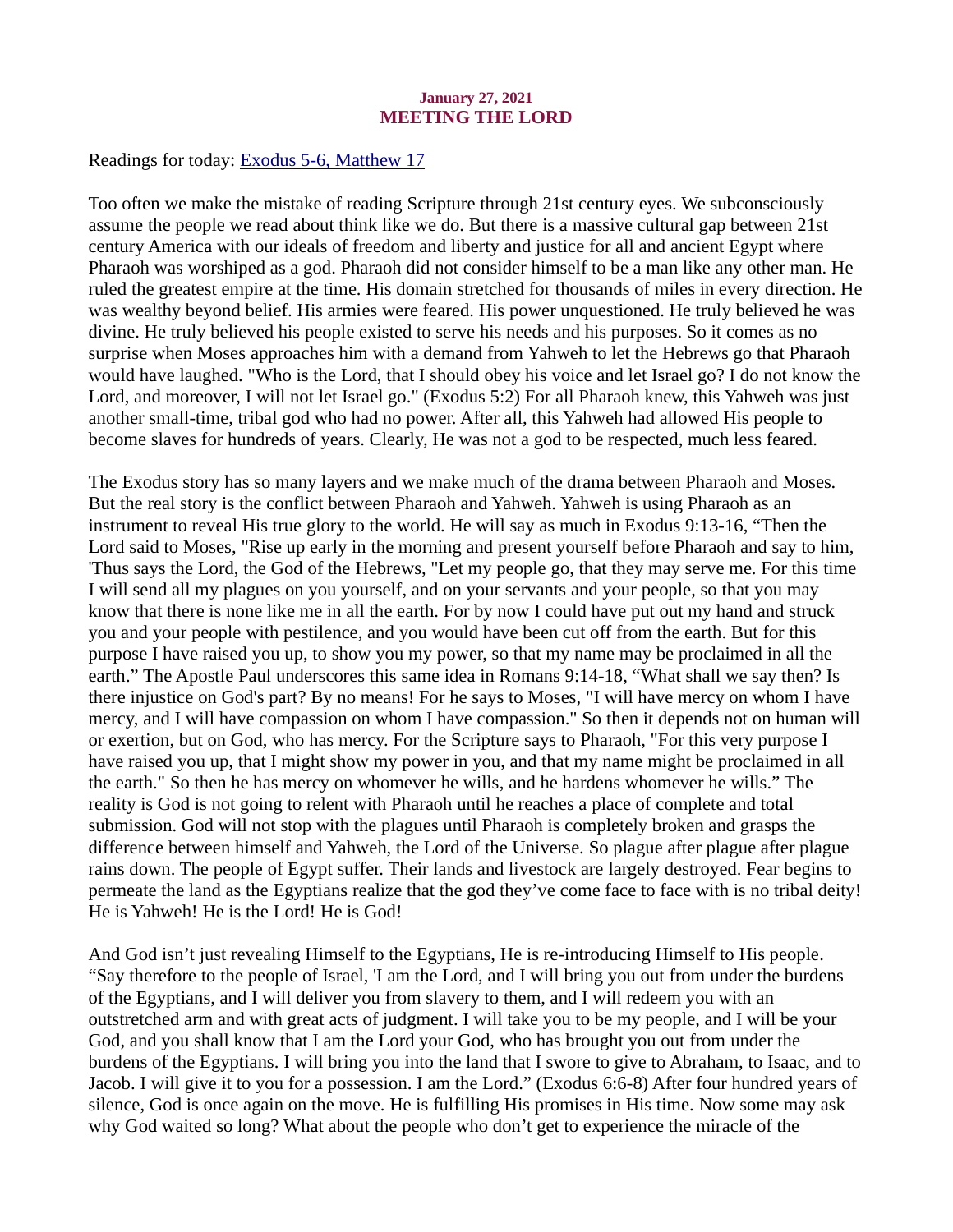Exodus? What about those who had lived and died under the lash of the Egyptians? Here WE come face to face with the fact that our God is no tribal god. His primary purpose is NOT to meet our needs. It's NOT to make sure we remain safe and happy and live a blessed life this side of heaven. No, God has a better plan for us. To live with Him in His eternal Kingdom forever. He has a greater plan in mind and that is to reveal His glory to the world. This is why God delivered His people. To show forth His power and glory to the world. To leave no doubt as to who is God and who is not.

So the question then comes to us...will we believe this God? Will we trust this God? Will we worship this God? Or, will we harden our hearts like Pharaoh? Will we cling to our pride and continue to act like "little gods?" Or, maybe like the Israelites, our spirits have been broken by the pain we've suffered in this world. Perhaps belief is beyond us because of how beaten down we feel. Will we pray the prayer Thomas prayed, "Lord, help my unbelief?" Friends, God will answer such prayers if we cry out to Him.

Readings for tomorrow: Exodus 7-10, Matthew 18:1-20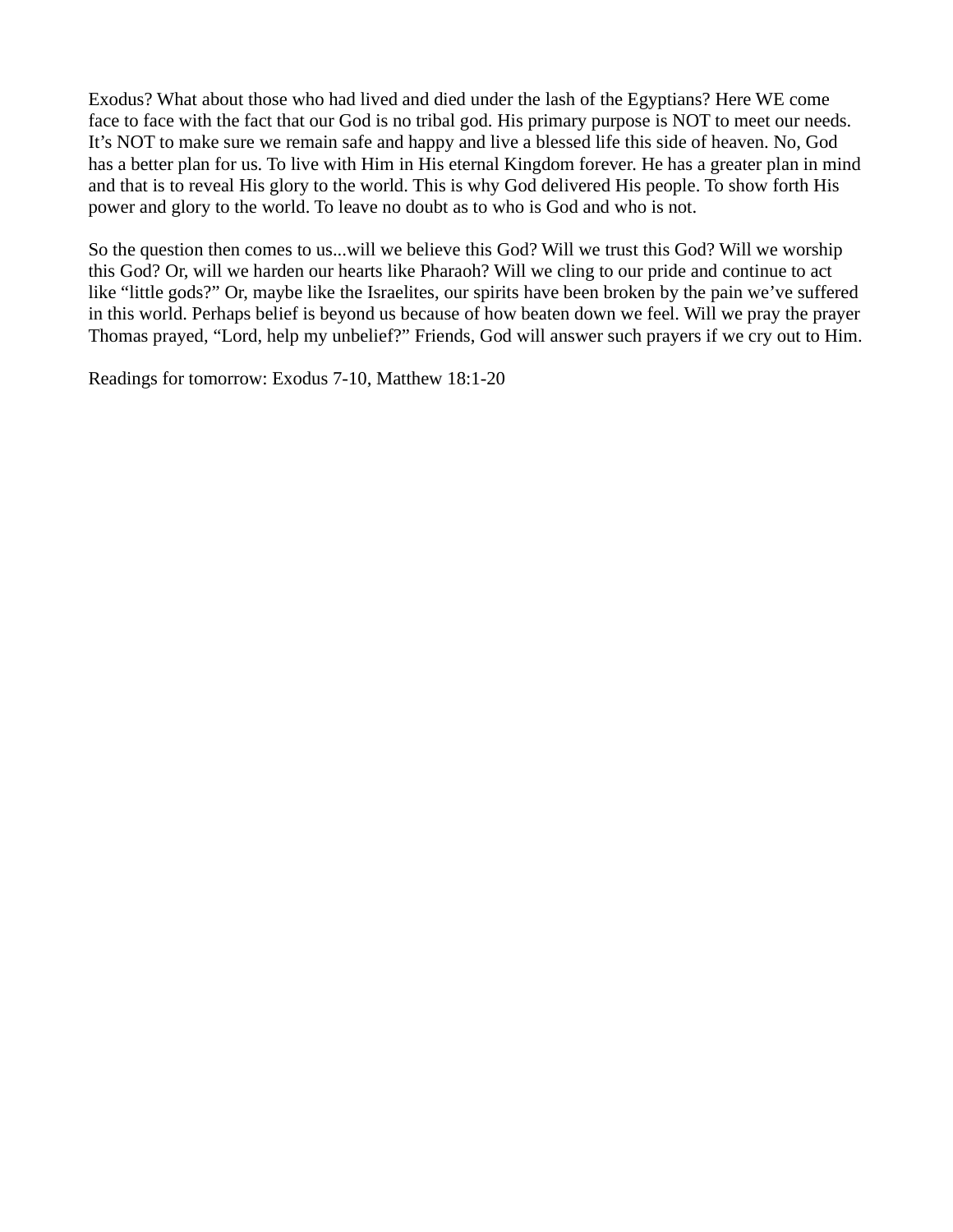## January 28, 2021 GOD ISN'T FAIR

<span id="page-37-0"></span>Readings for today[: Exodus 7-10, Matthew 18:1-20](https://www.biblegateway.com/passage/?search=Exodus+7-10%2C+Matthew+18%3A1-20&version=ESV)

Today we have to grapple with one the deepest mysteries in all of Scripture. God hardening Pharaoh's heart. Before we even get started, let's acknowledge the obvious. We hate this truth. It runs counter to everything we've been raised to believe about free will, everyone getting a choice, God loving everyone, etc. It calls into question God's justice. God's righteousness. How could a righteous God harden someone's heart to the point where they are kept from saving faith? And yet, if we are courageous enough to take the text at face value, we are left with no other conclusion.

"But I will harden Pharaoh's heart, and though I multiply my signs and wonders in the land of Egypt, Pharaoh will not listen to you." (Ex. 7:3)

"Then the Lord said to Moses, "Go in to Pharaoh, for I have hardened his heart and the heart of his servants..." (Ex. 10:1)

"But the Lord hardened Pharaoh's heart, and he did not let the people of Israel go." (Ex. 10:20)

"But the Lord hardened Pharaoh's heart, and he would not let them go." (Ex. 10:27)

God is relentless with this man. He will not let him repent. He will not let him escape judgment. He will not let him give in until his nation lies in ruins. God will not let up until there is no doubt who is God and who is not. (Remember, Pharaoh was worshiped as a god by his people.) Now this is hard for us. This is a different side to God that we aren't used to. A God who reigns over the affairs of humanity. A God who rules over the universe with a firm hand. A God who is to be feared as much as loved. A God who will tolerate no rivals. No equals. So again, the question is pressed...how could a righteous God harden someone's heart to the point where they are kept from saving faith?

The key is how we define righteousness. Do we define it from a human perspective? Or a Biblical one? According to Scripture, God's highest aim is NOT the salvation of His people. As important as this is, we are the means God chooses to achieve a higher end. What is that "higher end?" The full display of God's power and glory and majesty and sovereignty over all creation. God's greatest aim is to fill the earth with His glory. His grand design calls for all creation to honor His great name. This is the purpose for which we were created and it is clearly revealed in the Exodus narrative.

"But I will harden Pharaoh's heart, and though I multiply my signs and wonders in the land of Egypt, Pharaoh will not listen to you. Then I will lay my hand on Egypt and bring my hosts, my people the children of Israel, out of the land of Egypt by great acts of judgment. The Egyptians shall know that I am the Lord, when I stretch out my hand against Egypt and bring out the people of Israel from among them." (Ex. 7:3-5)

"Then the Lord said to Moses, "Go in to Pharaoh, for I have hardened his heart and the heart of his servants, that I may show these signs of mine among them, and that you may tell in the hearing of your son and of your grandson how I have dealt harshly with the Egyptians and what signs I have done among them, that you may know that I am the Lord." (Ex. 10:1-2)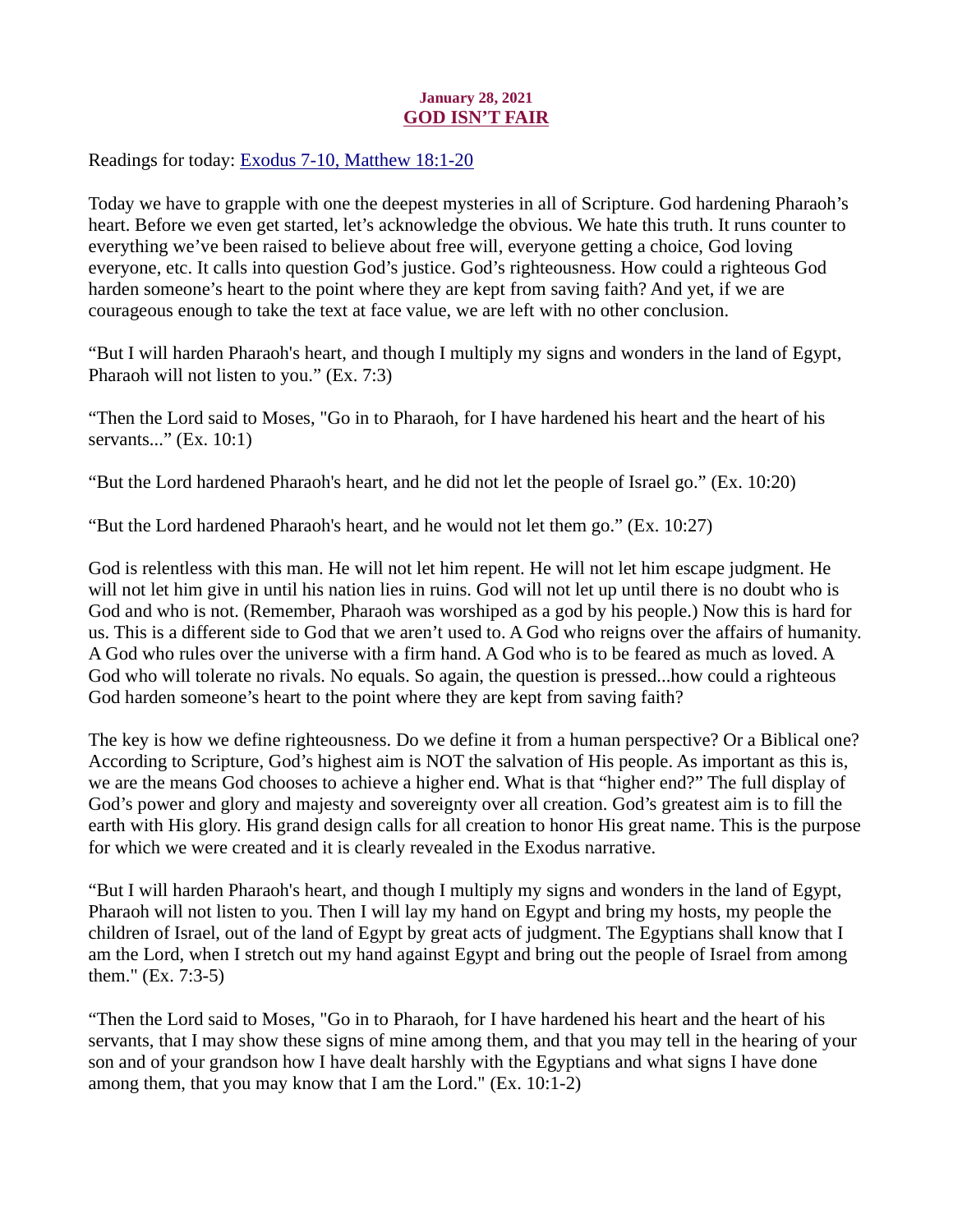And the Apostle Paul affirms God's purposes when he looked back on the Exodus story. "For the Scripture says to Pharaoh, "For this very purpose I have raised you up, that I might show my power in you, and that my name might be proclaimed in all the earth." (Rom. 9:17)

The point is clear. God will make His name known. And He chooses to make His name known through "vessels of mercy" (His people) and "vessels of wrath" (not His people). And lest we think this somehow compromises God's justice or righteousness or goodness or just isn't fair; we have to remember our condition before God. All of us are dead in our trespasses. All of us have sinned and fallen short of God's glory. All of us deserve eternal condemnation. We are in NO position - broken, sinful, and rebellious as we are - to pass judgment on God. God is free to choose to use whomever He wills in whatever way He wills and this in no way compromises His integrity.

So what does this mean for us? Does it mean we should be scared of God? Does it mean we are at the mercy of a God who is arbitrary and capricious? Not at all. In Jesus Christ, God demonstrates His great love for us. In Jesus Christ, God proclaims His desire that all should be saved and come to a knowledge of His truth. In Jesus Christ, God has provided the perfect Passover lamb. He has become the sacrifice that saves. His precious blood delivers us from death. All so that we might go forth to proclaim the glories of His grace to the world!

Readings for tomorrow: Exodus 11-12, Matthew 18:21-35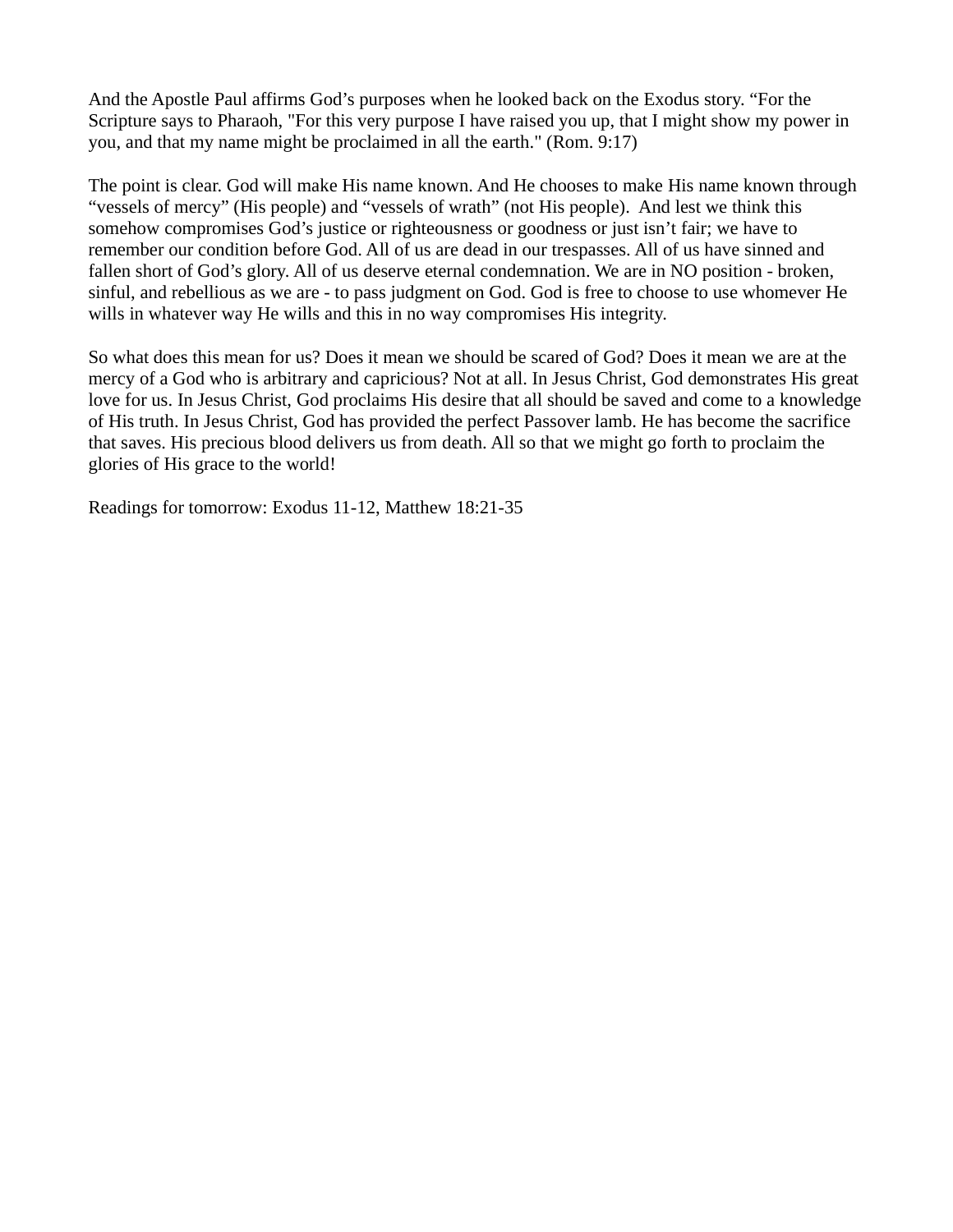## January 29, 2021 THE SCANDAL OF FORGIVENESS

<span id="page-39-0"></span>Readings for toda[y: Exodus 11-12, Matthew 18:21-35](https://www.biblegateway.com/passage/?search=Exodus+11-12%2C+Matthew+18%3A21-35&version=ESV)

"Then Peter came up and said to him, "Lord, how often will my brother or sister sin against me, and I forgive them? As many as seven times?" Jesus said to him, "I do not say to you seven times, but seventy-seven times." (Matthew 18:21-22)

I can't tell you the number of times I've asked Jesus this same question. Lord, how many times must I forgive? How many times must I forgive the one who hurt me? How many times must I forgive the one who betrayed me? How many times must I forgive the one who abandoned me? How many times must I forgive the one who let me down. Frankly, most of the time, that "other" person has been the guy staring back at me in the mirror. He seems to be the hardest for me to forgive but there have been others as well.

I think of a person I knew many years ago. I was doing church planting work in Wisconsin. We built a friendship. I thought we might even become partners in the work God was doing. He seemed friendly enough. We had meals together. We spent time with him and his wife. Our children loved staying over at their house. But about six months in, something changed. To this day, I do not know what happened. What I do know is he started to sabotage the work I was doing with the board. He planted rumors questioning my integrity. He attacked my character constantly behind my back. When I would speak to him face to face and ask him what I had done wrong, he would become evasive. When I would ask him for forgiveness for whatever it was that I had done to hurt him, he would refuse to acknowledge it. Week after week. Month after month. I met with him regularly seeking reconciliation. Sadly, it never happened. Things only escalated and eventually reached a point where he physically threatened me. Outraged, I ended the relationship.

Unfortunately, the damage was done. The church planting work we were engaging in imploded all around us. I was utterly broken. My wife was utterly broken. I resigned my position. It was the darkest time of my life. For a few months, I averaged about 2-3 hours of sleep a night. I would pace the living room floor, yelling at God. Angry with Him for all that had happened. Blaming Him from bringing me to this place. Allowing me to fail. Subjecting me to all kinds of hurt and pain. God held me close in those months. Closer than I realized. Finally, my anger was spent. I was exhausted. And there in the darkness as I lay on the floor worn out by all my raging at God, He spoke to me. Told me He loved me. Told me everything I was going through was part of His will to break me down so I could be built back up in His image. I surrendered. I accepted. His grace overwhelmed me.

A few weeks later, one of my daughters got sick. It was H1N1 and it was serious. We rushed her to the hospital and discovered she had double pneumonia. They drained her lungs. We sat and prayed by her bedside for days. During that time, I got a call. It was the person who had threatened me. They wanted to let bygones be bygones and come to the hospital. I felt the familiar anger well up inside. God intervened. He was quick to remind me of the grace He had shown me. I felt a peace come over me. I shared with the person that I forgave them for all that had happened. I was thankful for the ways God had used our broken relationship to bring me to a deeper, richer faith. I shared with them how much I appreciated their love and concern for our daughter. And I also shared with them that I was not comfortable with them coming to the hospital to visit as we needed to focus all of our energy on our daughter. They were disappointed but understood.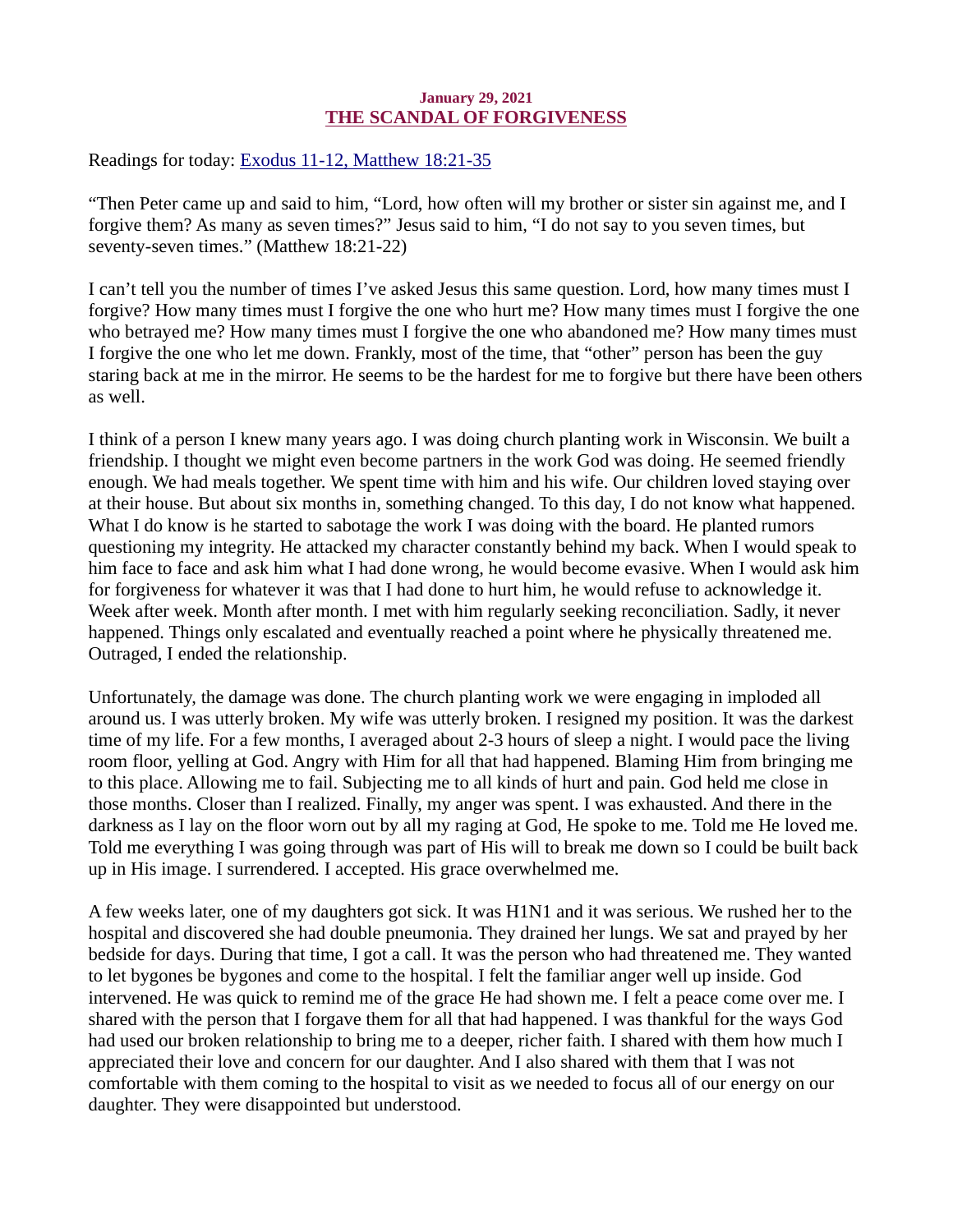Forgiveness is hard. Because it is so hard, so few seem to practice it. Including Christians. I cannot tell you the number of believers who have told me they would "never be able to forgive" this person or that person for what they have done. I cannot tell you the number of Christians I know who have walked out on relationships. Walked out on churches. Walked out even on God because they simply could not bring themselves to forgive. They forget that forgiveness is a divine act. It is not something we can muster up the strength to do ourselves. It only comes as we reflect on the grace we've been given in Jesus Christ. We can only forgive as we ourselves are forgiven by our Father in heaven. If you are struggling to forgive someone in your life today, let me encourage you not to dwell on all they have done to you but all that the Father has done for you. Reflect on the immensity of the grace given to you so that can then extend that grace out to others. The one who has been forgiven much, forgives much. The one who has been forgiven little, forgives little.

Readings for tomorrow: Matthew 13-15, Matthew 19:1-15